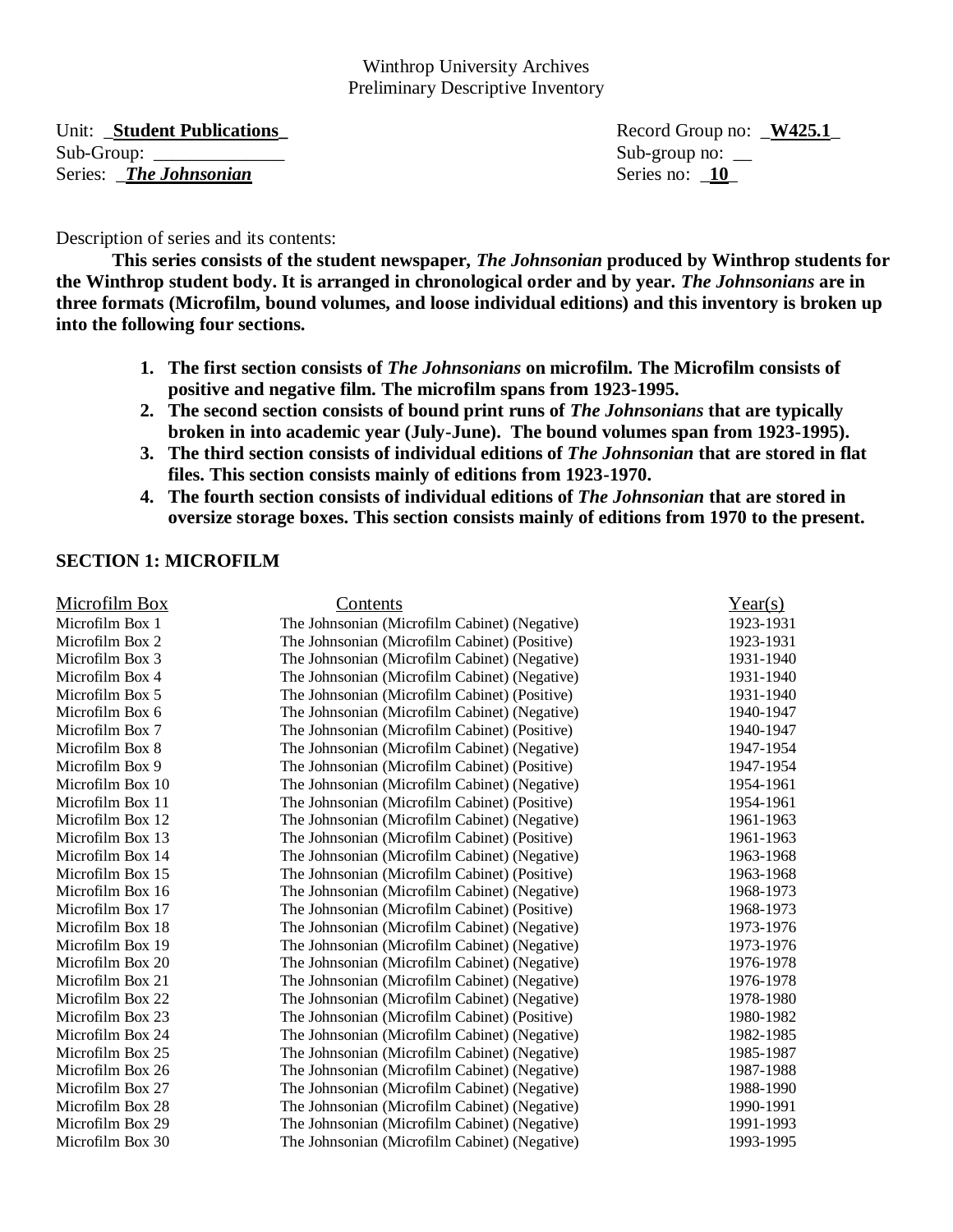# Unit: \_**Student Publications\_** Record Group no: \_**W425.1**\_ Series: *\_The Johnsonian*

Sub-group no:  $\frac{10}{10}$ 

# **SECTION 2: BOUND VOLUMES**

| <b>Bound Volume</b> | Contents                                          | Year(s)              |
|---------------------|---------------------------------------------------|----------------------|
| Bd. Vol.            | The Johnsonian (oversize shelf 10)                | 1923-1927            |
| Bd. Vol.            | The Johnsonian (oversize shelf 10)                | 1927-1931            |
| Bd. Vol.            | <i>The Johnsonian</i> (oversize shelf 10)         | 1931-1936            |
| Bd. Vol.            | The Johnsonian (oversize shelf 10) (2 copies)     | 1936-1937            |
| Bd. Vol.            | The Johnsonian (oversize shelf 10) (2 copies)     | 1937-1938            |
| Bd. Vol.            | The Johnsonian (oversize shelf 10) (2 copies)     | 1938-1939            |
| Bd. Vol.            | The Johnsonian: News Releases (oversize shelf 10) | Sept. 1938-June 1940 |
| Bd. Vol.            | The Johnsonian (oversize shelf 10) (2 copies)     | 1939-1940            |
| Bd. Vol.            | The Johnsonian (oversize shelf 10)                | 1940-1941            |
| Bd. Vol.            | The Johnsonian (oversize shelf 10) (2 copies)     | 1941-1942            |
| Bd. Vol.            | The Johnsonian (oversize shelf 10)                | 1942-1943            |
| Bd. Vol.            | The Johnsonian (oversize shelf 10)                | 1943-1944            |
| Bd. Vol.            | The Johnsonian (oversize shelf 10) (2 copies)     | 1944-1945            |
| Bd. Vol.            | The Johnsonian (oversize shelf 10)                | 1945-1946            |
| Bd. Vol.            | The Johnsonian (oversize shelf 10)                | 1946-1947            |
| Bd. Vol.            | The Johnsonian (oversize shelf 10)                | 1947-1948            |
| Bd. Vol.            | The Johnsonian (oversize shelf 10)                | 1948-1949            |
| Bd. Vol.            | The Johnsonian (oversize shelf 10) (4 copies)     | 1949-1950            |
| Bd. Vol.            | The Johnsonian (oversize shelf 10) (5 copies)     | 1950-1951            |
| Bd. Vol.            | The Johnsonian (oversize shelf 10) (4 copies)     | 1951-1952            |
| Bd. Vol.            | The Johnsonian (oversize shelf 10) (4 copies)     | 1952-1953            |
| Bd. Vol.            | The Johnsonian (oversize shelf 10) (4 copies)     | 1953-1954            |
| Bd. Vol.            | The Johnsonian (oversize shelf 10) (4 copies)     | 1954-1955            |
| Bd. Vol.            | The Johnsonian (oversize shelf 10) (4 copies)     | 1955-1956            |
| Bd. Vol.            | The Johnsonian (oversize shelf 10) (4 copies)     | 1956-1957            |
| Bd. Vol.            | The Johnsonian (oversize shelf 10)                | 1957-1958            |
| Bd. Vol.            | The Johnsonian (oversize shelf 10)                | 1958-1959            |
| Bd. Vol.            | The Johnsonian (oversize shelf 10)                | 1959-1960            |
| Bd. Vol.            | The Johnsonian (oversize shelf 10) (4 copies)     | 1960-1961            |
| Bd. Vol.            | The Johnsonian (oversize shelf 10) (3 copies)     | 1961-1962            |
| Bd. Vol.            | The Johnsonian (oversize shelf 10) (4 copies)     | 1962-1963            |
| Bd. Vol.            | The Johnsonian (oversize shelf 10)                | 1963-1964            |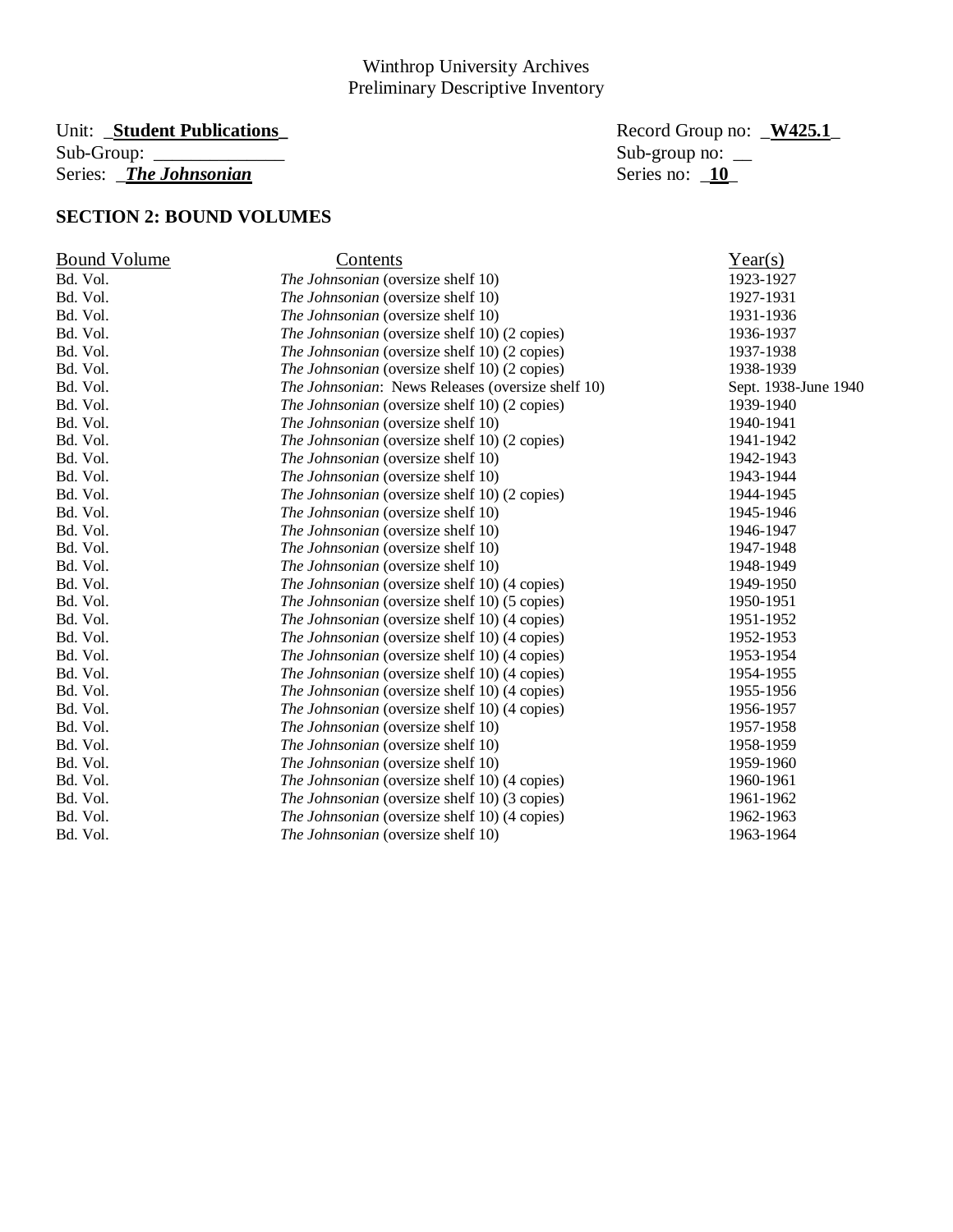#### Unit: \_**Student Publications\_** Record Group no: \_**W425.1**\_ Sub-Group: \_\_\_\_\_\_\_\_\_\_\_\_\_\_ Sub-group no: \_\_ Series: *\_The Johnsonian*

| Drawer Folder                  | <u>Contents</u>              | Year(s)        |
|--------------------------------|------------------------------|----------------|
| 1<br>1                         | The Johnsonian (4 copies)    | Nov. 21, 1923  |
| 1<br>1                         | The Johnsonian               | Jan. 12, 1924  |
| $\mathbf{1}$<br>1              | The Johnsonian (3 copies)    | Mar. 8, 1924   |
| $\mathbf{1}$<br>1              | The Johnsonian               | Mar. 22, 1924  |
| 1<br>1                         | The Johnsonian (3 copies)    | Jan. 17, 1925  |
| 1<br>1                         | The Johnsonian (2 copies)    | Mar. 14, 1925  |
| 1<br>1                         | The Johnsonian (2 copies)    | July 18, 1925  |
| 1<br>1                         | The Johnsonian               | Nov. 28, 1925  |
| $\overline{c}$<br>1            | The Johnsonian (2 copies)    | Jan. 16, 1926  |
| $\overline{c}$<br>$\mathbf{1}$ | The Johnsonian               | Feb. 13, 1926  |
| $\overline{c}$<br>$\mathbf{1}$ | The Johnsonian (2 copies)    | May 29, 1926   |
| $\overline{c}$<br>1            | The Johnsonian               | Sept. 18, 1926 |
| $\overline{c}$<br>$\mathbf{1}$ | The Johnsonian               | Jan. 15, 1927  |
| $\overline{c}$<br>$\mathbf{1}$ | The Johnsonian (2 copies)    | Feb. 19, 1927  |
| $\overline{c}$<br>$\mathbf{1}$ | The Johnsonian (2 copies)    | Feb. 26, 1927  |
| $\overline{c}$<br>$\mathbf{1}$ | The Johnsonian               | Oct. 8, 1927   |
| $\overline{c}$<br>$\mathbf{1}$ | The Johnsonian               | Oct. 22, 1927  |
| $\overline{2}$<br>1            | The Johnsonian               | Jan. 7, 1928   |
| $\overline{c}$<br>1            | The Johnsonian (2 copies)    | Jan. 14, 1928  |
| $\overline{c}$<br>$\mathbf{1}$ | The Johnsonian               | May 19, 1928   |
| $\overline{c}$<br>1            | The Johnsonian               | June 2 1928    |
| 3<br>1                         | The Johnsonian (12 copies)   | Jan. 12, 1929  |
| 3<br>$\mathbf{1}$              | The Johnsonian               | Oct. 26, 1929  |
| 3<br>$\mathbf{1}$              | The Johnsonian               | Nov. 2, 1929   |
| 3<br>1                         | The Johnsonian               | Nov. 23, 1929  |
| 3<br>$\mathbf{1}$              | The Johnsonian               | Dec. 7, 1929   |
| 3<br>$\mathbf{1}$              | The Johnsonian               | Dec. 17, 1929  |
| 4<br>$\mathbf{1}$              | The Johnsonian               | Jan. 11, 1930  |
| 4<br>1                         | The Johnsonian               | Jan. 18, 1930  |
| 4<br>1                         | The Johnsonian               | Feb. 1, 1930   |
| 4<br>1                         | The Johnsonian               | Feb. 15, 1930  |
| 4<br>1                         | The Johnsonian               | Mar. 1, 1930   |
| 4<br>1                         | The Johnsonian               | Mar. 29, 1930  |
| 4<br>1                         | The Johnsonian               | Apr. 5, 1930   |
| 4<br>1                         | The Johnsonian               | Apr. 12, 1930  |
| 4<br>1                         | The Johnsonian               | Apr. 19, 1930  |
| 1<br>4                         | The Johnsonian<br>(2 copies) | Apr. 26, 1930  |
| 4<br>1                         | The Johnsonian               | May 3, 1930    |
| $\mathbf{1}$<br>4              | The Johnsonian               | May 17, 1930   |
| $\mathbf{1}$<br>4              | The Johnsonian               | June 2, 1930   |
| $\mathbf{1}$<br>4              | The Johnsonian<br>(2 copies) | Jan. 17, 1931  |
| $\mathbf{1}$<br>4              | The Johnsonian<br>(2 copies) | Jan. 31, 1931  |
| $\mathbf{1}$<br>4              | The Johnsonian               | Jan. 16, 1932  |
| $\mathbf{1}$<br>4              | The Johnsonian               | Jan. 14, 1933  |
| 4<br>$\mathbf{1}$              | The Johnsonian               | Mar. 11, 1933  |
| 5<br>$\overline{\mathbf{c}}$   | The Johnsonian               | Feb. 4, 1933   |
| 5<br>$\overline{c}$            | The Johnsonian               | Feb. 11, 1933  |
| 5<br>$\overline{\mathbf{c}}$   | The Johnsonian               | Feb. 18, 1933  |
| 5<br>$\overline{c}$            | The Johnsonian               | Feb. 25, 1933  |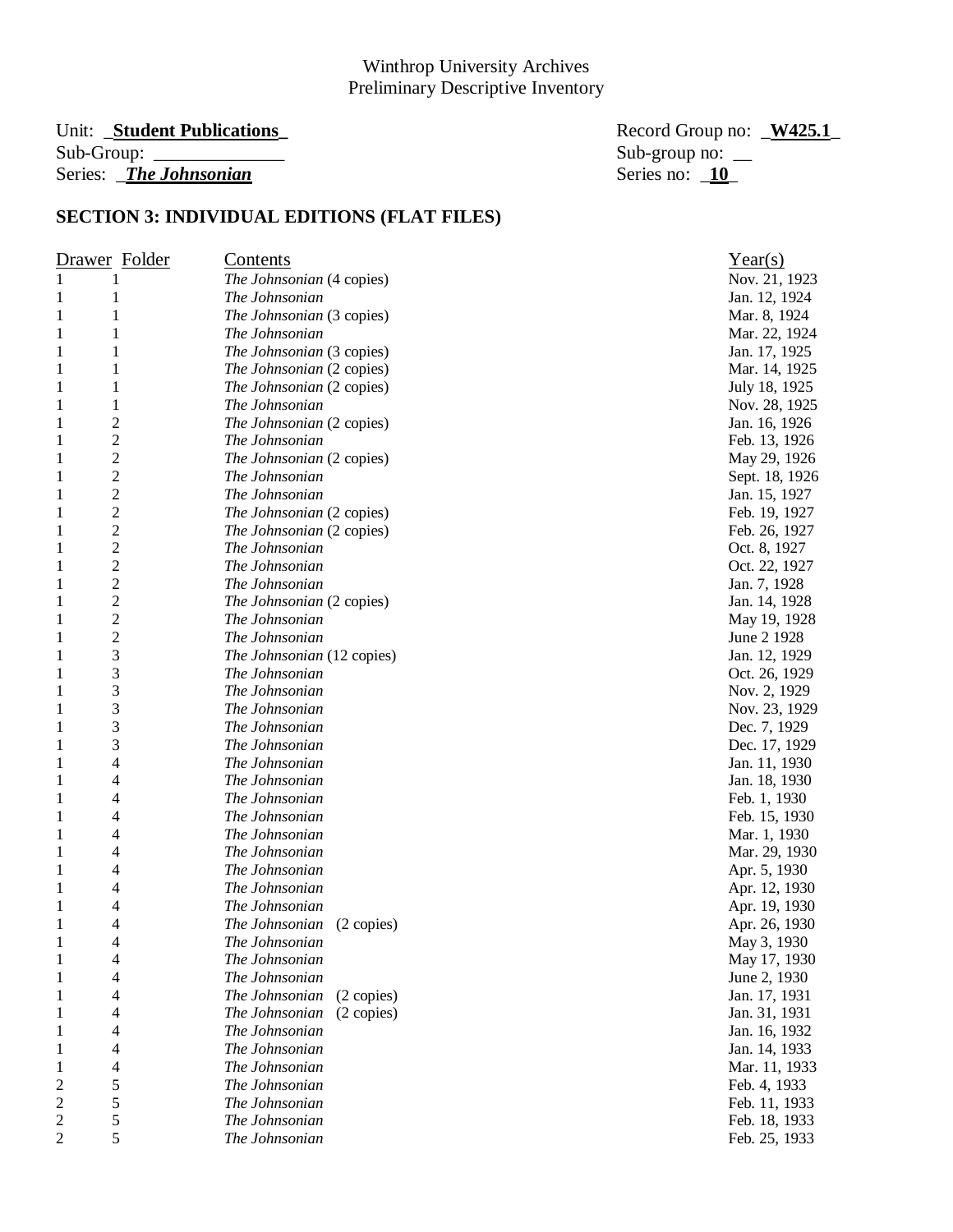# Unit: \_**Student Publications\_** Record Group no: \_**W425.1**\_ Series: *\_The Johnsonian*

Sub-group no:  $\frac{10}{10}$ 

|                         | Drawer Folder  | <u>Contents</u>                                  | Year(s)        |
|-------------------------|----------------|--------------------------------------------------|----------------|
| $\overline{\mathbf{c}}$ | 5              | The Johnsonian                                   | Mar. 11, 1933  |
| $\overline{\mathbf{c}}$ | 5              | The Johnsonian                                   | Mar. 25, 1933  |
| $\overline{c}$          | 5              | The Johnsonian                                   | Apr. 8, 1933   |
| $\overline{c}$          | 5              | The Johnsonian                                   | Apr. 22, 1933  |
| $\overline{\mathbf{c}}$ | 5              | The Johnsonian (2 Copies)                        | Apr. 29, 1933  |
| $\overline{c}$          | 5              | The Johnsonian (Commencement Program) (4 copies) | June 3, 1933   |
| 2                       | 5              | The Johnsonian (Pictorial Supplement (2 copies)  | June 1936      |
| 2                       | 6              | The Johnsonian                                   | Feb. 26, 1943  |
| 2                       | 6              | The Johnsonian                                   | Mar. 12, 1943  |
| 2                       | 6              | The Johnsonian                                   | Mar 19, 1943   |
| 2                       | 6              | The Johnsonian                                   | Apr. 9, 1943   |
| 2                       | 6              | The Johnsonian                                   | Apr. 16, 1943  |
| $\overline{\mathbf{c}}$ | 6              | The Johnsonian                                   | Apr. 30, 1943  |
| $\overline{c}$          | 6              | The Johnsonian                                   | May 7, 1943    |
| $\overline{c}$          | 6              | The Johnsonian                                   | Sept. 17, 1943 |
| $\overline{c}$          | 6              | The Johnsonian (2 Copies)                        | Oct. 1, 1943   |
| $\overline{c}$          | 6              | The Johnsonian (2 Copies)                        | Oct. 8, 1943   |
| $\overline{\mathbf{c}}$ | 6              | The Johnsonian (2 Copies)                        | Oct. 15, 1943  |
| $\overline{\mathbf{c}}$ | 6              | The Johnsonian                                   | Oct. 22, 1943  |
| $\overline{\mathbf{c}}$ | 6              | The Johnsonian (2 Copies)                        | Oct. 29, 1943  |
| 2                       | 6              | The Johnsonian                                   | Nov. 5, 1943   |
| 2                       | 6              | The Johnsonian                                   | Nov. 12, 1943  |
| $\overline{\mathbf{c}}$ | 6              | The Johnsonian                                   | Nov. 19, 1943  |
| $\overline{\mathbf{c}}$ | 6              | The Johnsonian (2 Copies)                        | Dec. 3, 1943   |
| $\overline{c}$          | 7              | The Johnsonian                                   | Mar. 3, 1944   |
| $\overline{c}$          | 7              | The Johnsonian                                   | Mar. 17, 1944  |
| 2                       | 7              | The Johnsonian                                   | Feb. 16, 1945  |
| $\overline{c}$          | $\overline{7}$ | The Johnsonian                                   | Feb. 23, 1945  |
| $\overline{c}$          | $\overline{7}$ | The Johnsonian                                   | Mar. 2, 1945   |
| 2                       | $\overline{7}$ | The Johnsonian                                   | Mar. 9, 1945   |
| $\overline{\mathbf{c}}$ | 7              | The Johnsonian                                   | Sept. 28, 1945 |
| $\overline{\mathbf{c}}$ | 7              | The Johnsonian<br>(2 copies)                     | Nov. 16, 1945  |
| 2                       | 7              | The Johnsonian                                   | Nov. 30, 1945  |
| 2                       | 7              | The Johnsonian                                   | May 17, 1946   |
| $\overline{\mathbf{c}}$ | 8              | The Johnsonian<br>(2 copies)                     | Feb. 15, 1952  |
| $\overline{\mathbf{c}}$ | 8              | The Johnsonian                                   | May 16, 1952   |
| $\overline{c}$          | 8              | The Johnsonian                                   | Feb. 6, 1953   |
| $\overline{c}$          | 8              | The Johnsonian                                   | Feb. 20, 1953  |
| $\overline{\mathbf{c}}$ | 8              | The Johnsonian                                   | Mar. 6, 1953   |
| $\overline{c}$          | 8              | The Johnsonian                                   | Mar. 13, 1953  |
| $\overline{\mathbf{c}}$ | 8              | The Johnsonian                                   | Mar. 20, 1953  |
| $\overline{\mathbf{c}}$ | 8              | The Johnsonian                                   | Mar. 27, 1953  |
| $\overline{\mathbf{c}}$ | 8              | The Johnsonian                                   | Apr. 17, 1953  |
| $\overline{\mathbf{c}}$ | 8              | The Johnsonian                                   | May 15, 1953   |
| 3                       | 9              | The Johnsonian                                   | Feb. 19, 1954  |
| 3                       | 9              | The Johnsonian                                   | Mar. 19, 1955  |
| 3                       | 9              | (2 copies)<br>The Johnsonian                     | Feb. 18, 1955  |
| 3                       | 9              | The Johnsonian                                   | Oct. 26, 1951  |
| 3                       | 10             | The Johnsonian                                   | Mar. 4, 1955   |
| 3                       | 10             | The Johnsonian                                   | Dec. 16, 1955  |
|                         |                |                                                  |                |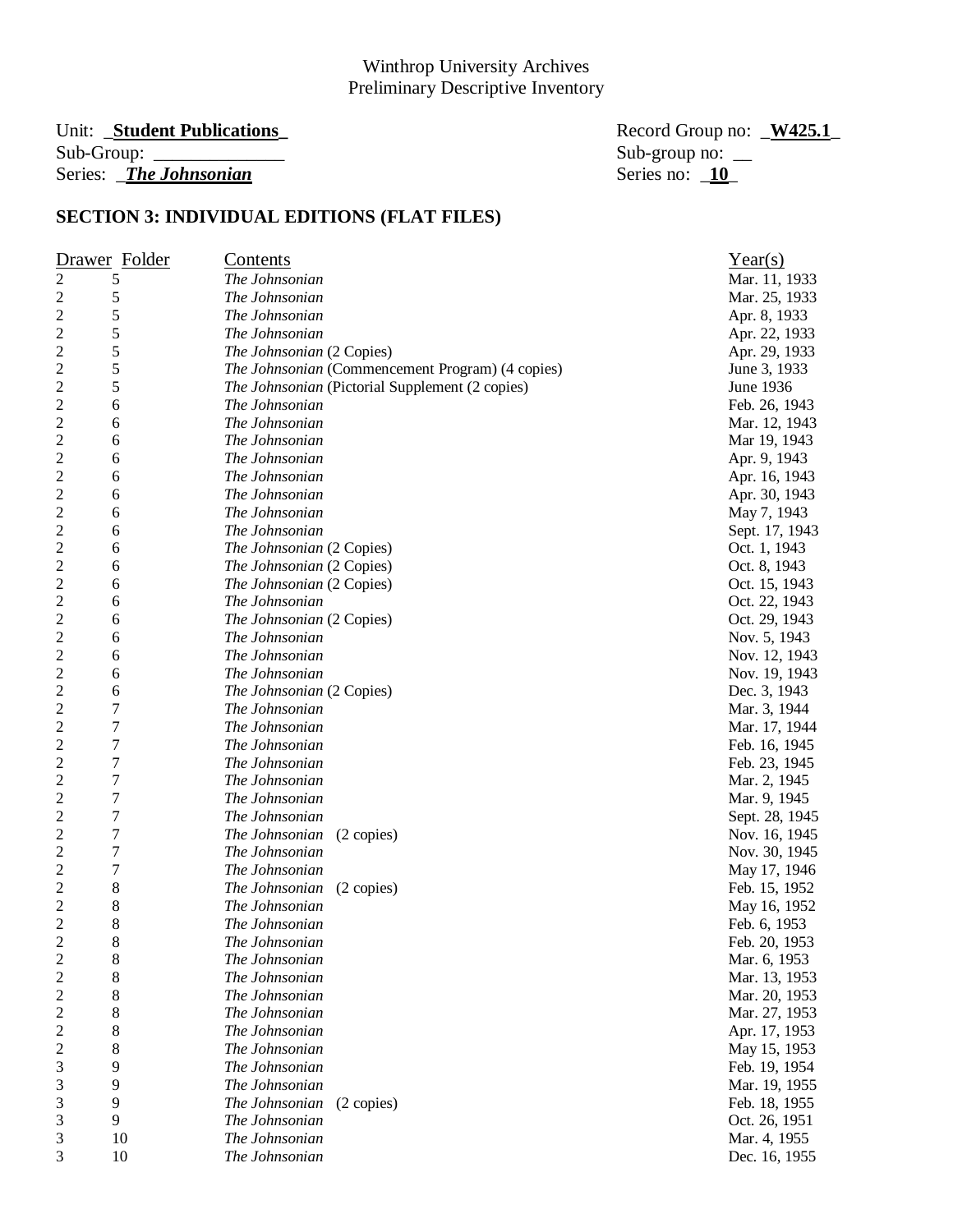# Unit: \_**Student Publications\_** Record Group no: \_**W425.1**\_ Series: *\_The Johnsonian*

Sub-group no:  $\frac{10}{10}$ 

| Drawer Folder  |    | <u>Contents</u> |            | Year(s)        |
|----------------|----|-----------------|------------|----------------|
| 3              | 10 | The Johnsonian  | (2 copies) | Feb. 22, 1957  |
| 3              | 10 | The Johnsonian  |            | Feb. 14, 1958  |
| 3              | 10 | The Johnsonian  |            | Feb. 20, 1959  |
| 3              | 11 | The Johnsonian  |            | Oct. 21, 1960  |
| 3              | 11 | The Johnsonian  |            | Oct. 28, 1960  |
| 3              | 11 | The Johnsonian  |            | Nov. 18, 1960  |
| 3              | 11 | The Johnsonian  |            | Dec. 2, 1960   |
| 3              | 11 | The Johnsonian  |            | Dec. 9, 1960   |
| 3              | 11 | The Johnsonian  |            | Dec. 16, 1960  |
| 3              | 11 | The Johnsonian  |            | Feb. 24, 1961  |
| 3              | 11 | The Johnsonian  |            | Jan. 12, 1962  |
| 3              | 11 | The Johnsonian  |            | Feb. 9, 1962   |
| 3              | 11 | The Johnsonian  | (2 copies) | Feb. 16, 1962  |
| 3              | 11 | The Johnsonian  |            | Feb. 23, 1962  |
| 3              | 11 | The Johnsonian  |            | Mar. 2, 1962   |
| 3              | 11 | The Johnsonian  |            | Mar. 9, 1962   |
| 3              | 11 | The Johnsonian  |            | Mar. 16, 1962  |
| 3              | 11 | The Johnsonian  |            | Mar. 30, 1962  |
| 3              | 11 | The Johnsonian  |            | Apr. 6, 1962   |
| 3              | 11 | The Johnsonian  |            | Apr. 13, 1962  |
| 3              | 11 | The Johnsonian  |            | May 4, 1962    |
| 3              | 11 | The Johnsonian  |            | May 11, 1962   |
| 3              | 11 | The Johnsonian  |            | Sept. 21, 1962 |
| 3              | 11 | The Johnsonian  | (2 copies) | Sept. 28, 1962 |
| 3              | 11 | The Johnsonian  |            | Oct. 5, 1962   |
| 3              | 11 | The Johnsonian  |            | Oct. 12, 1962  |
| 3              | 11 | The Johnsonian  |            | Oct. 19, 1962  |
| 3              | 11 | The Johnsonian  |            | Oct. 26, 1962  |
| 3              | 11 | The Johnsonian  |            | Nov. 2, 1962   |
| 3              | 11 | The Johnsonian  |            | Nov. 9, 1962   |
| 3              | 11 | The Johnsonian  |            | Nov. 16, 1962  |
| 3              | 11 | The Johnsonian  |            | Dec. 7, 1962   |
| 3              | 12 | The Johnsonian  |            | Feb. 8, 1963   |
| 3              | 12 | The Johnsonian  |            | Mar. 1, 1963   |
| 3              | 12 | The Johnsonian  |            | Mar. 8, 1963   |
| 3              | 12 | The Johnsonian  |            | Apr. 12, 1963  |
| 3              | 12 | The Johnsonian  |            | Apr. 26, 1963  |
| 3              | 12 | The Johnsonian  |            | May 3, 1963    |
| $\mathfrak{Z}$ | 12 | The Johnsonian  |            | May 10, 1963   |
| 3              | 12 | The Johnsonian  |            | Sept. 16, 1963 |
| 3              | 12 | The Johnsonian  |            | Sept. 27, 1963 |
| 3              | 12 | The Johnsonian  |            | Oct. 4, 1963   |
| 3              | 12 | The Johnsonian  |            | Oct. 11, 1963  |
| 3              | 12 | The Johnsonian  |            | Oct. 18, 1963  |
| 3              | 12 | The Johnsonian  |            | Oct. 25, 1963  |
| 3              | 12 | The Johnsonian  |            | Nov. 1, 1963   |
| 3              | 12 | The Johnsonian  |            | Nov. 8, 1963   |
| 3              | 12 | The Johnsonian  |            | Nov. 15, 1963  |
| 3              | 12 | The Johnsonian  |            | Nov. 22, 1963  |
| 3              | 12 | The Johnsonian  |            | Dec. 6, 1963   |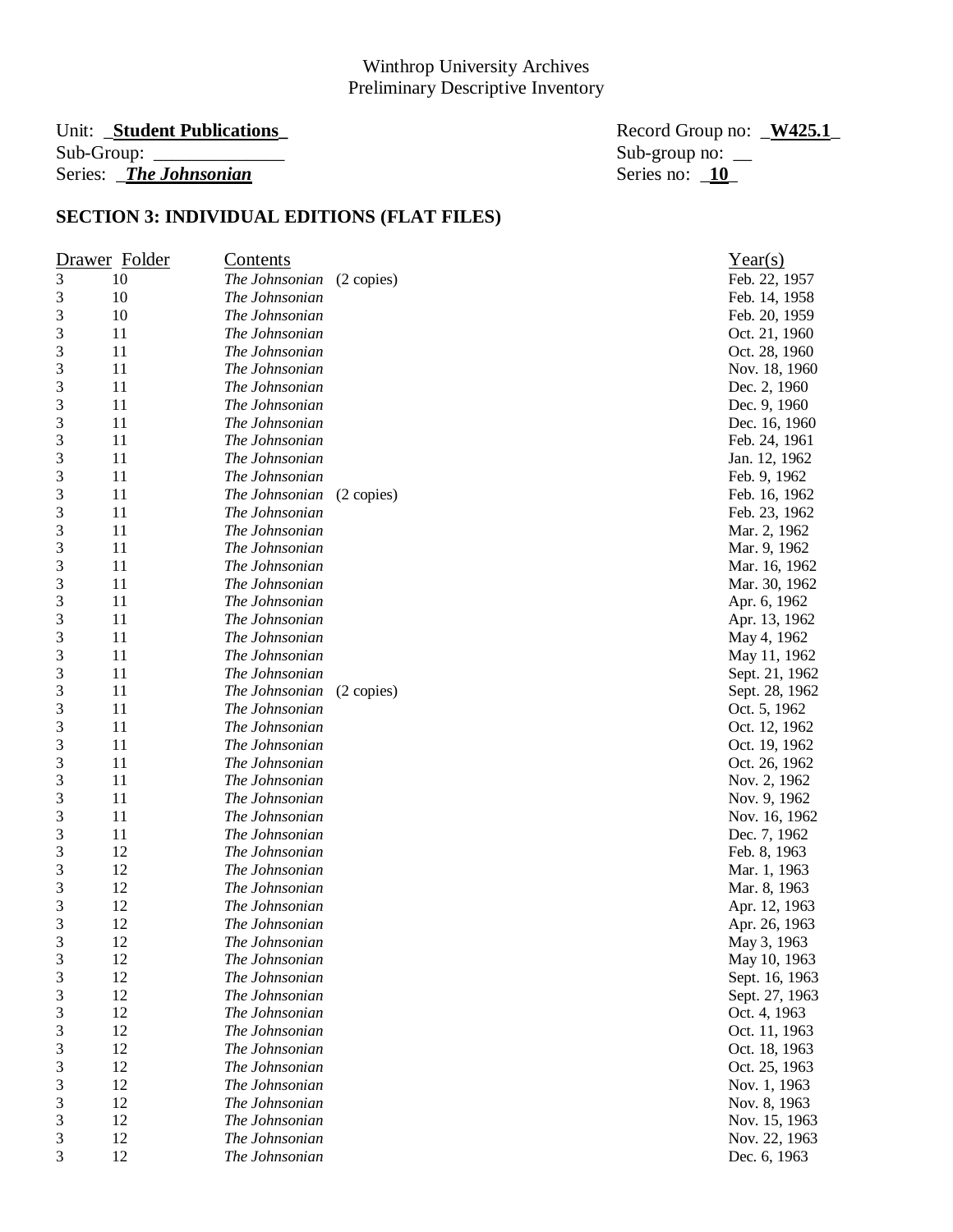# Unit: \_**Student Publications\_** Record Group no: \_**W425.1**\_ Series: *\_The Johnsonian*

Sub-group no:  $\frac{10}{10}$ 

|                | Drawer Folder | <u>Contents</u> |            | Year(s)        |
|----------------|---------------|-----------------|------------|----------------|
| $\mathfrak{Z}$ | 12            | The Johnsonian  |            | Dec. 13, 1963  |
| 4              | 13            | The Johnsonian  |            | Jan. 17, 1964  |
| 4              | 13            | The Johnsonian  | (2 copies) | Feb. 14, 1964  |
| 4              | 13            | The Johnsonian  |            | Feb. 21, 1964  |
| 4              | 13            | The Johnsonian  |            | Feb. 28, 1964  |
| 4              | 13            | The Johnsonian  |            | Mar. 6, 1964   |
| 4              | 13            | The Johnsonian  |            | Mar. 13, 1964  |
| 4              | 13            | The Johnsonian  |            | Mar. 20, 1964  |
| 4              | 13            | The Johnsonian  |            | Apr. 10, 1964  |
| 4              | 13            | The Johnsonian  |            | Apr. 17, 1964  |
| 4              | 13            | The Johnsonian  |            | Apr. 24, 1964  |
| 4              | 13            | The Johnsonian  |            | May 1, 1964    |
| 4              | 13            | The Johnsonian  |            | May 8, 1964    |
| 4              | 13            | The Johnsonian  |            | May 15, 1964   |
| 4              | 13            | The Johnsonian  |            | Sept. 16, 1964 |
| 4              | 13            | The Johnsonian  |            | Sept. 25, 1964 |
| 4              | 13            | The Johnsonian  |            | Oct. 2, 1964   |
| 4              | 13            | The Johnsonian  |            | Oct. 9, 1964   |
| 4              | 13            | The Johnsonian  |            | Oct. 26, 1964  |
| 4              | 13            | The Johnsonian  |            | Oct. 23, 1964  |
| 4              | 13            | The Johnsonian  |            | Oct. 30, 1964  |
| 4              | 13            | The Johnsonian  |            | Nov. 6, 1964   |
| 4              | 13            | The Johnsonian  |            | Nov. 13, 1964  |
| 4              | 13            | The Johnsonian  |            | Nov. 20, 1964  |
| 4              | 13            | The Johnsonian  |            | Dec. 11, 1964  |
| 4              | 13            | The Johnsonian  |            | Dec. 18, 1964  |
| 4              | 14            | The Johnsonian  |            | Jan. 8, 1965   |
| 4              | 14            | The Johnsonian  |            | Jan. 15, 1965  |
| 4              | 14            | The Johnsonian  |            | Feb. 12, 1965  |
| 4              | 14            | The Johnsonian  |            | Feb. 19, 1965  |
| 4              | 14            | The Johnsonian  | (2 copies) | Feb. 26, 1965  |
| 4              | 14            | The Johnsonian  |            | Mar. 5, 1965   |
| 4              | 14            | The Johnsonian  |            | Mar. 12, 1965  |
| 4              | 14            | The Johnsonian  |            | Mar. 19, 1965  |
| 4              | 14            | The Johnsonian  |            | Apr. 9, 1965   |
| 4              | 14            | The Johnsonian  |            | Apr. 16, 1965  |
| 4              | 14            | The Johnsonian  |            | Apr. 23, 1965  |
| 4              | 14            | The Johnsonian  |            | Apr. 30, 1965  |
| 4              | 14            | The Johnsonian  |            | May 7, 1965    |
| 4              | 14            | The Johnsonian  |            | May 14, 1965   |
| 4              | 14            | The Johnsonian  |            | June 11, 1965  |
| 4              | 14            | The Johnsonian  |            | June 25, 1965  |
| 4              | 14            | The Johnsonian  |            | July 9, 1965   |
| 4              | 14            | The Johnsonian  |            | July 23, 1965  |
| 4              | 14            | The Johnsonian  | (2 copies) | Aug. 6, 1965   |
| 4              | 14            | The Johnsonian  |            | Sept. 3, 1965  |
| 4              | 14            | The Johnsonian  |            | Sept. 10, 1965 |
| 4              | 14            | The Johnsonian  |            | Sept. 9, 1965  |
| 4              | 14            | The Johnsonian  |            | Sept. 24, 1965 |
| 4              | 14            | The Johnsonian  |            | Oct. 10, 1965  |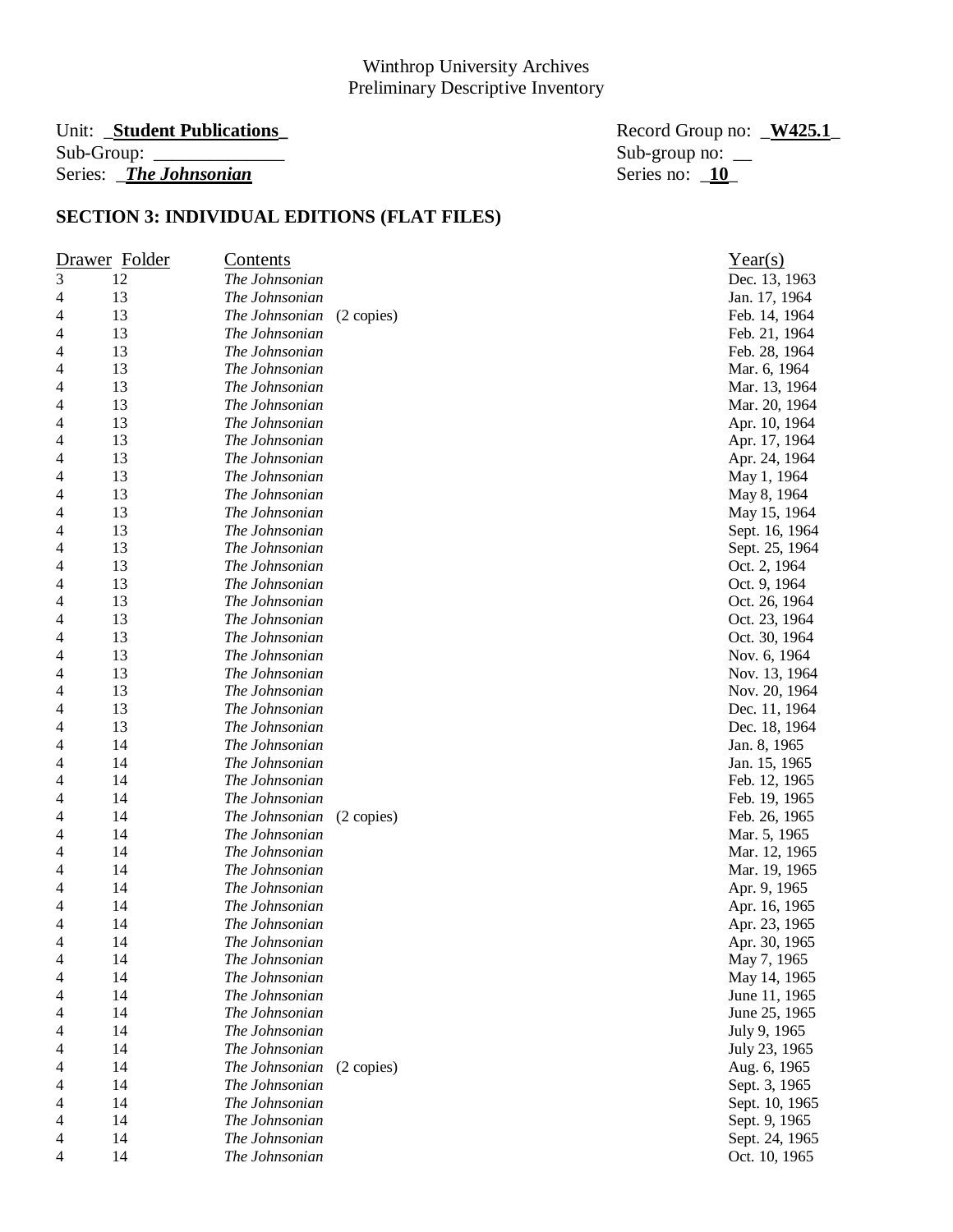# Unit: \_**Student Publications\_** Record Group no: \_**W425.1**\_ Series: *\_The Johnsonian*

Sub-group no:  $\frac{10}{10}$ 

|                | Drawer Folder | <u>Contents</u>              | Year(s)        |
|----------------|---------------|------------------------------|----------------|
| $\overline{4}$ | 14            | The Johnsonian               | Oct. 8, 1965   |
| 4              | 14            | The Johnsonian               | Oct. 15, 1965  |
| 4              | 14            | The Johnsonian               | Oct. 22, 1965  |
| 4              | 14            | The Johnsonian               | Oct. 29, 1965  |
| 4              | 14            | The Johnsonian               | Nov. 5, 1965   |
| 4              | 14            | The Johnsonian               | Nov. 12, 1965  |
| 4              | 14            | The Johnsonian               | Nov. 19, 1965  |
| 4              | 14            | The Johnsonian               | Dec. 3, 1965   |
| 4              | 15            | The Johnsonian               | Jan. 21, 1966  |
| 4              | 15            | The Johnsonian               | Jan. 28, 1966  |
| 4              | 15            | The Johnsonian               | Feb. 4, 1966   |
| 4              | 15            | The Johnsonian               | Feb. 14, 1966  |
| 4              | 15            | The Johnsonian               | Feb. 21, 1966  |
| 4              | 15            | The Johnsonian               | Feb. 25, 1966  |
| 4              | 15            | The Johnsonian               | Feb. 28, 1966  |
| 4              | 15            | The Johnsonian               | Mar. 14, 1966  |
| 4              | 15            | The Johnsonian               | Mar. 21, 1966  |
| 4              | 15            | The Johnsonian               | Mar. 28, 1966  |
| 4              | 15            | The Johnsonian               | Apr. 4, 1966   |
| 4              | 15            | The Johnsonian               | Apr. 11, 1966  |
| 4              | 15            | The Johnsonian               | Apr. 18, 1966  |
| 4              | 15            | The Johnsonian               | Aug. 29, 1966  |
| 4              | 15            | The Johnsonian               | Sept. 5, 1966  |
| 4              | 15            | The Johnsonian               | Sept. 12, 1966 |
| 4              | 15            | The Johnsonian               | Sept. 19, 1966 |
| 4              | 15            | The Johnsonian               | Sept. 26, 1966 |
| 4              | 15            | The Johnsonian               | Oct. 3, 1966   |
| 4              | 15            | The Johnsonian               | Oct. 12, 1966  |
| 4              | 15            | The Johnsonian<br>(2 copies) | Oct. 17, 1966  |
| 4              | 15            | The Johnsonian               | Oct. 24, 1966  |
| 4              | 15            | The Johnsonian               | Oct. 31, 1966  |
| 4              | 15            | The Johnsonian               | Nov. 7, 1966   |
| 4              | 15            | The Johnsonian               | Nov. 14, 1966  |
| 4              | 15            | The Johnsonian               | Nov. 21, 1966  |
| 4              | 15            | The Johnsonian               | Dec. 9, 1966   |
| 4              | 16            | The Johnsonian               | Jan. 16, 1967  |
| 4              | 16            | The Johnsonian               | Jan. 23, 1967  |
| 4              | 16            | The Johnsonian               | Jan. 30, 1967  |
| 4              | 16            | The Johnsonian               | Feb. 6, 1967   |
| 4              | 16            | The Johnsonian               | Feb. 13, 1967  |
| 4              | 16            | The Johnsonian<br>(2 copies) | Feb. 20, 1967  |
| 4              | 16            | The Johnsonian               | Mar. 3, 1967   |
| 4              | 16            | The Johnsonian               | Mar. 27, 1967  |
| 4              | 16            | The Johnsonian               | Apr. 3, 1967   |
| 4              | 16            | The Johnsonian               | Apr. 10, 1967  |
| 4              | 16            | The Johnsonian               | Apr. 24, 1967  |
| 4              | 16            | The Johnsonian               | Sept. 4, 1967  |
| 4              | 16            | The Johnsonian<br>(2 copies) | Sept. 11, 1967 |
| 4              | 16            | The Johnsonian               | Sept. 18, 1967 |
| $\overline{4}$ | 16            | The Johnsonian               | Sept. 25, 1967 |
|                |               |                              |                |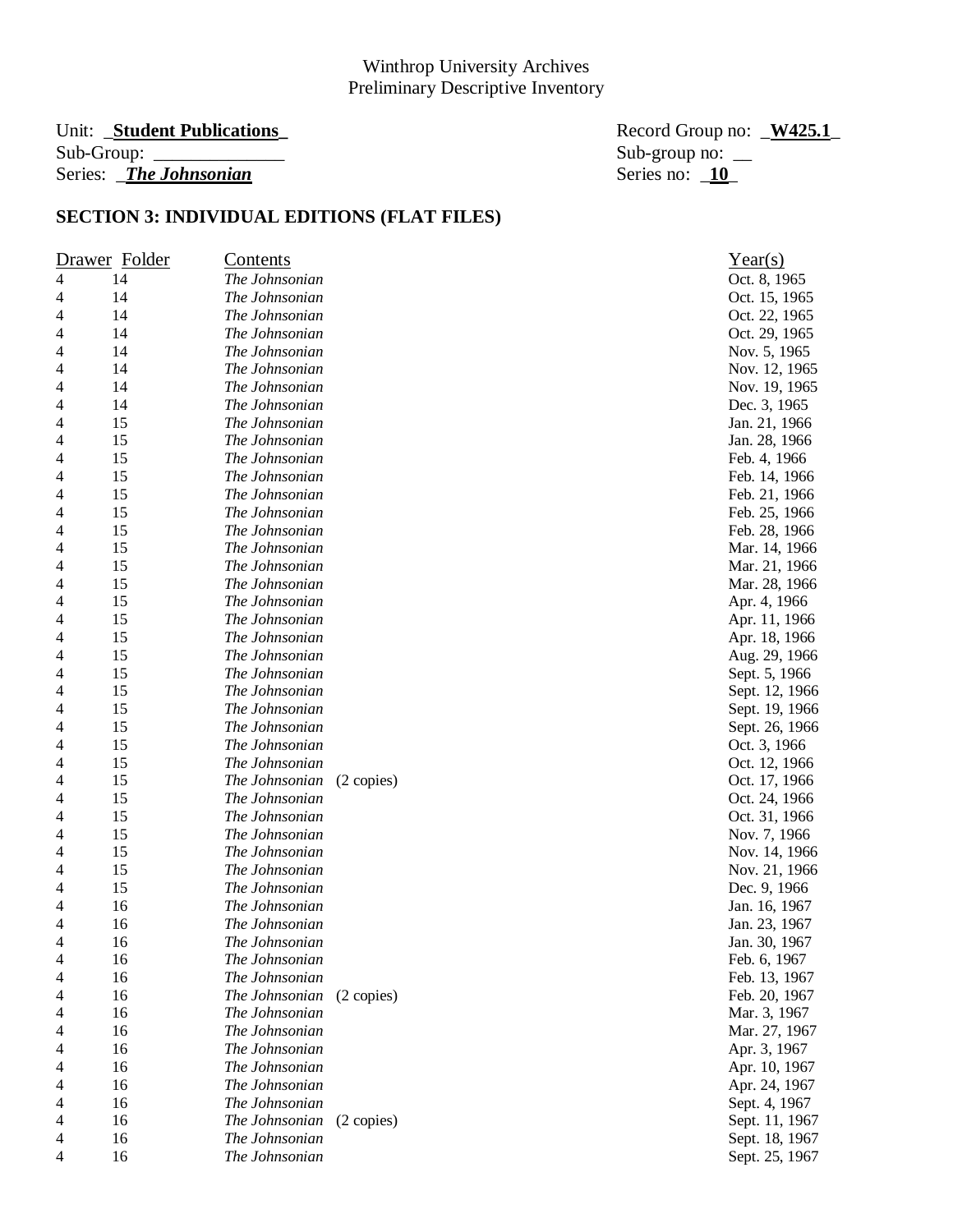# Unit: \_**Student Publications\_** Record Group no: \_**W425.1**\_ Series: *\_The Johnsonian*

Sub-group no:  $\frac{10}{10}$ 

|            | Drawer Folder | <u>Contents</u> |            | Year(s)        |
|------------|---------------|-----------------|------------|----------------|
| 4          | 16            | The Johnsonian  |            | Oct. 2, 1967   |
| 4          | 16            | The Johnsonian  |            | Oct. 9, 1967   |
| 4          | 16            | The Johnsonian  |            | Oct. 16, 1967  |
| 4          | 16            | The Johnsonian  |            | Oct. 25, 1967  |
| 4          | 16            | The Johnsonian  |            | Nov. 6, 1967   |
| 4          | 16            | The Johnsonian  |            | Nov. 13, 1967  |
| 4          | 16            | The Johnsonian  |            | Nov. 20, 1967  |
| 4          | 16            | The Johnsonian  |            | Dec. 11, 1967  |
| 5          | 17            | The Johnsonian  |            | Jan. 29, 1968  |
| 5          | 17            | The Johnsonian  |            | Feb. 5, 1968   |
| $\sqrt{5}$ | 17            | The Johnsonian  |            | Feb. 12, 1968  |
| $\sqrt{5}$ | 17            | The Johnsonian  |            | Feb. 19, 1968  |
| 5          | 17            | The Johnsonian  |            | Feb. 26, 1968  |
| 5          | 17            | The Johnsonian  | (2 copies) | Mar. 4, 1968   |
| 5          | 17            | The Johnsonian  |            | Mar. 25, 1968  |
| 5          | 17            | The Johnsonian  |            | Apr. 1, 1968   |
| 5          | 17            | The Johnsonian  |            | Apr. 8, 1968   |
| 5          | 17            | The Johnsonian  |            | Apr. 15, 1968  |
| 5          | 17            | The Johnsonian  |            | Apr. 22, 1968  |
| 5          | 17            | The Johnsonian  |            | May 6, 1968    |
| 5          | 17            | The Johnsonian  |            | Sept. 9, 1968  |
| 5          | 17            | The Johnsonian  |            | Sept. 16, 1968 |
| $\sqrt{5}$ | 17            | The Johnsonian  |            | Sept. 23, 1968 |
| $\sqrt{5}$ | 17            | The Johnsonian  |            | Sept. 30, 1968 |
| $\sqrt{5}$ | 17            | The Johnsonian  |            | Oct. 7, 1968   |
| 5          | 17            | The Johnsonian  | (3 copies) | Oct. 14, 1968  |
| 5          | 17            | The Johnsonian  |            | Oct. 24, 1968  |
| 5          | 17            | The Johnsonian  |            | Nov. 4, 1968   |
| 5          | 17            | The Johnsonian  |            | Nov. 11, 1968  |
| 5          | 17            | The Johnsonian  |            | Nov. 18, 1968  |
| 5          | 17            | The Johnsonian  |            | Nov. 25, 1968  |
| 5          | 17            | The Johnsonian  |            | Dec. 9, 1968   |
| 5          | 18            | The Johnsonian  | (2 copies) | Jan. 13, 1969  |
| $\sqrt{5}$ | 18            | The Johnsonian  |            | Jan. 22, 1969  |
| $\sqrt{5}$ | 18            | The Johnsonian  |            | Feb. 3, 1969   |
| $\sqrt{5}$ | 18            | The Johnsonian  | (2 copies) | Feb. 10, 1969  |
| 5          | 18            | The Johnsonian  | (2 copies) | Feb. 17, 1969  |
| 5          | 18            | The Johnsonian  | (2 copies) | Feb. 24, 1969  |
| 5          | 18            | The Johnsonian  |            | Mar. 24, 1969  |
| 5          | 18            | The Johnsonian  |            | Mar. 31, 1969  |
| 5          | 18            | The Johnsonian  | (2 copies) | Apr. 14, 1969  |
| 5          | 18            | The Johnsonian  |            | Apr. 21, 1969  |
| 5          | 18            | The Johnsonian  | (3 copies) | Apr. 28, 1969  |
| 5          | 18            | The Johnsonian  | (2 copies) | Aug. 25, 1969  |
| 5          | 18            | The Johnsonian  | (6 copies) | Sept. 2, 1969  |
| 5          | 18            | The Johnsonian  | (2 copies) | Sept. 8, 1969  |
| 5          | 18            | The Johnsonian  | (2 copies) | Sept. 15, 1969 |
| $\sqrt{5}$ | 18            | The Johnsonian  |            | Sept. 22, 1969 |
| 5          | 18            | The Johnsonian  |            | Oct. 6, 1969   |
| $\sqrt{5}$ | 18            | The Johnsonian  | (2 copies) | Oct. 13, 1969  |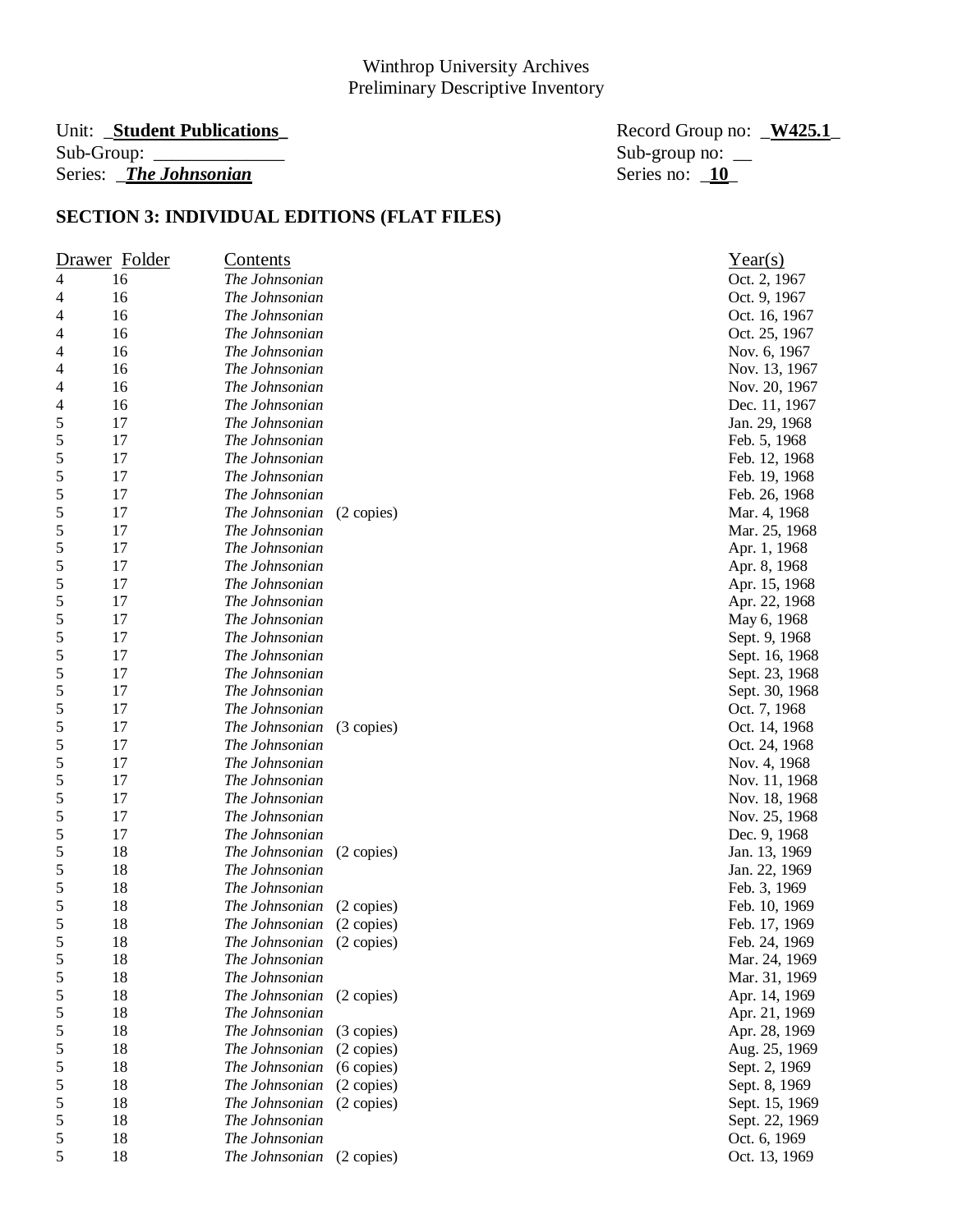# Series: *\_The Johnsonian*

Unit: \_**Student Publications\_** Record Group no: \_**W425.1**\_ Sub-group no:  $\frac{10}{2}$ 

|   | Drawer Folder | Contents       | Year(s)       |
|---|---------------|----------------|---------------|
| 5 | 18            | The Johnsonian | Oct. 20, 1969 |
| 5 | 18            | The Johnsonian | Oct. 27, 1969 |
| 5 | 18            | The Johnsonian | Nov. 3, 1969  |
| 5 | 18            | The Johnsonian | Nov. 10, 1969 |
| 5 | 18            | The Johnsonian | Nov. 17, 1969 |
| 5 | 18            | The Johnsonian | Nov. 24, 1969 |
| 5 | 18            | The Johnsonian | Dec. 9, 1969  |
| 5 | 19            | The Johnsonian | Jan. 19, 1970 |
| 5 | 19            | The Johnsonian | Jan. 26, 1970 |
| 5 | 19            | The Johnsonian | Feb. 2, 1970  |
| 5 | 19            | The Johnsonian | Feb. 16, 1970 |
| 5 | 19            | The Johnsonian | Feb. 9, 1970  |
| 5 | 19            | The Johnsonian | Feb. 23, 1970 |
| 5 | 19            | The Johnsonian | Mar. 2, 1970  |
| 5 | 19            | The Johnsonian | Mar. 30, 1970 |
| 5 | 19            | The Johnsonian | Apr. 6, 1970  |
| 5 | 19            | The Johnsonian | Apr. 13, 1970 |
| 5 | 19            | The Johnsonian | Apr. 20, 1970 |
| 5 | 19            | The Johnsonian | Apr. 27, 1970 |
| 5 | 19            | The Johnsonian | Aug. 31, 1970 |
| 5 | 19            | The Johnsonian | Sept. 7, 1970 |

| rear(s)       |
|---------------|
| Oct. 20, 1969 |
| Oct. 27, 1969 |
| Nov. 3, 1969  |
| Nov. 10, 1969 |
| Nov. 17, 1969 |
| Nov. 24, 1969 |
| Dec. 9, 1969  |
| Jan. 19, 1970 |
| Jan. 26, 1970 |
| Feb. 2, 1970  |
| Feb. 16, 1970 |
| Feb. 9, 1970  |
| Feb. 23, 1970 |
| Mar. 2, 1970  |
| Mar. 30, 1970 |
| Apr. 6, 1970  |
| Apr. 13, 1970 |
| Apr. 20, 1970 |
| Apr. 27, 1970 |
| Aug. 31, 1970 |
| Sept. 7, 1970 |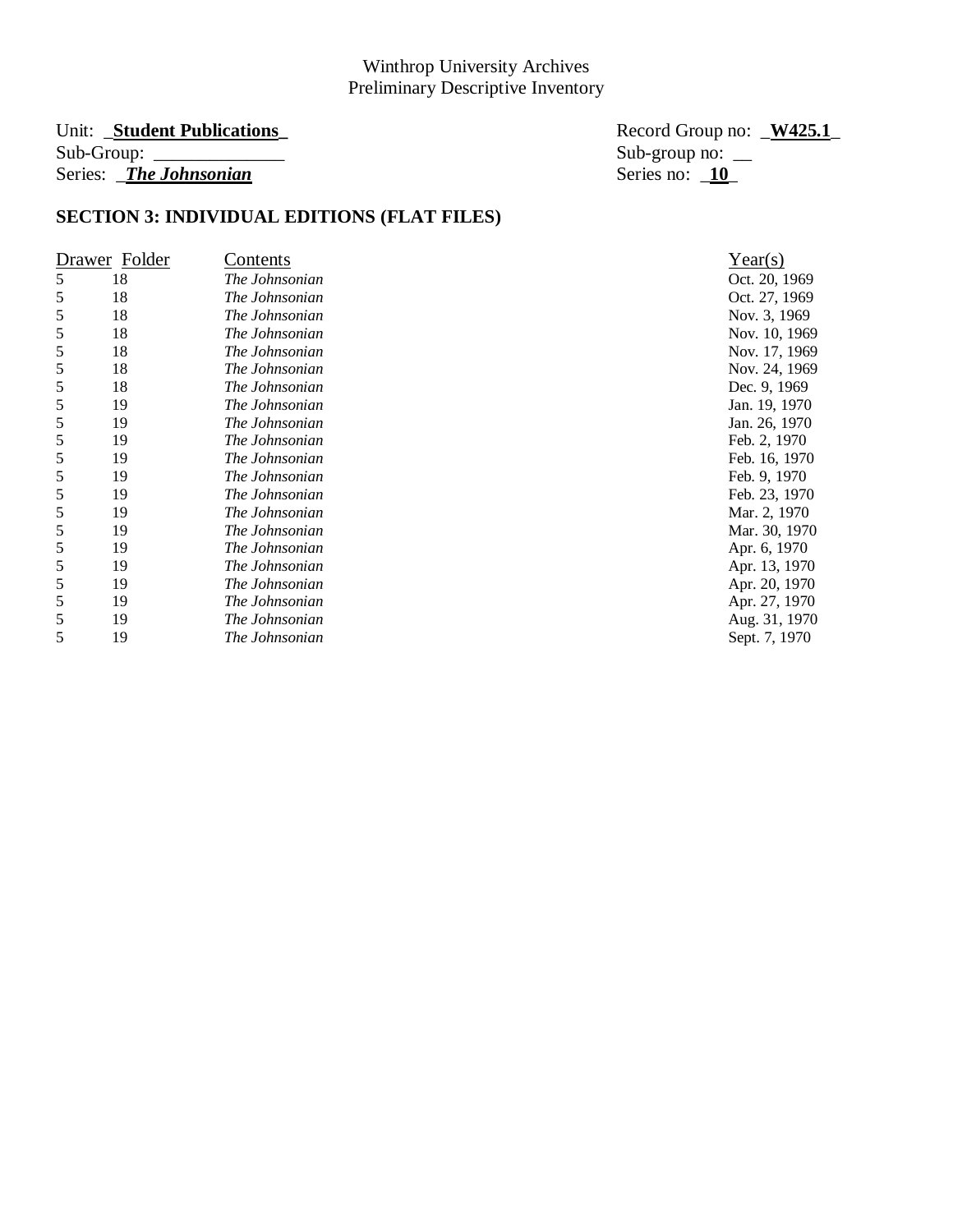#### Unit: **\_Student Publications**  $Sub-Group:$ Series: *\_The Johnsonian*

| Record Group no: W425.1 |  |
|-------------------------|--|
| Sub-group no: $\_\_$    |  |
| Series no: 10           |  |

|   | <b>Box</b> Folder | Contents                                               | Year(s)        |
|---|-------------------|--------------------------------------------------------|----------------|
| 1 | --                | The Johnsonian (1 Copy)                                | Sept. 14, 1970 |
| 1 | --                | The Johnsonian (1 Copy)                                | Sept. 21, 1970 |
| 1 | --                | The Johnsonian (1 Copy)                                | Oct. 5, 1970   |
| 1 | --                | The Johnsonian                                         | Oct. 19, 1970  |
| 1 | --                | The Johnsonian (1 Copy)                                | Nov. 2, 1970   |
| 1 | --                | The Johnsonian (1 Copy)                                | Nov. 9, 1970   |
| 1 |                   | The Johnsonian (1 Copy)                                | Nov. 16, 1970  |
| 1 | --                | The Johnsonian (1 Copy)                                | Nov. 23, 1970  |
| 1 |                   | The Johnsonian (1 Copy)                                | Dec. 1, 1970   |
| 1 | --                | The Johnsonian (1 Copy)                                | Dec. 7, 1970   |
| 1 | --                | The Johnsonian (1 Copy)                                | Jan. 18, 1971  |
| 1 |                   | The Johnsonian (1 Copy)                                | Feb. 1, 1971   |
| 1 |                   | The Johnsonian (1 Copy)                                | Feb. 8, 1971   |
| 1 |                   | The Johnsonian (1 Copy)                                | Feb. 15, 1971  |
| 1 |                   | The Johnsonian (1 Copy)                                | Feb. 22, 1971  |
| 1 |                   | The Johnsonian (1 Copy)                                | Mar. 1, 1971   |
|   | --                |                                                        |                |
| 1 | --                | The Johnsonian (1 Copy)                                | Mar. 15, 1971  |
| 1 | --                | The Johnsonian (1 Copy)                                | Mar. 22, 1971  |
| 1 |                   | The Johnsonian (1 Copy)                                | Mar. 29, 1971  |
| 1 | --                | The Johnsonian (1 Copy)                                | Apr. 19, 1971  |
| 1 | --                | The Johnsonian (1 Copy)                                | Apr. 23, 1971  |
| 1 | --                | The Johnsonian (1 Copy)                                | Sept. 3, 1971  |
| 1 | --                | The Johnsonian (1 Copy)                                | Sept. 10, 1971 |
| 1 | --                | The Johnsonian                                         | Sept. 17, 1971 |
| 1 | --                | The Johnsonian (1 Copy)                                | Sept. 24, 1971 |
| 1 | --                | The Johnsonian (1 Copy)                                | Oct. 1, 1971   |
| 1 | --                | The Johnsonian (1 Copy, Same edition as Oct. 11, 1971) | Oct. 8, 1971   |
| 1 | --                | The Johnsonian (1 Copy)                                | Oct. 11, 1971  |
| 1 | --                | The Johnsonian (1 Copy)                                | Oct. 18, 1971  |
| 1 |                   | The Johnsonian (1 Copy)                                | Oct. 29, 1971  |
| 1 | --                | The Johnsonian (1 Copy)                                | Nov. 8, 1971   |
| 1 | --                | The Johnsonian (1 Copy)                                | Nov. 15, 1971  |
| 1 |                   | The Johnsonian (1 Copy)                                | Nov. 22, 1971  |
| 1 |                   | The Johnsonian (1 Copy)                                | Dec. 6, 1971   |
| 1 |                   | The Johnsonian (1 Copy)                                | Dec. 13, 1971  |
| 1 |                   | The Johnsonian                                         | Jan. 21, 1972  |
| 1 |                   | The Johnsonian                                         | Jan. 31, 1972  |
| 1 |                   | The Johnsonian (1 Copy)                                | Feb. 14, 1972  |
| 1 | --                | <i>The Johnsonian</i> (1 Copy)                         | Feb. 21, 1972  |
| 1 |                   | The Johnsonian                                         | Feb. 28, 1972  |
| 1 |                   | The Johnsonian                                         | Mar. 6, 1972   |
| 1 |                   | The Johnsonian                                         | Mar. 30, 1972  |
| 1 |                   | The Johnsonian                                         | Apr. 10, 1972  |
| 1 |                   | The Johnsonian                                         |                |
| 1 |                   | The Johnsonian                                         | Apr. 17, 1972  |
|   |                   | The Johnsonian                                         | Apr. 24, 1972  |
| 1 |                   |                                                        | May 1, 1972    |
| 1 |                   | The Johnsonian (1 Copy)                                | Sept. 4, 1972  |
| 1 |                   | The Johnsonian (1 Copy)                                | Sept. 11, 1972 |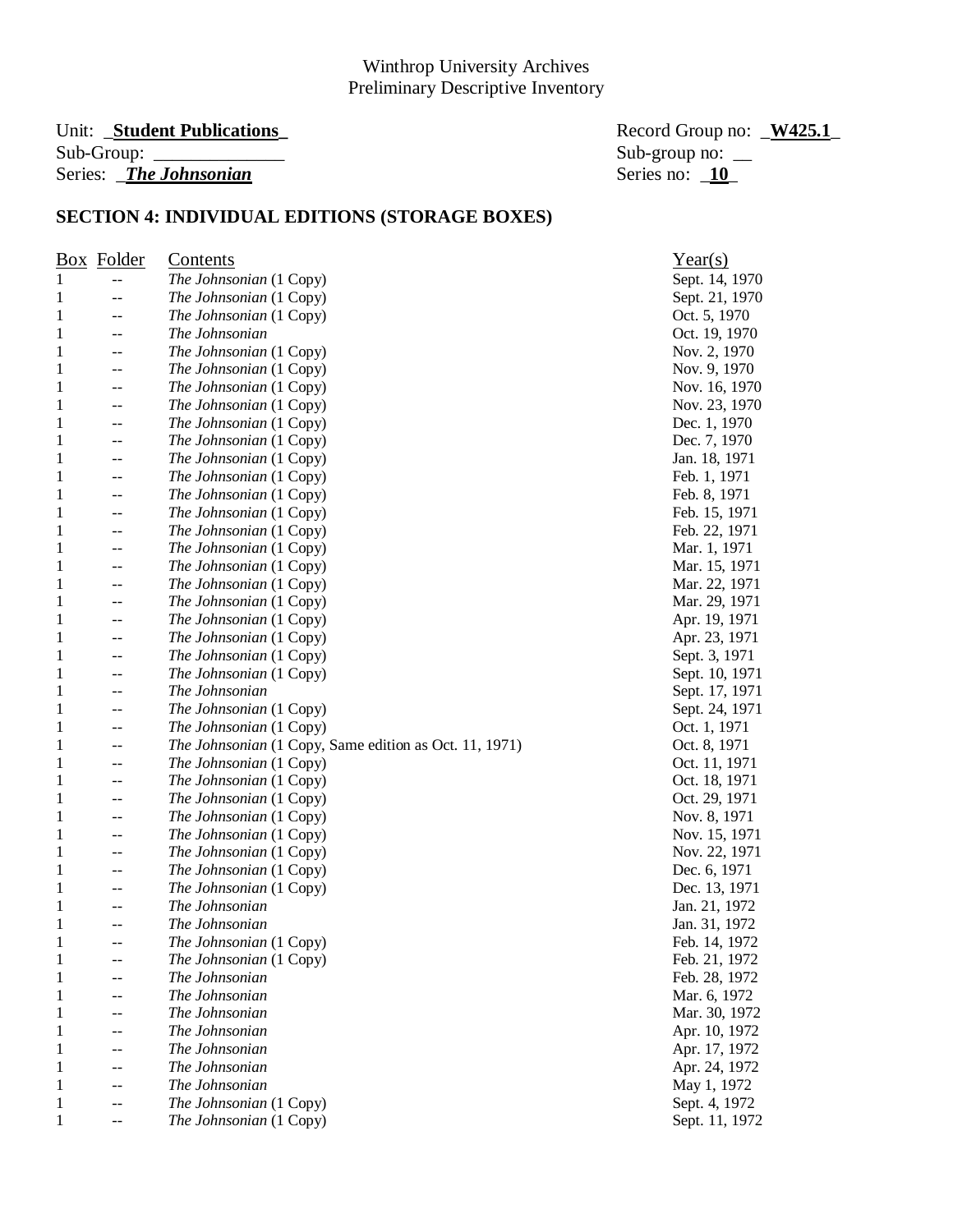#### Unit: **\_Student Publications**  $Sub-Group:$ Series: *\_The Johnsonian*

| Record Group no: W425.1 |  |
|-------------------------|--|
| Sub-group no: $\_\_$    |  |
| Series no: 10           |  |

|                         | <b>Box</b> Folder | Contents                | $Year(s)$                     |
|-------------------------|-------------------|-------------------------|-------------------------------|
| 1                       |                   | The Johnsonian (1 Copy) | Sept. 18, 1972                |
| 1                       | --                | The Johnsonian (1 Copy) | Sept. 25, 1972                |
| 1                       | $-$               | The Johnsonian (1 Copy) | Oct. 2, 1972                  |
| 1                       | $-$               | The Johnsonian (1 Copy) | Oct. 17, 1972                 |
| 1                       | --                | The Johnsonian (1 Copy) | Oct. 30, 1972                 |
| 1                       | $-$               | The Johnsonian (1 Copy) | Nov. 13, 1972                 |
| 1                       | $-$               | The Johnsonian (1 Copy) | Nov. 20, 1972                 |
| $\overline{c}$          | --                | The Johnsonian (1 Copy) | Jan. 22, 1973                 |
| $\overline{c}$          | --                | The Johnsonian (1 Copy) | Feb. 5, 1973                  |
| $\overline{\mathbf{c}}$ | --                | The Johnsonian (1 Copy) | Feb. 12, 1973                 |
| $\overline{c}$          |                   | The Johnsonian          | Feb. 26, 1973                 |
| $\overline{c}$          |                   | The Johnsonian          | Mar. 12, 1973                 |
| $\overline{c}$          | --                | The Johnsonian (1 Copy) | Mar. 19, 1973                 |
| $\overline{2}$          |                   | The Johnsonian (1 Copy) | Mar. 26, 1973                 |
| 2                       | --                | The Johnsonian          | Apr. 2, 1973                  |
| 2                       |                   | The Johnsonian          |                               |
| $\overline{c}$          | --                |                         | Apr. 9, 1973<br>Apr. 30, 1973 |
| $\overline{c}$          |                   | The Johnsonian          |                               |
| $\overline{c}$          | --                | The Johnsonian          | Sept. 10, 1973                |
|                         |                   | The Johnsonian          | Sept. 18, 1973                |
| $\overline{c}$          | --                | The Johnsonian          | Sept. 24, 1973                |
| $\overline{c}$          | --                | The Johnsonian          | Oct. 1, 1973                  |
| $\overline{\mathbf{c}}$ | --                | The Johnsonian          | Oct. 8, 1973                  |
| $\overline{c}$          | --                | The Johnsonian          | Oct. 15, 1973                 |
| $\overline{c}$          |                   | The Johnsonian          | Oct. 29, 1973                 |
| $\overline{c}$          | $-$               | The Johnsonian          | Nov. 5, 1973                  |
| $\overline{2}$          | --                | The Johnsonian          | Nov. 12, 1973                 |
| $\overline{2}$          | --                | The Johnsonian          | Nov. 19, 1973                 |
| 2                       | --                | The Johnsonian          | Dec. 3, 1973                  |
| $\overline{c}$          | --                | The Johnsonian          | Dec. 10, 1973                 |
| $\overline{c}$          | --                | The Johnsonian          | Jan. 14, 1974                 |
| $\overline{c}$          |                   | The Johnsonian (1 Copy) | Jan. 21, 1974                 |
| $\overline{c}$          | --                | The Johnsonian (1 Copy) | Jan. 28, 1974                 |
| $\overline{c}$          | --                | The Johnsonian (1 Copy) | Feb. 4, 1974                  |
| $\overline{c}$          | $-$               | The Johnsonian (1 Copy) | Feb. 11, 1974                 |
| $\overline{\mathbf{c}}$ | --                | The Johnsonian (1 Copy) | Feb. 18, 1974                 |
| $\overline{\mathbf{c}}$ |                   | The Johnsonian (1 Copy) | Feb. 25, 1974                 |
| $\overline{c}$          | --                | The Johnsonian (1 Copy) | Mar. 18, 1974                 |
| $\overline{c}$          |                   | The Johnsonian (1 Copy) | Mar. 25, 1974                 |
| $\overline{\mathbf{c}}$ | --                | The Johnsonian (1 Copy) | Apr. 1, 1974                  |
| 2                       |                   | The Johnsonian (1 Copy) | Apr. 22, 1974                 |
| $\overline{c}$          |                   | The Johnsonian (1 copy) | Apr. 29, 1974                 |
| $\overline{\mathbf{c}}$ |                   | The Johnsonian (1 Copy) | Sept. 9, 1974                 |
| $\overline{c}$          |                   | The Johnsonian (1 Copy) | Sept. 16, 1974                |
| $\overline{c}$          |                   | The Johnsonian (1 Copy) | Sept. 23, 1974                |
| $\overline{c}$          |                   | The Johnsonian (1 Copy) | Sept. 30, 1974                |
| $\overline{c}$          | --                | The Johnsonian (1 Copy) | Oct. 7, 1974                  |
| $\overline{c}$          |                   | The Johnsonian (1 Copy) | Oct. 14, 1974                 |
| $\overline{\mathbf{c}}$ |                   | The Johnsonian (1 Copy) | Oct. 21, 1974                 |
| $\overline{\mathbf{c}}$ |                   | The Johnsonian (1 Copy) | Oct. 28, 1974                 |
| $\overline{2}$          |                   | The Johnsonian (1 Copy) | Nov. 4, 1974                  |
|                         |                   |                         |                               |

| Year(s)<br>Sept. 18, 1972<br>Sept. 25, 1972<br>Oct. 2, 1972<br>Oct. 30, 1972<br>Oct. 30, 1972 |
|-----------------------------------------------------------------------------------------------|
|                                                                                               |
| Nov. 13, 1972                                                                                 |
| Nov. 20, 1972                                                                                 |
| Jan. 22, 1973                                                                                 |
| Feb. 5, 1973                                                                                  |
| Feb. 12, 1973                                                                                 |
| Feb. 26, 1973                                                                                 |
| Mar. 12, 1973                                                                                 |
| Mar. 19, 1973                                                                                 |
| Mar. 26, 1973                                                                                 |
|                                                                                               |
|                                                                                               |
| Apr. 2, 1973<br>Apr. 9, 1973<br>Apr. 30, 1973                                                 |
| Sept. 10, 1973                                                                                |
| Sept. 18, 1973                                                                                |
| Sept. 24, 1973                                                                                |
| Oct. 1, 1973                                                                                  |
| Oct. 8, 1973                                                                                  |
| Oct. 15, 1973                                                                                 |
| Oct. 29, 1973                                                                                 |
| Nov. 5, 1973                                                                                  |
|                                                                                               |
|                                                                                               |
|                                                                                               |
|                                                                                               |
|                                                                                               |
| Nov. 12, 1973<br>Nov. 19, 1973<br>Dec. 3, 1973<br>Dec. 10, 1973                               |
| Jan. 14, 1974                                                                                 |
| Jan. 21, 1974                                                                                 |
| Jan. 28, 1974                                                                                 |
| Feb. 4, 1974                                                                                  |
| Feb. 11, 1974                                                                                 |
| Feb. 18, 1974                                                                                 |
| Feb. 25, 1974                                                                                 |
| Mar. 18, 1974                                                                                 |
| Mar. 25, 1974                                                                                 |
|                                                                                               |
|                                                                                               |
| Apr. 1, 1974<br>Apr. 22, 1974<br>Apr. 29, 1974                                                |
| Sept. 9, 1974                                                                                 |
| Sept. 16, 1974<br>Sept. 23, 1974                                                              |
|                                                                                               |
| Sept. 30, 1974                                                                                |
| Oct. 7, 1974                                                                                  |
| Oct. 14, 1974                                                                                 |
| Oct. 21, 1974<br>Oct. 28, 1974                                                                |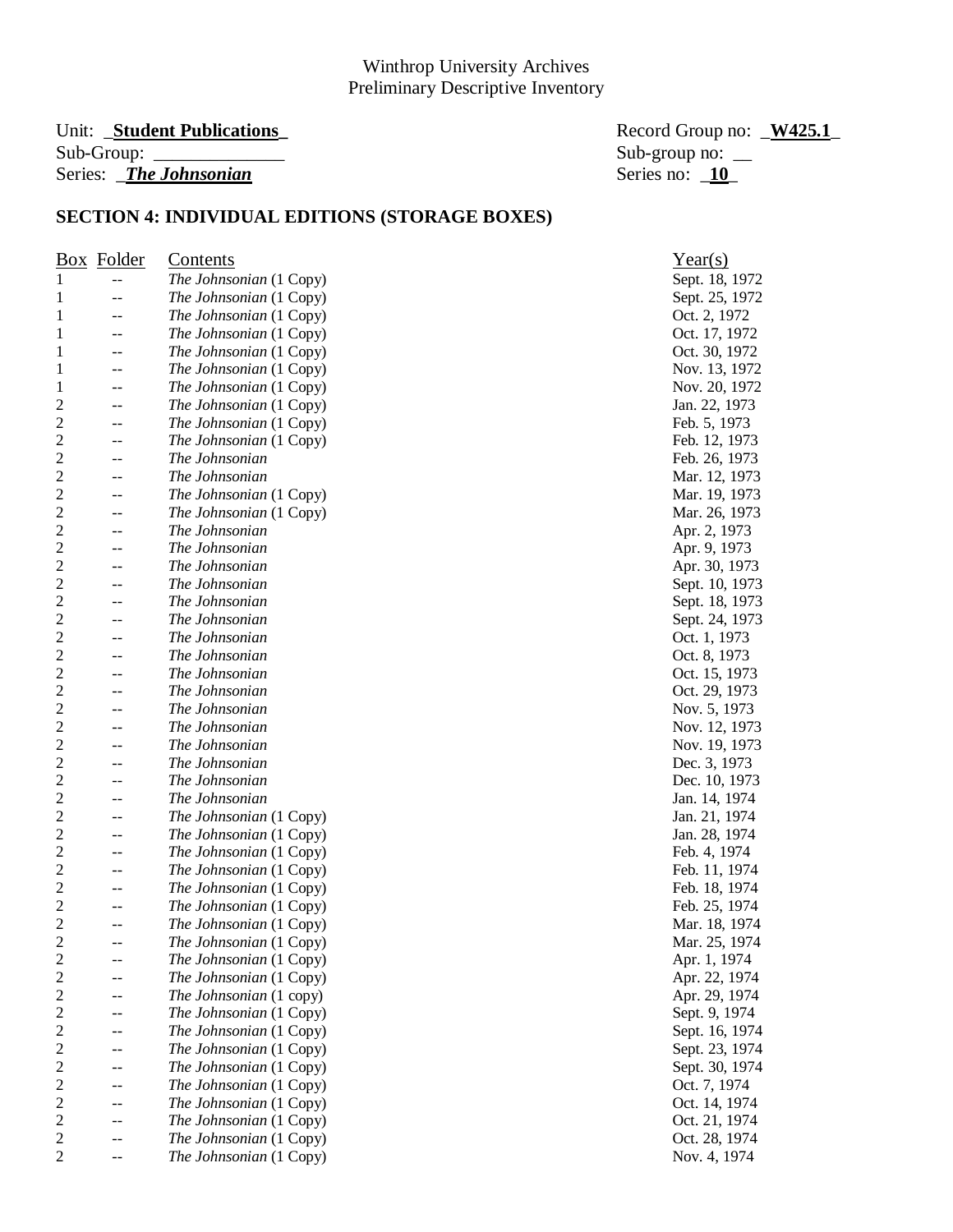# Sub-Group: \_\_\_\_\_\_\_\_\_\_\_\_\_\_ Sub-group no: \_\_ Series: *The Johnsonian* Series no: **10**

Unit: **\_Student Publications**<br> **Example 3.1** Record Group no: **\_W425.1** Record Group no: **\_W425.1** 

Nov. 11, 1974 Nov. 18, 1974 Nov. 25, 1974 Dec. 9, 1974 Jan. 20, 1975 Jan. 27, 1975 Feb. 3, 1975 Feb. 10, 1975 Feb. 17, 1975 Feb. 24, 1975 Mar. 10, 1975 Mar. 17, 1975 Apr. 1, 1975 Apr. 7, 1975 Apr. 14, 1975 Apr. 24, 1975 Apr. 28, 1975 Sept. 15, 1975 Sept. 22, 1975 Sept. 29, 1975 Oct. 6, 1975 3 -- *The Johnsonian* Oct. 13, 1975 Oct. 20, 1975 Oct. 27, 1975 Nov. 3, 1975 Nov. 10, 1975 Nov. 17, 1975 Nov. 24, 1975 Dec. 8, 1975 Dec. 15, 1975 3 -- *The Johnsonian* Jan. 26, 1976 Feb. 2, 1976 Feb. 9, 1976 Feb. 16, 1976 Feb. 23, 1976 Mar. 1, 1976 Mar. 22, 1976 Mar. 29, 1976 Apr. 5, 1976 Apr. 12, 1976 Apr. 19, 1976 Apr. 26, 1976 Sept. 13, 1976 Sept. 20, 1976 Sept. 27, 1976 Oct. 4, 1976 Oct. 18, 1976 3 -- *The Johnsonian* Oct. 25, 1976 Nov. 1, 1976

|                | <b>Box</b> Folder | <b>Contents</b>         | Year(s)       |
|----------------|-------------------|-------------------------|---------------|
| $\overline{c}$ |                   | The Johnsonian          | Nov. 11, 197  |
| $\sqrt{2}$     |                   | The Johnsonian          | Nov. 18, 197  |
| $\overline{c}$ | $-$               | The Johnsonian (1 Copy) | Nov. 25, 197  |
| $\overline{c}$ | --                | The Johnsonian (1 Copy) | Dec. 9, 1974  |
| 3              | --                | The Johnsonian (1 Copy) | Jan. 20, 1975 |
| 3              | $-$               | The Johnsonian (1 Copy) | Jan. 27, 1975 |
| 3              | $-\,-$            | The Johnsonian (1 Copy) | Feb. 3, 1975  |
| 3              | $-\,-$            | The Johnsonian (1 Copy) | Feb. 10, 1975 |
| 3              | --                | The Johnsonian (1 Copy) | Feb. 17, 1975 |
| 3              | $-$               | The Johnsonian (1 Copy) | Feb. 24, 1975 |
| 3              | --                | The Johnsonian (1 Copy) | Mar. 10, 197: |
| 3              | --                | The Johnsonian (1 Copy) | Mar. 17, 197: |
| 3              | --                | The Johnsonian (1 Copy) | Apr. 1, 1975  |
| 3              | --                | The Johnsonian (1 Copy) | Apr. 7, 1975  |
| 3              | --                | The Johnsonian (1 Copy) | Apr. 14, 1975 |
| 3              | --                | The Johnsonian (1 Copy) | Apr. 24, 1975 |
| 3              | --                | The Johnsonian (1 Copy) | Apr. 28, 1975 |
| 3              | --                | The Johnsonian (1 Copy) | Sept. 15, 197 |
| 3              | $-\,-$            | The Johnsonian (1 Copy) | Sept. 22, 197 |
| 3              | $-$               | The Johnsonian          | Sept. 29, 197 |
| 3              | --                | The Johnsonian (1 Copy) | Oct. 6, 1975  |
| 3              | --                | The Johnsonian          | Oct. 13, 1975 |
| 3              | $-$               | The Johnsonian (1 Copy) | Oct. 20, 1975 |
| 3              | $-$               | The Johnsonian          | Oct. 27, 1975 |
| 3              | --                | The Johnsonian (1 Copy) | Nov. 3, 1975  |
| 3              | --                | The Johnsonian (1 Copy) | Nov. 10, 197  |
| 3              | $-$               | The Johnsonian          | Nov. 17, 197. |
| 3              | --                | The Johnsonian          | Nov. 24, 197. |
| 3              | --                | The Johnsonian (1Copy)  | Dec. 8, 1975  |
| 3              | $-$               | The Johnsonian (1 Copy) | Dec. 15, 197: |
| 3              | $-$               | The Johnsonian          | Jan. 26, 1976 |
| 3              | $-\,-$            | The Johnsonian (1 Copy) | Feb. 2, 1976  |
| 3              | --                | The Johnsonian (1 Copy) | Feb. 9, 1976  |
| 3              | --                | The Johnsonian (1 Copy) | Feb. 16, 1976 |
| 3              | $-$               | The Johnsonian (1 Copy) | Feb. 23, 1976 |
| 3              | --                | The Johnsonian (1 Copy) | Mar. 1, 1976  |
| 3              |                   | The Johnsonian (1 Copy) | Mar. 22, 197  |
| 3              | $-$               | The Johnsonian (1 Copy) | Mar. 29, 197  |
| 3              |                   | The Johnsonian (1 Copy) | Apr. 5, 1976  |
| 3              |                   | The Johnsonian          | Apr. 12, 1976 |
| 3              |                   | The Johnsonian          |               |
|                |                   |                         | Apr. 19, 1976 |
| 3              |                   | The Johnsonian          | Apr. 26, 1976 |
| 3              |                   | The Johnsonian          | Sept. 13, 197 |
| 3              |                   | The Johnsonian          | Sept. 20, 197 |
| 3              |                   | The Johnsonian          | Sept. 27, 197 |
| 3              |                   | The Johnsonian          | Oct. 4, 1976  |
| 3              |                   | The Johnsonian          | Oct. 18, 1976 |
| 3              |                   | The Johnsonian          | Oct. 25, 1976 |
| $\mathfrak{Z}$ | --                | The Johnsonian          | Nov. 1, 1976  |
| 3              | --                | The Johnsonian          | Nov. 8, 1976  |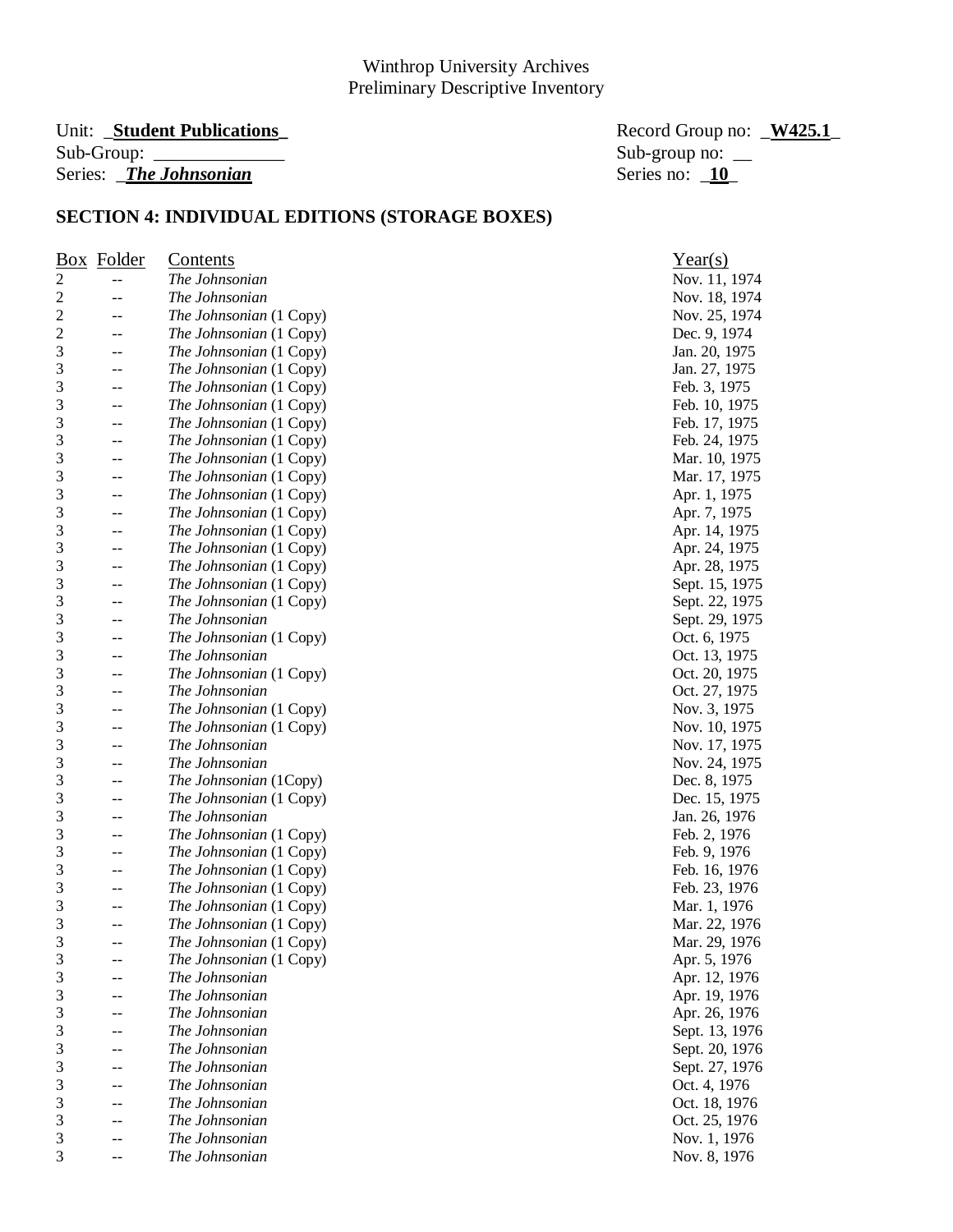# Unit: \_**Student Publications\_** Record Group no: \_**W425.1**\_ Series: *\_The Johnsonian*

Sub-group no:  $\frac{10}{10}$ 

| $\frac{Box}{}$ | Folder | <u>Contents</u>         | Year(s)        |
|----------------|--------|-------------------------|----------------|
| 3              | --     | The Johnsonian          | Nov. 15, 1976  |
| 3              |        | The Johnsonian          | Nov. 22, 1976  |
| 3              | --     | The Johnsonian          | Dec. 6, 1976   |
| 3              | --     | The Johnsonian          | Dec. 13, 1976  |
| 3              |        | The Johnsonian          | Jan. 24, 1977  |
| 3              |        | The Johnsonian          | Jan. 31, 1977  |
| 3              | --     | The Johnsonian          | Feb. 7, 1977   |
| 3              | --     | The Johnsonian          | Feb. 14, 1977  |
| 3              | --     | The Johnsonian          | Feb. 21.1977   |
| 3              | --     | The Johnsonian          | Feb. 28, 1977  |
| 3              | $-$    | The Johnsonian          | Mar. 28, 1977  |
| 3              | --     | The Johnsonian          | Apr. 1, 1977   |
| 3              | --     | The Johnsonian          | Apr. 4, 1977   |
| 3              | --     | The Johnsonian          | Apr. 11, 1977  |
| 3              | --     | The Johnsonian          | Apr. 18, 1977  |
| 3              | --     | The Johnsonian          | Apr. 25, 1977  |
| 3              | --     | The Johnsonian          | Aug. 29, 1977  |
| 3              | --     | The Johnsonian          | Sept. 5, 1977  |
| 3              | --     | The Johnsonian          | Sept. 12, 1977 |
| 3              | --     | The Johnsonian          | Sept. 19, 1977 |
| 3              | --     | The Johnsonian          | Sept. 26, 1977 |
| 3              | --     | The Johnsonian          | Oct. 3, 1977   |
| 3              | --     | The Johnsonian          | Oct. 12, 1977  |
| 3              |        | The Johnsonian          | Oct. 24, 1977  |
| 3              |        | The Johnsonian          | Oct. 31, 1977  |
| 3              | --     | The Johnsonian          | Nov. 7, 1977   |
| 3              | --     | The Johnsonian          | Nov. 14, 1977  |
| 3              | --     | The Johnsonian          | Nov. 21, 1977  |
| 3              |        | The Johnsonian          | Dec. 12, 1977  |
| 3              |        | The Johnsonian          | Jan. 30, 1978  |
| 3              | --     | The Johnsonian          | Feb. 6, 1978   |
| 3              | --     | The Johnsonian          | Feb. 13, 1978  |
| 3              | --     | The Johnsonian          | Feb. 20, 1978  |
| 3              | --     | The Johnsonian          | Feb. 27, 1978  |
| 3              | --     | The Johnsonian          | Mar. 6, 1978   |
| 3              |        | The Johnsonian          | Mar. 27, 1978  |
| 3              |        | The Johnsonian          | Apr. 3, 1978   |
| 3              | $-$    | The Johnsonian          | Apr. 10, 1978  |
| 3              |        | The Johnsonian          | Apr. 17, 1978  |
| 3              |        | The Johnsonian          | Apr. 24, 1978  |
| 3              |        | The Johnsonian          | May 1, 1978    |
| 3              |        | The Johnsonian (1 Copy) | Aug. 23, 1978  |
| 3              | --     | The Johnsonian (1 Copy) | Sept. 11, 1978 |
| 3              | --     | The Johnsonian (1 Copy) | Sept. 18, 1978 |
| 3              |        | The Johnsonian          | Sept. 25, 1978 |
| 3              | --     | The Johnsonian          | Oct. 2, 1978   |
| 3              | --     | The Johnsonian          | Oct. 11, 1978  |
| 3              |        | The Johnsonian          | Oct. 23, 1978  |
| 3              |        | The Johnsonian (1 Copy) | Oct. 30, 1978  |
| 3              | --     | The Johnsonian          | Nov. 6, 1978   |
|                |        |                         |                |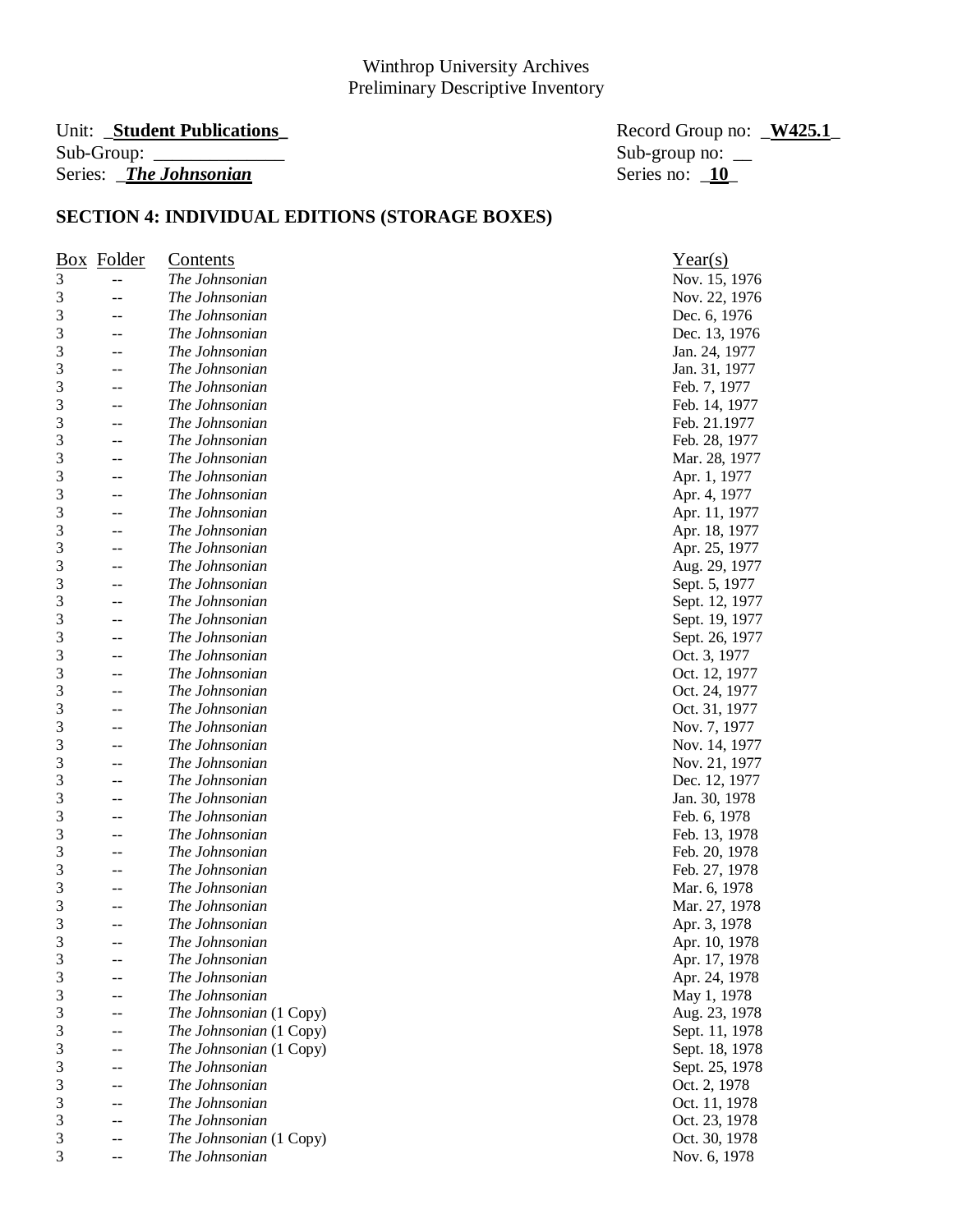#### Unit: **\_Student Publications**  $Sub-Group:$ Series: *\_The Johnsonian*

| Record Group no: <u>W425.1</u> |  |
|--------------------------------|--|
| Sub-group no: $\_\_$           |  |
| Series no: $10$                |  |

|   | <b>Box</b> Folder | <u>Contents</u>         | Year(s)        |
|---|-------------------|-------------------------|----------------|
| 3 | $-$               | The Johnsonian          | Nov. 13, 1978  |
| 3 | --                | The Johnsonian (1 Copy) | Nov. 20, 1978  |
| 3 | --                | The Johnsonian          | Dec. 4, 1978   |
| 3 | --                | The Johnsonian (1 Copy) | Dec. 11, 1978  |
| 3 | $-$               | The Johnsonian          | Jan. 29, 1979  |
| 3 | --                | The Johnsonian          | Feb. 5, 1979   |
| 3 | --                | The Johnsonian          | Feb. 12, 1979  |
| 3 | --                | The Johnsonian          | Feb. 19, 1979  |
| 3 | --                | The Johnsonian          | Feb. 26, 1979  |
| 3 | --                | The Johnsonian          | Mar. 5, 1979   |
| 3 | --                | The Johnsonian          | Mar. 26, 1979  |
| 3 | --                | The Johnsonian          | Apr. 2, 1979   |
| 3 | --                | The Johnsonian          | Apr. 9, 1979   |
| 3 | $-$               | The Johnsonian          | Apr. 16, 1979  |
| 3 | --                | The Johnsonian          | Apr. 23, 1979  |
| 3 | --                | The Johnsonian          | Apr. 30, 1979  |
| 4 | --                | The Johnsonian          | Aug. 27, 1979  |
| 4 | --                | The Johnsonian          | Sept. 10, 1979 |
| 4 | --                | The Johnsonian          | Sept. 17, 1979 |
| 4 |                   | The Johnsonian          | Sept. 24, 1979 |
| 4 | --                | The Johnsonian          | Oct. 1, 1979   |
| 4 | --                | The Johnsonian          | Oct. 15, 1979  |
| 4 | --                | The Johnsonian          | Oct. 22, 1979  |
| 4 |                   | The Johnsonian          |                |
| 4 | --                | The Johnsonian          | Oct. 29, 1979  |
| 4 | --<br>$-$         | The Johnsonian          | Nov. 4, 1979   |
|   |                   |                         | Nov. 12, 1979  |
| 4 | --                | The Johnsonian          | Nov. 19, 1979  |
| 4 | --                | The Johnsonian          | Dec. 3, 1979   |
| 4 | --                | The Johnsonian          | Dec. 10, 1979  |
| 4 | --                | The Johnsonian          | Jan. 21, 1980  |
| 4 | $-$               | The Johnsonian          | Jan. 28, 1980  |
| 4 |                   | The Johnsonian          | Feb. 4, 1980   |
| 4 | --                | The Johnsonian          | Feb. 11, 1980  |
| 4 | --                | The Johnsonian          | Feb. 18, 1980  |
| 4 | --                | The Johnsonian          | Feb. 25, 1980  |
| 4 |                   | The Johnsonian          | Mar. 3, 1980   |
| 4 |                   | The Johnsonian          | Mar. 24, 1980  |
| 4 | $-$               | The Johnsonian          | Mar. 31, 1980  |
| 4 | --                | The Johnsonian          | Apr. 7, 1980   |
| 4 | --                | The Johnsonian          | Apr. 14, 1980  |
| 4 | --                | The Johnsonian          | Apr. 21, 1980  |
| 4 |                   | The Johnsonian          | Apr. 28, 1980  |
| 4 |                   | The Johnsonian          | Sept. 1 1980   |
| 4 |                   | The Johnsonian          | Sept. 8, 1980  |
| 4 | --                | The Johnsonian          | Sept. 15, 1980 |
| 4 | --                | The Johnsonian          | Sept. 22, 1980 |
| 4 |                   | The Johnsonian          | Sept. 29, 1980 |
| 4 |                   | The Johnsonian          | Oct. 6, 1980   |
| 4 |                   | The Johnsonian          | Oct. 13, 1980  |
| 4 | --                | The Johnsonian          | Oct. 20, 1980  |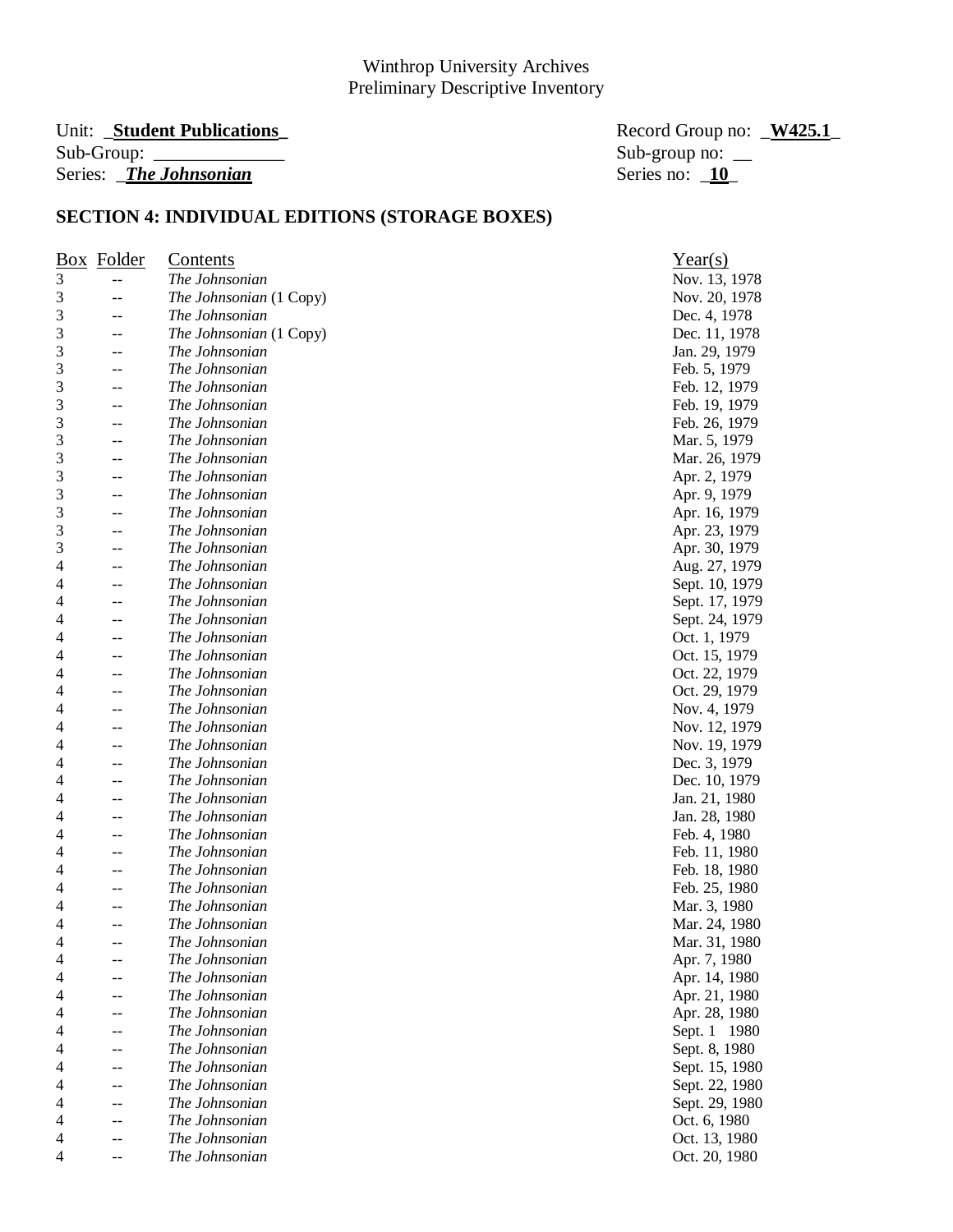# Series: *\_The Johnsonian*

Unit: \_**Student Publications\_** Record Group no: \_**W425.1**\_ Sub-group no:  $\frac{\text{Sub}}{\text{Series}}$  no:  $\frac{10}{10}$ 

|   | <b>Box</b> Folder | <b>Contents</b> | Year(s)        |
|---|-------------------|-----------------|----------------|
| 4 | $-$               | The Johnsonian  | Oct. 27, 1980  |
| 4 | --                | The Johnsonian  | Nov. 5, 1980   |
| 4 | $-$               | The Johnsonian  | Nov. 10, 1980  |
| 4 | --                | The Johnsonian  | Nov. 17, 1980  |
| 4 | $-$               | The Johnsonian  | Nov. 24, 1980  |
| 4 | --                | The Johnsonian  | Dec. 8, 1980   |
| 4 | --                | The Johnsonian  | Dec. 15, 1980  |
| 4 | --                | The Johnsonian  | Jan. 19, 1981  |
| 4 | --                | The Johnsonian  | Jan. 26, 1981  |
| 4 | --                | The Johnsonian  | Feb. 2, 1981   |
| 4 | $-$               | The Johnsonian  | Feb. 9, 1981   |
| 4 | $-$               | The Johnsonian  | Feb. 16, 1981  |
| 4 | --                | The Johnsonian  | Feb. 23, 1981  |
| 4 | --                | The Johnsonian  | Mar. 2, 1981   |
| 4 | --                | The Johnsonian  | Mar. 9, 1981   |
| 4 | --                | The Johnsonian  | Mar. 30, 1981  |
| 4 | $-$               | The Johnsonian  | Apr. 1. 1981   |
| 4 | --                | The Johnsonian  | Apr. 6, 1981   |
| 4 | --                | The Johnsonian  | Apr. 13, 1981  |
| 4 | --                | The Johnsonian  | Apr. 20, 1981  |
| 4 | --                | The Johnsonian  | Apr. 27, 1981  |
| 4 | --                | The Johnsonian  | May 4, 1981    |
| 5 | $-$               | The Johnsonian  | Sept. 7, 1981  |
| 5 | $-$               | The Johnsonian  | Sept. 14, 1981 |
| 5 | --                | The Johnsonian  | Sept. 21, 1981 |
| 5 | $-$               | The Johnsonian  | Sept. 28, 1981 |
| 5 | $-$               | The Johnsonian  | Oct. 5, 1981   |
| 5 | --                | The Johnsonian  | Oct. 14, 1981  |
| 5 | --                | The Johnsonian  | Oct. 26, 1981  |
| 5 | --                | The Johnsonian  | Nov. 2, 1981   |
| 5 | --                | The Johnsonian  | Nov. 9, 1981   |
| 5 | --                | The Johnsonian  | Nov. 16, 1981  |
| 5 | --                | The Johnsonian  | Nov. 23, 1981  |
| 5 | --                | The Johnsonian  | Dec. 7, 1981   |
| 5 | --                | The Johnsonian  | Dec. 14, 1981  |
| 5 | $-$               | The Johnsonian  | Jan. 25, 1982  |
| 5 | --                | The Johnsonian  | Feb. 1, 1982   |
| 5 | --                | The Johnsonian  | Feb. 8, 1982   |
| 5 |                   | The Johnsonian  | Feb. 15, 1982  |
| 5 |                   | The Johnsonian  | Feb. 22, 1982  |
| 5 |                   | The Johnsonian  | Mar. 1, 1982   |
| 5 |                   | The Johnsonian  | Mar. 8, 1982   |
| 5 |                   | The Johnsonian  | Mar. 29, 1982  |
| 5 | --                | The Johnsonian  | Apr. 1, 1982   |
| 5 | --                | The Johnsonian  | Apr. 5, 1982   |
| 5 |                   | The Johnsonian  | Apr. 19, 1982  |
| 5 | --                | The Johnsonian  | Apr. 23, 1982  |
| 5 | --                | The Johnsonian  | Apr. 26, 1982  |
| 5 | --                | The Johnsonian  | May 3, 1982    |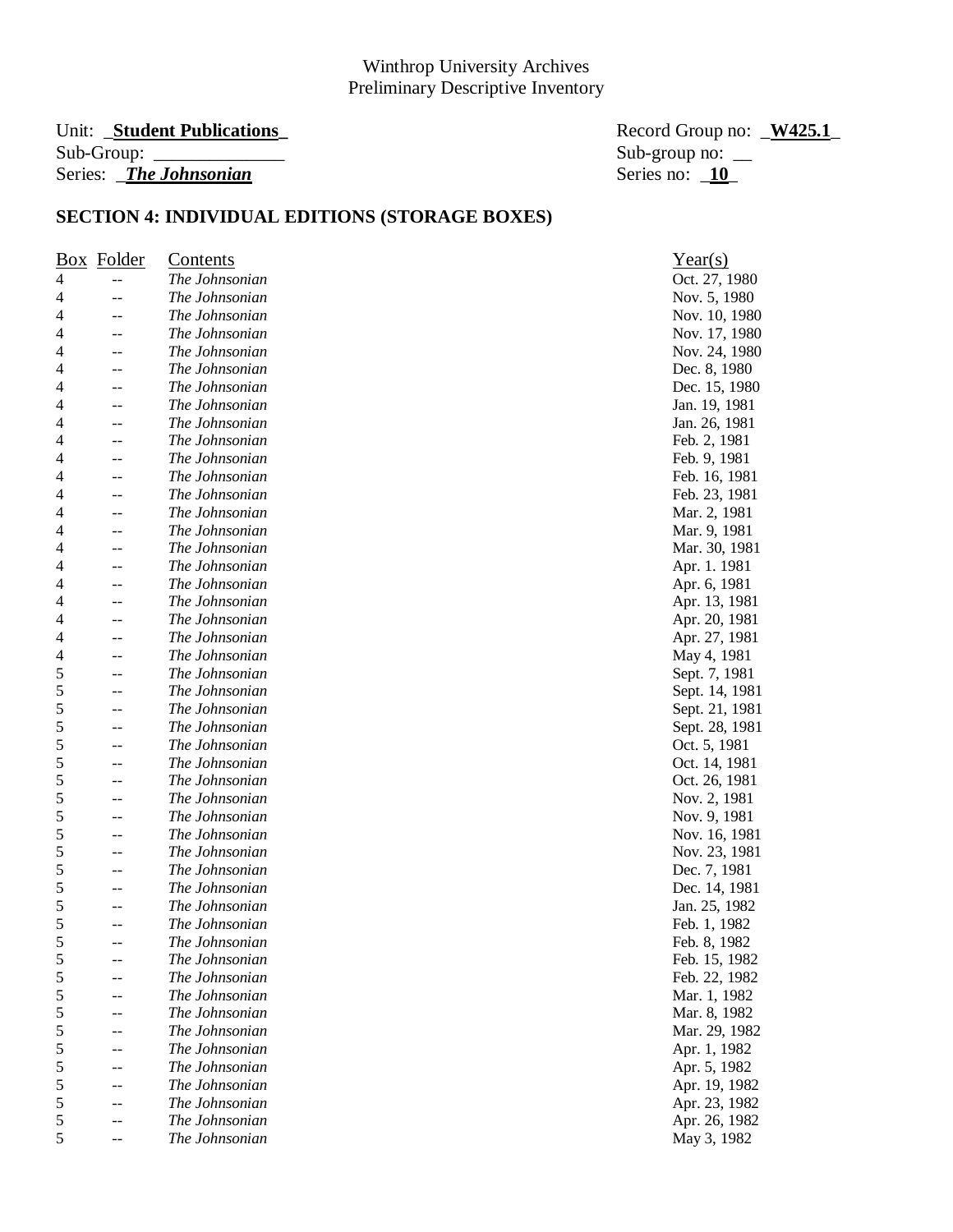#### Unit: **\_Student Publications**  $Sub-Group:$ Series: *\_The Johnsonian*

| Record Group no: <u>W425.1</u> |  |
|--------------------------------|--|
| Sub-group no: $\_\_$           |  |
| Series no: 10                  |  |

|   | <b>Box</b> Folder | <u>Contents</u>                                        | Year(s)        |
|---|-------------------|--------------------------------------------------------|----------------|
| 5 |                   | The Johnsonian                                         | Sept. 6, 1982  |
| 5 | --                | The Johnsonian                                         | Sept. 13, 1982 |
| 5 | --                | The Johnsonian                                         | Sept. 20, 1982 |
| 5 |                   | The Johnsonian                                         | Sept. 27, 1982 |
| 5 | --                | The Johnsonian                                         | Oct. 4, 1982   |
| 5 |                   | The Johnsonian                                         | Oct. 11, 1982  |
| 5 | --                | The Johnsonian                                         | Oct. 18, 1982  |
| 5 |                   | The Johnsonian                                         | Oct. 25, 1982  |
| 5 |                   | The Johnsonian                                         | Nov. 3, 1982   |
| 5 | --                | <i>The Johnsonian</i> (front page dated Nov. 22, 1982) | Nov. 15, 1982  |
| 5 | --                | The Johnsonian                                         | Nov. 22, 1982  |
| 5 |                   | The Johnsonian                                         | Dec. 6, 1982   |
| 5 | --                | The Johnsonian                                         | Dec. 13, 1982  |
| 5 | --                | The Johnsonian                                         | Jan. 24, 1983  |
| 5 | --                | The Johnsonian                                         | Jan. 31, 1983  |
| 5 | --                | The Johnsonian                                         | Feb. 7, 1983   |
| 5 | --                | The Johnsonian                                         | Feb. 14, 1983  |
| 5 | --                | The Johnsonian                                         | Feb. 21, 1983  |
| 5 |                   | The Johnsonian                                         | Feb. 28, 1983  |
| 5 | --                | The Johnsonian                                         | Mar. 7, 1983   |
| 5 | --                | The Johnsonian                                         | Mar. 28, 1983  |
| 5 |                   | The Johnsonian (1 Copy)                                | Apr. 1, 1983   |
| 5 | --                | The Johnsonian                                         | Apr. 4, 1983   |
| 5 |                   | The Johnsonian                                         | Apr. 11, 1983  |
| 5 |                   | The Johnsonian                                         | Apr. 18, 1983  |
| 5 | --                | The Johnsonian (1 Copy)                                | Apr. 25, 1983  |
| 5 |                   | The Johnsonian                                         | May 2, 1983    |
| 5 |                   | The Johnsonian (1 Copy)                                | Aug. 26, 1983  |
| 5 |                   | The Johnsonian                                         | Sept. 5, 1983  |
| 5 |                   | The Johnsonian                                         | Sept. 12, 1983 |
| 5 |                   | The Johnsonian                                         | Sept. 19, 1983 |
| 5 |                   | The Johnsonian                                         | Sept. 26, 1983 |
| 6 |                   | The Johnsonian                                         | Oct. 3, 1983   |
| 6 |                   | The Johnsonian                                         | Oct. 12, 1983  |
| 6 | --                | The Johnsonian                                         | Oct. 24, 1983  |
| 6 |                   | The Johnsonian                                         | Oct. 31, 1983  |
| 6 |                   | The Johnsonian                                         | Nov. 7, 1983   |
| 6 | --                | The Johnsonian                                         | Nov. 14, 1983  |
| 6 |                   | The Johnsonian                                         | Nov. 21, 1983  |
| 6 |                   | The Johnsonian                                         | Dec. 5, 1983   |
| 6 |                   | The Johnsonian                                         | Dec. 12, 1983  |
| 6 |                   | The Johnsonian                                         | Jan. 23, 1984  |
| 6 |                   | The Johnsonian                                         | Jan. 30, 1984  |
| 6 |                   | The Johnsonian                                         | Feb. 6, 1984   |
| 6 |                   | The Johnsonian                                         | Feb. 13, 1984  |
| 6 |                   | The Johnsonian (1 Copy)                                | Feb. 20, 1984  |
| 6 |                   | The Johnsonian                                         | Feb. 27, 1984  |
| 6 |                   | The Johnsonian                                         | Mar. 5, 1984   |
| 6 |                   | The Johnsonian                                         | Mar. 26, 1984  |
|   |                   |                                                        |                |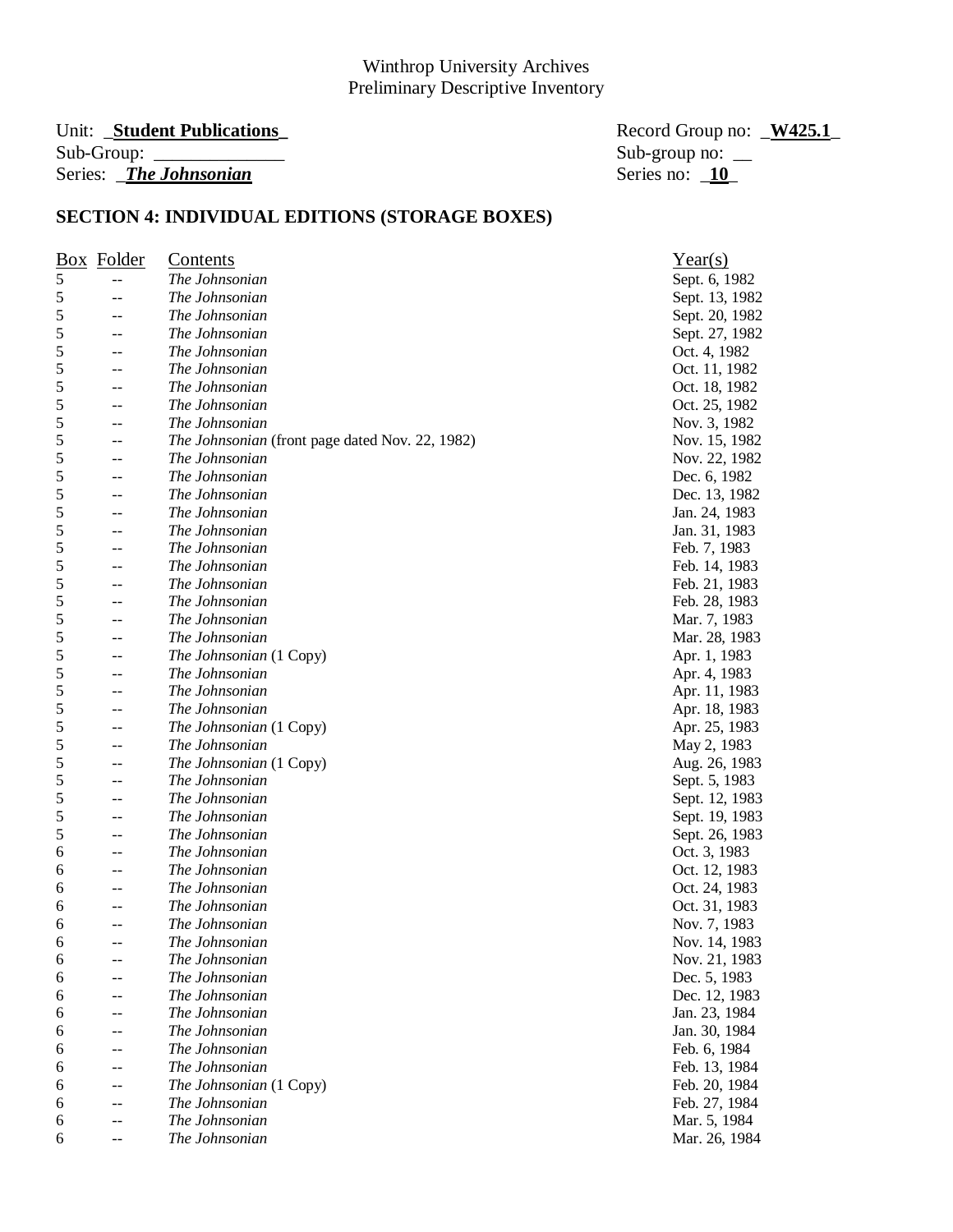#### Unit: **\_Student Publications**  $Sub-Group:$ Series: *\_The Johnsonian*

| Record Group no: W425.1 |  |
|-------------------------|--|
| Sub-group no: $\_\_$    |  |
| Series no: 10           |  |

|        | <b>Box</b> Folder | <u>Contents</u>                                     | Year(s)        |
|--------|-------------------|-----------------------------------------------------|----------------|
| 6      |                   | The Johnsonian (1 Copy)                             | Apr. 2, 1984   |
| 6      | --                | The Johnsonian                                      | Apr. 9, 1984   |
| 6      | --                | The Johnsonian                                      | Apr. 16, 1984  |
| 6      |                   | The Johnsonian                                      | Apr. 23, 1984  |
| 6      | --                | The Johnsonian                                      | Apr. 30, 1984  |
| 6      |                   | The Johnsonian                                      | Aug. 27, 1984  |
| 6      | --                | The Johnsonian                                      | Sept. 3, 1984  |
| 6      |                   | The Johnsonian                                      | Sept. 10, 1984 |
| 6      |                   | The Johnsonian                                      | Sept. 17, 1984 |
| 6      |                   | The Johnsonian                                      | Sept. 24, 1984 |
| 6      | --                | The Johnsonian                                      | Oct. 1, 1984   |
| 6      |                   | The Johnsonian                                      | Oct. 8, 1984   |
| 6      | --                | The Johnsonian                                      | Oct. 15, 1984  |
| 6      | --                | The Johnsonian                                      | Oct. 22, 1984  |
| 6      | --                | The Johnsonian (1 Copy)                             | Oct. 29, 1984  |
| 6      | --                | The Johnsonian                                      | Nov. 7, 1984   |
| 6      | --                | The Johnsonian (1 Copy)                             | Nov. 19, 1984  |
| 6      | --                | The Johnsonian                                      | Dec. 3, 1984   |
| 6      |                   | The Johnsonian                                      | Dec. 10, 1984  |
| 6      | --                | The Johnsonian                                      | Jan. 21, 1985  |
| 6      | --                | The Johnsonian                                      | Jan. 28, 1985  |
| 6      |                   | The Johnsonian                                      | Feb. 4, 1985   |
| 6      | --                | The Johnsonian                                      | Feb. 11, 1985  |
| 6      |                   | The Johnsonian                                      | Feb. 18, 1985  |
| 6      |                   | The Johnsonian                                      | Feb. 25, 1985  |
| 6      | --                | The Johnsonian (1 Copy)                             | Mar. 4, 1985   |
| 6      |                   | The Johnsonian                                      | Mar. 25, 1985  |
| 6      | --                | The Johnsonian                                      | Apr. 1, 1985   |
| 6      | --                | <i>The Johnsonian</i> (1 Copy April Fool's edition) | Apr. 1, 1985   |
|        |                   | The Johnsonian                                      | Apr. 8, 1985   |
| 6<br>6 |                   | The Johnsonian (1 Copy)                             | Apr. 15, 1985  |
| 6      |                   | The Johnsonian                                      | Apr. 22, 1985  |
|        |                   | The Johnsonian                                      |                |
| 6      |                   |                                                     | Apr. 29, 1985  |
| 6      |                   | The Johnsonian<br>The Johnsonian                    | Aug. 26, 1985  |
| 6      | --                | The Johnsonian                                      | Sept. 2, 1985  |
| 6      |                   |                                                     | Sept. 9, 1985  |
| 6      |                   | The Johnsonian                                      | Sept. 16, 1985 |
| 6      | --                | The Johnsonian                                      | Sept. 23, 1985 |
| 6      |                   | The Johnsonian                                      | Sept. 30, 1985 |
| 6      |                   | The Johnsonian                                      | Oct. 7, 1985   |
| 6      |                   | The Johnsonian                                      | Oct. 21, 1985  |
| 6      |                   | The Johnsonian                                      | Oct. 28, 1985  |
| 6      |                   | The Johnsonian                                      | Nov. 4, 1985   |
| 6      |                   | The Johnsonian                                      | Nov. 11, 1985  |
| 6      |                   | The Johnsonian                                      | Nov. 18, 1985  |
| 6      |                   | The Johnsonian                                      | Nov. 25, 1985  |
| 6      |                   | The Johnsonian                                      | Dec. 9, 1985   |
| 7      |                   | The Johnsonian                                      | Jan. 20, 1986  |
| 7      | --                | The Johnsonian                                      | Feb. 3, 1986   |
| 7      |                   | The Johnsonian                                      | Feb. 10, 1986  |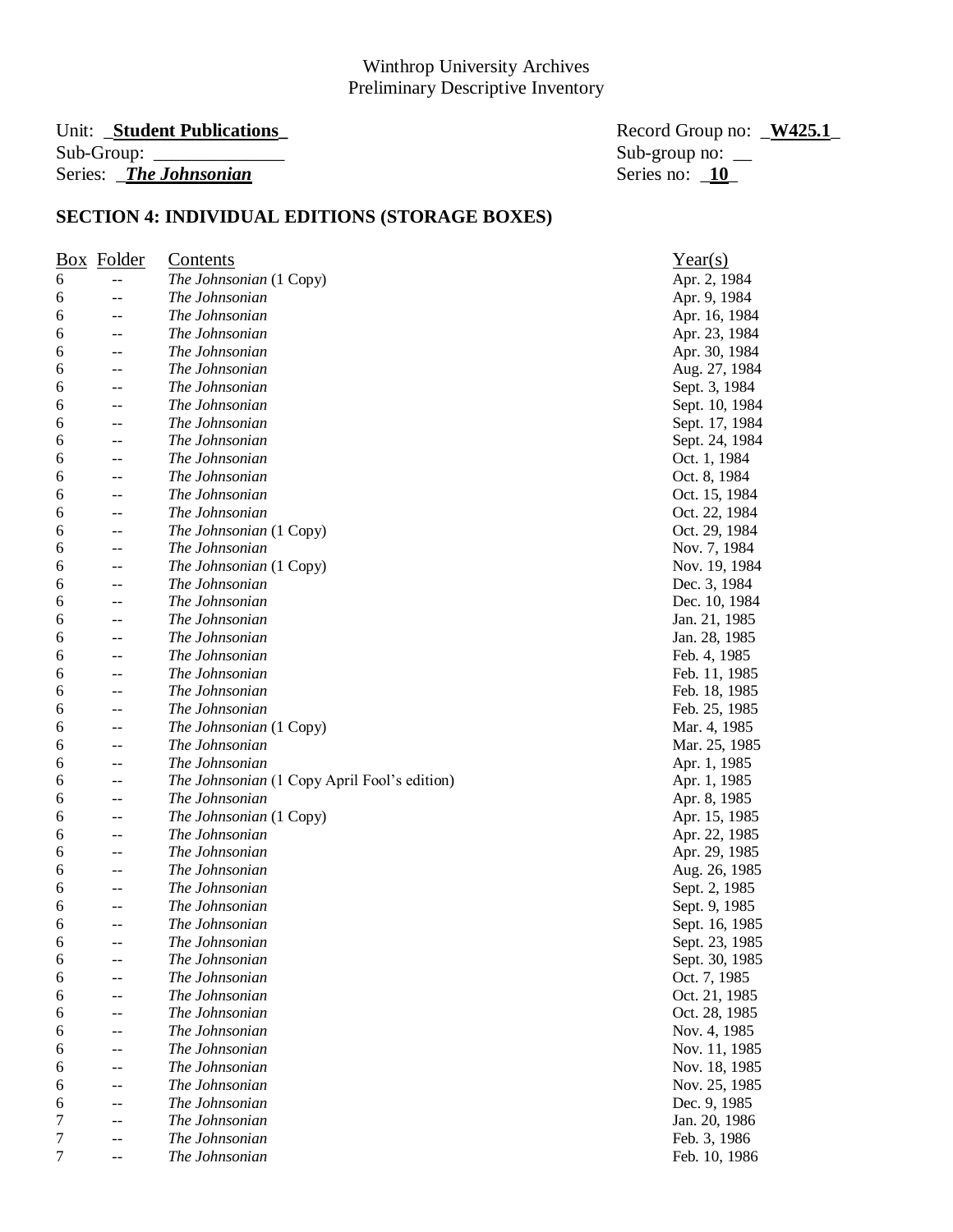#### Unit: **\_Student Publications**<br>
Record Group no: <u>\_W425.1</u> Sub-Group: \_\_\_\_\_\_\_\_\_\_\_\_\_\_ Sub-group no: \_\_ Series: *The Johnsonian* Series no: **10**

| Box Folder  |       | <b>Contents</b>         | Year(s)        |
|-------------|-------|-------------------------|----------------|
| 7           | --    | The Johnsonian          | Feb. 17, 1986  |
| 7           | $-$   | The Johnsonian          | Feb. 24, 1986  |
| 7           | --    | The Johnsonian          | Mar. 3, 1986   |
| 7           | --    | The Johnsonian          | Mar. 24, 1986  |
| 7           | $-$   | The Johnsonian          | Mar. 31, 1986  |
| 7           | --    | The Johnsonian          | Apr. 7, 1986   |
| 7           | --    | The Johnsonian          | Apr. 14, 1986  |
| 7           | --    | The Johnsonian          | Apr. 21, 1986  |
| 7           | --    | The Johnsonian (1 Copy) | Sept. 5, 1986  |
| 7           | --    | The Johnsonian          | Sept. 15, 1986 |
| 7           | --    | The Johnsonian          | Sept. 22, 1986 |
| 7           |       | The Johnsonian          | Sept. 29, 1986 |
| 7           | --    | The Johnsonian          | Oct. 6, 1986   |
| 7           | $-$   | The Johnsonian          | Oct. 13, 1986  |
| 7           | $-$   | The Johnsonian          | Oct. 20, 1986  |
| 7           | --    | The Johnsonian          | Oct. 27, 1986  |
| 7           | --    | The Johnsonian          | Nov. 5, 1986   |
| 7           | --    | The Johnsonian          | Nov. 17, 1986  |
| 7           | $- -$ | The Johnsonian          | Nov. 24, 1986  |
| 7           | --    | The Johnsonian          | Dec. 8, 1986   |
| 7           |       | The Johnsonian          | Jan. 26, 1987  |
| 7           | --    | The Johnsonian          | Feb. 2, 1987   |
| 7           | $-$   | The Johnsonian          | Feb. 9, 1987   |
| 7           |       | The Johnsonian          | Feb. 16, 1987  |
| 7           | --    | The Johnsonian          | Feb. 23, 1987  |
| 7           | $-$   | The Johnsonian          | Mar. 7, 1987   |
| 7           | $-$   | The Johnsonian          | Mar. 23, 1987  |
| 7           | --    | The Johnsonian          | Mar. 30, 1987  |
| 7           | $-$   | The Johnsonian          | Apr. 6, 1987   |
| 7           | $-$   | The Johnsonian          | Apr. 13, 1987  |
| 7           | --    | The Johnsonian          | Apr. 20, 1987  |
| 7           | --    | The Johnsonian          | Apr. 27, 1987  |
| 7           | --    | The Johnsonian          | Sept. 7, 1987  |
| 7           |       | The Johnsonian          | Sept. 14, 1987 |
| 7           | $-$   | The Johnsonian          | Sept. 21, 1987 |
| 7           |       | The Johnsonian          | Sept. 28, 1987 |
| 7           | --    | The Johnsonian          | Oct. 5, 1987   |
| 7           | $-$   | The Johnsonian          | Oct. 14, 1987  |
| 7           |       | The Johnsonian          | Oct. 26, 1987  |
| 7           |       | The Johnsonian          | Nov. 2, 1987   |
| 7           |       | The Johnsonian          | Nov. 9, 1987   |
| 7           |       | The Johnsonian          | Nov. 16, 1987  |
| 7           |       | The Johnsonian          | Nov. 23, 1987  |
| 7           | $-$   | The Johnsonian          | Dec. 7, 1987   |
| 7           |       | The Johnsonian          | Jan. 25, 1988  |
| 7           |       | The Johnsonian          | Feb. 1, 1988   |
| 7           |       | The Johnsonian          | Feb. 8, 1988   |
| 7           |       | The Johnsonian          | Feb. 15, 1988  |
| $\,$ 8 $\,$ |       | The Johnsonian          | Feb. 22, 1988  |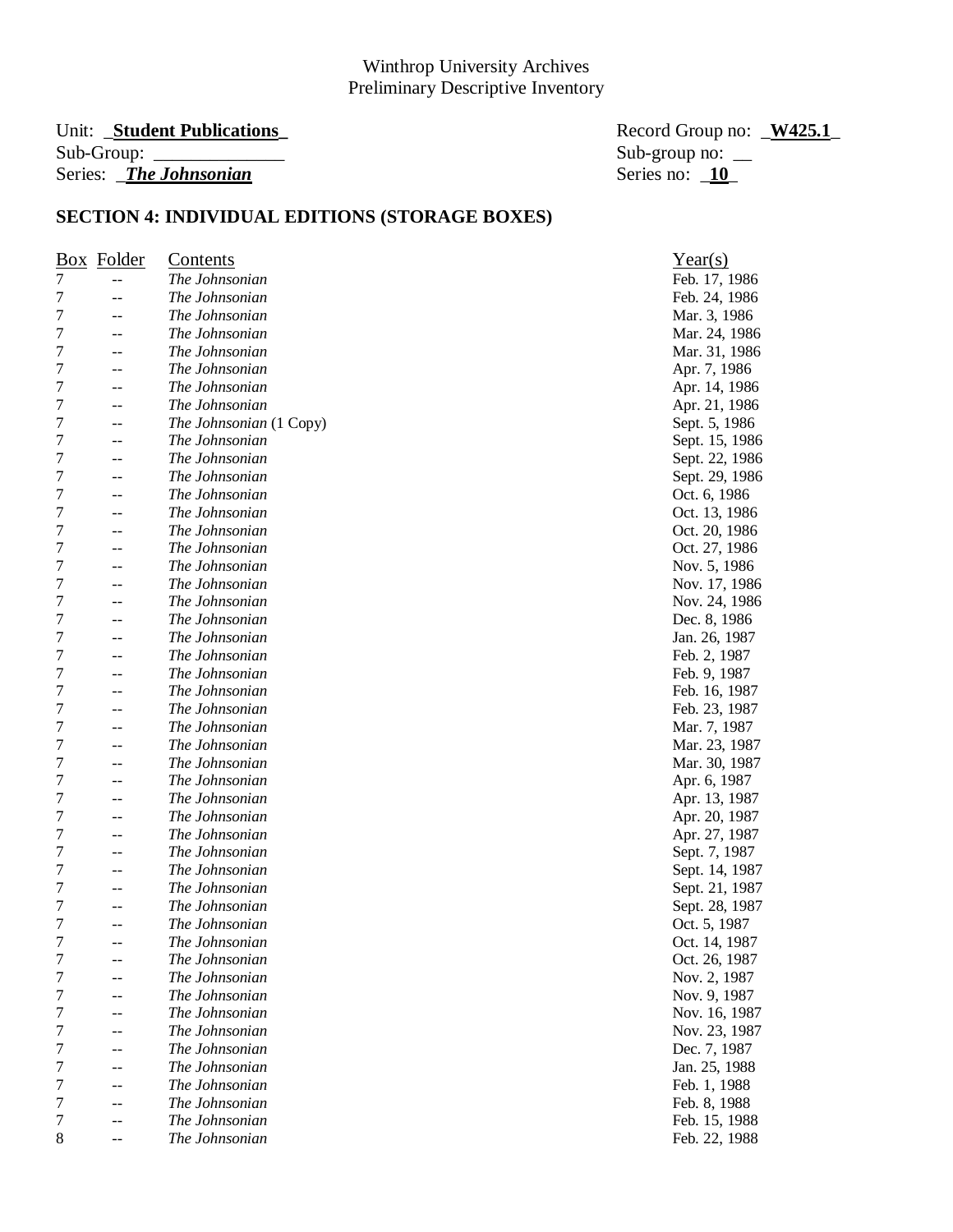# Unit: \_**Student Publications\_** Record Group no: \_**W425.1**\_ Series: *\_The Johnsonian*

Sub-group no:  $\frac{\text{Sub}}{\text{Series}}$  no:  $\frac{10}{10}$ 

|   | <b>Box</b> Folder        | <u>Contents</u>         | Year(s)        |
|---|--------------------------|-------------------------|----------------|
| 8 | --                       | The Johnsonian          | Feb. 29, 1988  |
| 8 | --                       | The Johnsonian          | Mar. 21, 1988  |
| 8 |                          | The Johnsonian          | Mar. 28, 1988  |
| 8 |                          | The Johnsonian          | Apr. 4, 1988   |
| 8 | $-$                      | The Johnsonian          | Apr. 11, 1988  |
| 8 | --                       | The Johnsonian          | Apr. 18, 1988  |
| 8 | --                       | The Johnsonian          | Apr. 25, 1988  |
| 8 | --                       | The Johnsonian          | Apr. 28, 1988  |
| 8 | --                       | The Johnsonian          | Aug. 24, 1988  |
| 8 | --                       | The Johnsonian          | Sept. 6, 1988  |
| 8 | $-$                      | The Johnsonian          | Sept. 20, 1988 |
| 8 | $-$                      | The Johnsonian          | Sept. 27, 1988 |
| 8 | --                       | The Johnsonian          | Oct. 4, 1988   |
| 8 | --                       | The Johnsonian          | Oct. 11, 1988  |
| 8 | --                       | The Johnsonian          | Oct. 18, 1988  |
| 8 | --                       | The Johnsonian          | Oct. 25, 1988  |
| 8 | --                       | The Johnsonian          | Nov. 1, 1988   |
| 8 | --                       | The Johnsonian          | Nov. 15, 1988  |
| 8 | --                       | The Johnsonian          | Dec. 6, 1988   |
| 9 | $\overline{\phantom{0}}$ | The Johnsonian (1 Copy) | Jan. 24, 1989  |
| 9 | --                       | The Johnsonian          | Jan. 31, 1989  |
| 9 | -                        | The Johnsonian (1 Copy) | Feb. 7, 1989   |
| 9 | $-$                      | The Johnsonian          | Feb. 15, 1989  |
| 9 | $-$                      | The Johnsonian          | Feb. 21, 1989  |
| 9 | --                       | The Johnsonian          | Feb. 28, 1989  |
| 9 | $-$                      | The Johnsonian          | Mar. 21, 1989  |
| 9 | $-$                      | The Johnsonian (1 Copy) | Mar. 28, 1989  |
| 9 | --                       | The Johnsonian          | Apr. 4, 1989   |
| 9 | $-$                      | The Johnsonian          | Apr. 11, 1989  |
| 9 |                          | The Johnsonian          | Apr. 18, 1989  |
| 9 | --                       | The Johnsonian          | Aug. 29, 1989  |
| 9 | --                       | The Johnsonian          | Sept. 5, 1989  |
| 9 | --                       | The Johnsonian          | Sept. 12, 1989 |
| 9 | --                       | The Johnsonian          | Sept. 19, 1989 |
| 9 | $-$                      | The Johnsonian          | Sept. 27, 1989 |
| 9 | $-$                      | The Johnsonian          | Oct. 3, 1989   |
| 9 | --                       | The Johnsonian          | Oct. 17, 1989  |
| 9 | --                       | The Johnsonian          | Oct. 24, 1989  |
| 9 |                          | The Johnsonian          | Oct. 31, 1989  |
| 9 |                          | The Johnsonian          | Nov. 7, 1989   |
| 9 |                          | The Johnsonian          | Nov. 14, 1989  |
| 9 |                          | The Johnsonian          | Nov. 21, 1989  |
| 9 | --                       | The Johnsonian (1 Copy) | Dec. 5, 1989   |
| 9 | --                       | The Johnsonian (1 Copy) | Jan. 16, 1990  |
| 9 | --                       | The Johnsonian          | Jan. 23, 1990  |
| 9 | --                       | The Johnsonian (1 Copy) | Jan. 30, 1990  |
| 9 | $-$                      | The Johnsonian          | Feb. 6, 1990   |
| 9 |                          | The Johnsonian          | Feb. 13, 1990  |
| 9 | --                       | The Johnsonian          | Feb. 20, 1990  |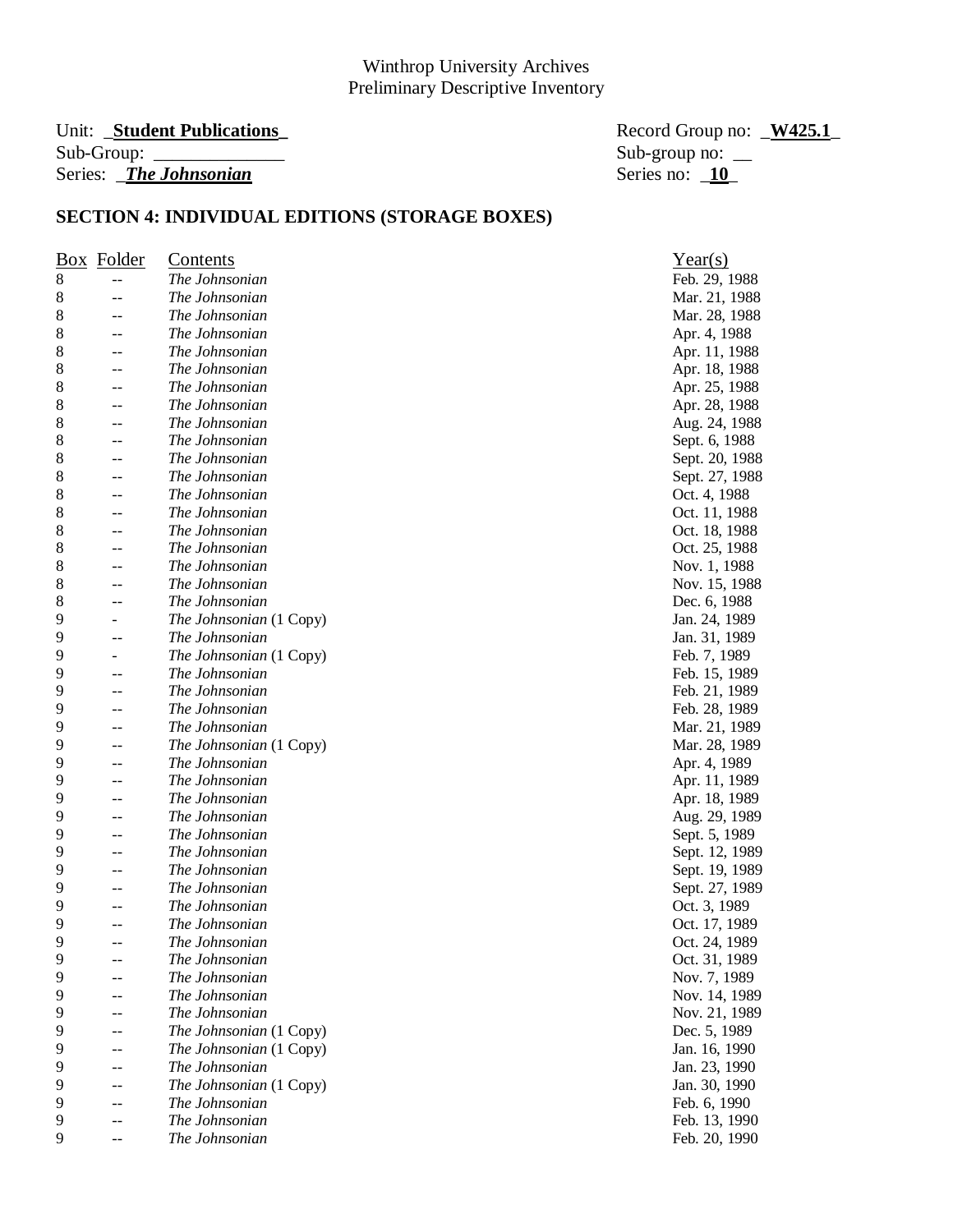#### Unit: **\_Student Publications**<br>
Record Group no: <u>\_W425.1</u> Sub-Group: \_\_\_\_\_\_\_\_\_\_\_\_\_\_ Sub-group no: \_\_ Series: *The Johnsonian* Series no: **10**

|    | Box Folder     | <b>Contents</b>         | Year(s)        |
|----|----------------|-------------------------|----------------|
| 9  | $-$            | The Johnsonian          | Feb. 27, 1990  |
| 9  | $-$            | The Johnsonian          | Mar. 6, 1990   |
| 9  | $-$            | The Johnsonian          | Mar. 27, 1990  |
| 9  |                | The Johnsonian          | Apr. 3, 1990   |
| 9  | --             | The Johnsonian          | Apr. 10, 1990  |
| 9  | --             | The Johnsonian (1 Copy) | Apr. 17, 1990  |
| 9  | $- -$          | The Johnsonian          | Apr. 24, 1990  |
| 9  | $- -$          | The Johnsonian (1 Copy) | Jun. 19, 1990  |
| 9  | --             | The Johnsonian (1 Copy) | July 17, 1990  |
| 9  | --             | The Johnsonian (1 Copy) | Aug. 21, 1990  |
| 9  | $-$            | The Johnsonian          | Aug. 28, 1990  |
| 9  | $-$            | The Johnsonian          | Sept. 4, 1990  |
| 9  | --             | The Johnsonian          | Sept. 11, 1990 |
| 9  | $-$            | The Johnsonian          | Sept. 18, 1990 |
| 9  | --             | The Johnsonian (1 Copy) | Sept. 25, 1990 |
| 9  | --             | The Johnsonian          | Oct. 2, 1990   |
| 9  | $\overline{a}$ | The Johnsonian          | Oct. 9, 1990   |
| 9  | --             | The Johnsonian (1 Copy) | Oct. 16, 1990  |
| 9  | $- -$          | The Johnsonian (1 Copy) | Oct. 23, 1990  |
| 9  | --             | The Johnsonian          | Oct. 30, 1990  |
| 9  | $-$            | The Johnsonian          | Nov. 13, 1990  |
| 9  |                | The Johnsonian          | Nov. 20, 1990  |
| 9  | --             | The Johnsonian          | Nov. 27, 1990  |
| 9  |                | The Johnsonian (1 Copy) | Dec. 4, 1990   |
| 10 | $-$            | The Johnsonian          | Jan. 9, 1991   |
| 10 | $-$            | The Johnsonian          | Jan. 16, 1991  |
| 10 | $\overline{a}$ | The Johnsonian          | Jan. 23, 1991  |
| 10 | --             | The Johnsonian          | Feb. 6, 1991   |
| 10 | --             | The Johnsonian (1 Copy) | Feb. 13, 1991  |
| 10 | --             | The Johnsonian          | Feb. 20, 1991  |
| 10 | --             | The Johnsonian          | Feb. 27, 1991  |
| 10 | $- -$          | The Johnsonian          | Mar. 6, 1991   |
| 10 | --             | The Johnsonian          | Mar. 20, 1991  |
| 10 | --             | The Johnsonian          | Mar. 27, 1991  |
| 10 | $-$            | The Johnsonian          | Apr. 3, 1991   |
| 10 | $-$            | The Johnsonian          | Apr. 10, 1991  |
| 10 | --             | The Johnsonian          | Apr. 17, 1991  |
| 10 | $- -$          | The Johnsonian (1 Copy) | Apr. 24, 1991  |
| 10 |                | The Johnsonian          | Aug. 28, 1991  |
| 10 |                | The Johnsonian          | Sept. 4, 1991  |
| 10 |                | The Johnsonian          | Sept. 11, 1991 |
| 10 |                | The Johnsonian          | Sept. 18, 1991 |
| 10 | --             | The Johnsonian          | Sept. 27, 1991 |
| 10 | $-$            | The Johnsonian          | Oct. 2, 1991   |
| 10 |                | The Johnsonian          | Oct. 9, 1991   |
| 10 |                | The Johnsonian          | Oct. 23, 1991  |
| 10 | --             | The Johnsonian          | Oct. 30, 1991  |
| 10 | --             | The Johnsonian (1 Copy) | Nov. 6, 1991   |
| 10 | --             | The Johnsonian          | Nov. 13, 1991  |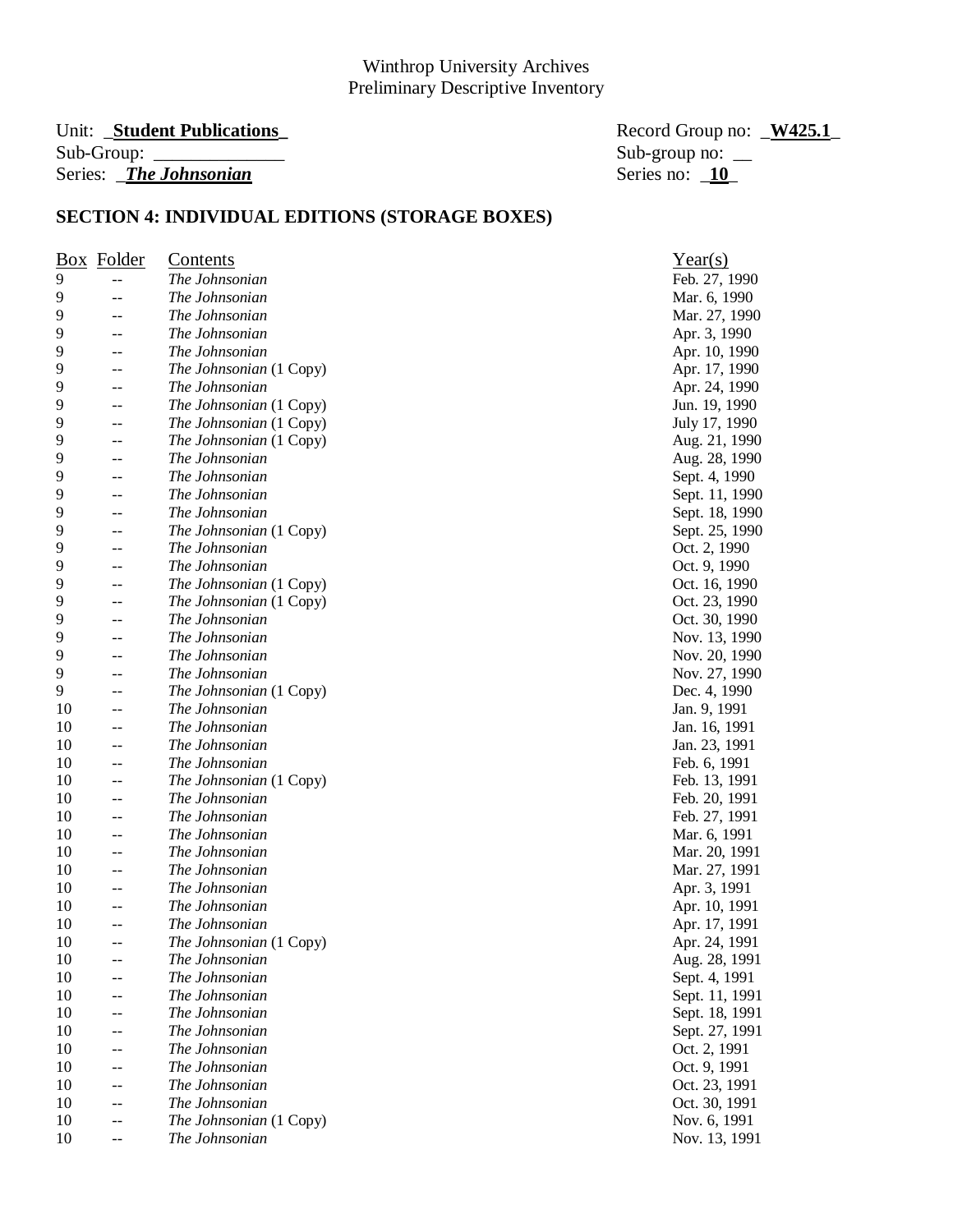#### Unit: **\_Student Publications**  $Sub-Group:$ Series: *\_The Johnsonian*

| Record Group no: W425.1 |  |
|-------------------------|--|
| Sub-group no: $\_\_$    |  |
| Series no: 10           |  |

|    | Box Folder | <b>Contents</b>         | Year(s)        |
|----|------------|-------------------------|----------------|
| 10 | $-$        | The Johnsonian (1 Copy) | Nov. 20, 1991  |
| 10 | --         | The Johnsonian          | Dec. 4, 1991   |
| 10 | $-$        | The Johnsonian          | Dec. 11, 1991  |
| 11 | $-$        | The Johnsonian          | Jan. 15, 1992  |
| 11 | $-$        | The Johnsonian          | Jan. 22, 1992  |
| 11 | $-$        | The Johnsonian          | Jan. 29, 1992  |
| 11 | $-$        | The Johnsonian          | Feb. 5, 1992   |
| 11 | $-$        | The Johnsonian          | Feb. 12, 1992  |
| 11 | --         | The Johnsonian          | Feb. 19, 1992  |
| 11 | --         | The Johnsonian          | Feb. 26, 1992  |
| 11 | $-$        | The Johnsonian          | Mar. 4, 1992   |
| 11 | $-$        | The Johnsonian          | Mar. 18, 1992  |
| 11 | $-$        | The Johnsonian          | Mar. 25, 1992  |
| 11 | $-$        | The Johnsonian          | Apr. 1, 1992   |
| 11 | --         | The Johnsonian          | Apr. 8, 1992   |
| 11 | $-$        | The Johnsonian          | Apr. 15, 1992  |
| 11 | $-$        | The Johnsonian          | Apr. 22, 1992  |
| 11 | --         | The Johnsonian          | Apr. 29, 1992  |
| 11 | $-$        | The Johnsonian          | Summer 1992    |
| 11 | $-$        | The Johnsonian          | Aug. 26, 1992  |
| 11 | --         | The Johnsonian          | Sept. 2, 1992  |
| 11 | --         | The Johnsonian          | Sept. 9, 1992  |
| 11 | --         | The Johnsonian          | Sept. 16, 1992 |
| 11 | $-$        | The Johnsonian          | Sept. 23, 1992 |
| 11 | $-$        | The Johnsonian          | Sept. 30, 1992 |
| 11 | $-$        | The Johnsonian          | Oct. 14, 1992  |
| 11 | $-$        | The Johnsonian          | Oct. 21, 1992  |
| 11 | $-$        | The Johnsonian          | Oct. 28, 1992  |
| 11 | $-$        | The Johnsonian          | Nov. 4, 1992   |
| 11 | --         | The Johnsonian          | Nov. 11, 1992  |
| 11 | $-$        | The Johnsonian          | Nov. 18, 1992  |
| 11 | $-$        | The Johnsonian          | Dec. 2, 1992   |
| 11 | --         | The Johnsonian          | Dec. 9, 1992   |
| 12 | --         | The Johnsonian          | Jan. 13, 1993  |
| 12 | --         | The Johnsonian          | Jan. 20, 1993  |
| 12 | --         | The Johnsonian          | Jan. 27, 1993  |
| 12 | --         | The Johnsonian          | Feb. 3, 1993   |
| 12 | --         | The Johnsonian          | Feb. 10, 1993  |
| 12 | --         | The Johnsonian          | Feb. 15, 1993  |
| 12 |            | The Johnsonian          | Feb. 24, 1993  |
| 12 | $-$        | The Johnsonian          | Mar. 17, 1993  |
| 12 | --         | The Johnsonian          | Mar. 24, 1993  |
| 12 | --         | The Johnsonian          | Mar. 31, 1993  |
| 12 | $-$        | The Johnsonian          | Apr. 7, 1993   |
| 12 | --         | The Johnsonian          | Apr. 14, 1993  |
| 12 | --         | The Johnsonian          | Apr. 21, 1993  |
| 12 | --         | The Johnsonian          | Apr. 28, 1993  |
| 12 | --         | The Johnsonian (1 Copy) | Aug. 25, 1993  |
| 12 | $-$        | The Johnsonian          | Sept. 1, 1993  |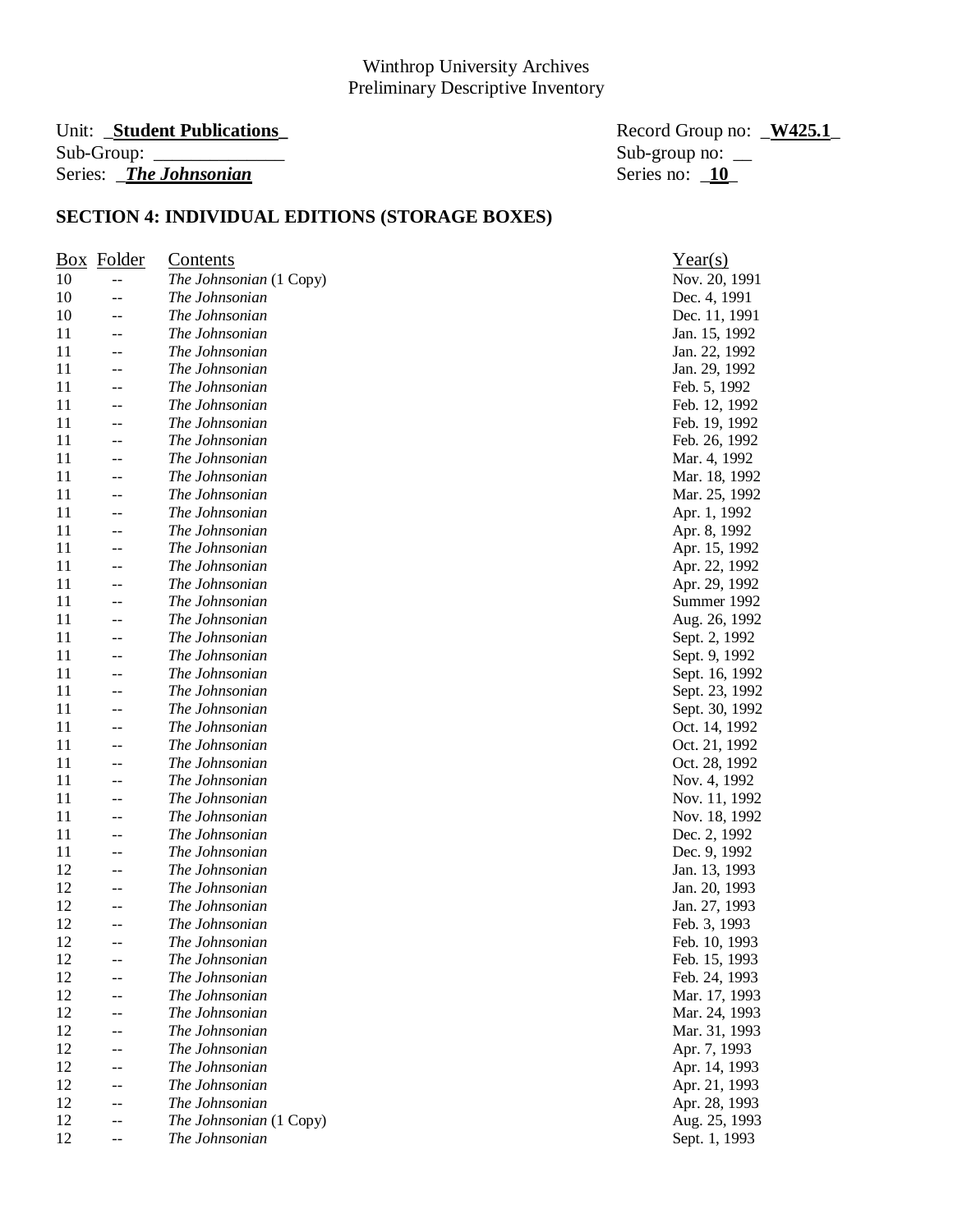# Sub-Group: \_\_\_\_\_\_\_\_\_\_\_\_\_\_ Sub-group no: \_\_ Series: *\_The Johnsonian*

Unit: \_**Student Publications\_** Record Group no: \_**W425.1**\_

|    | Box Folder                                    | Contents                           | Year(s)        |
|----|-----------------------------------------------|------------------------------------|----------------|
| 12 | $-$                                           | The Johnsonian                     | Sept. 8, 1993  |
| 12 | --                                            | The Johnsonian                     | Sept. 22, 1993 |
| 12 | --                                            | The Johnsonian                     | Sept. 29, 1993 |
| 12 | $-$                                           | The Johnsonian                     | Oct. 13, 1993  |
| 12 | $-$                                           | The Johnsonian                     | Oct. 20, 1993  |
| 12 | $-$                                           | The Johnsonian                     | Oct. 27, 1993  |
| 12 | --                                            | The Johnsonian                     | Nov. 3, 1993   |
| 12 | $\mathrel{{-}\mathrel{{-}}\mathrel{{-}}}$     | The Johnsonian                     | Nov. 10, 1993  |
| 12 | --                                            | The Johnsonian                     | Nov. 17, 1993  |
| 12 | $-$                                           | The Johnsonian                     | Dec. 1, 1993   |
| 12 | $-$                                           | The Johnsonian                     | Dec. 8, 1993   |
| 13 | $-$                                           | The Johnsonian                     | Jan. 12, 1994  |
| 13 | $\sim$                                        | The Johnsonian                     | Jan. 19, 1994  |
| 13 | $\mathrel{{-}\mathrel{{-}}\mathrel{{-}}}$     | The Johnsonian                     | Jan. 26, 1994  |
| 13 | --                                            | The Johnsonian                     | Feb. 2, 1994   |
| 13 | $-$                                           | The Johnsonian (1 Copy)            | Feb. 9, 1994   |
| 13 | $\mathrel{{-}-}$                              | The Johnsonian (1 Copy)            | Feb. 16, 1994  |
| 13 | $-$                                           | The Johnsonian                     | Feb. 23, 1994  |
| 13 | $\mathrel{{-}\mathrel{{-}}\mathrel{{-}}}$     | The Johnsonian (Homecoming Insert) | Feb. 23, 1994  |
| 13 | $\mathord{\hspace{1pt}\text{--}\hspace{1pt}}$ | The Johnsonian                     | Mar. 16, 1994  |
| 13 | $-$                                           | The Johnsonian                     | Mar. 23, 1994  |
| 13 | $-$                                           | The Johnsonian                     | Mar. 30, 1994  |
| 13 | $-$                                           | The Johnsonian                     | Apr. 6, 1994   |
| 13 | $-$                                           | The Johnsonian                     | Apr. 13, 1994  |
| 13 | --                                            | The Johnsonian                     | Apr. 20, 1994  |
| 13 | $-$                                           | The Johnsonian (1 Copy)            | Apr. 27, 1994  |
| 13 | --                                            | The Johnsonian                     | Summer 1994    |
| 13 | $-$                                           | The Johnsonian                     | Aug. 24, 1994  |
| 13 | $-$                                           | The Johnsonian                     | Aug. 31, 1994  |
| 13 | --                                            | The Johnsonian                     | Sept. 7, 1994  |
| 13 | $-$                                           | The Johnsonian                     | Sept. 14, 1994 |
| 13 | $\mathord{\hspace{1pt}\text{--}\hspace{1pt}}$ | The Johnsonian                     | Sept. 21, 1994 |
| 13 | --                                            | The Johnsonian                     | Sept. 28, 1994 |
| 13 | $-$                                           | The Johnsonian                     | Oct. 12, 1994  |
| 13 | $-$                                           | The Johnsonian                     | Oct. 19, 1994  |
| 13 | $-$                                           | The Johnsonian                     | Oct. 26, 1994  |
| 13 | $-$                                           | The Johnsonian                     | Nov. 2, 1994   |
| 13 | $\overline{\phantom{m}}$                      | The Johnsonian                     | Nov. 9, 1994   |
| 13 |                                               | The Johnsonian                     | Nov. 16, 1994  |
| 13 |                                               | The Johnsonian                     | Nov. 30, 1994  |
| 13 | $-$                                           | The Johnsonian                     | Dec. 7, 1994   |
| 14 | $-$                                           | The Johnsonian                     | Jan. 11, 1995  |
| 14 | --                                            | The Johnsonian                     | Jan. 18, 1995  |
| 14 | --                                            | The Johnsonian                     | Jan. 25, 1995  |
| 14 |                                               | The Johnsonian                     | Feb. 1, 1995   |
| 14 |                                               | The Johnsonian                     | Feb. 8, 1995   |
| 14 | --                                            | The Johnsonian                     | Feb. 15, 1995  |
| 14 | --                                            | The Johnsonian                     | Feb. 22, 1995  |
| 14 | --                                            | The Johnsonian                     | Mar. 1, 1995   |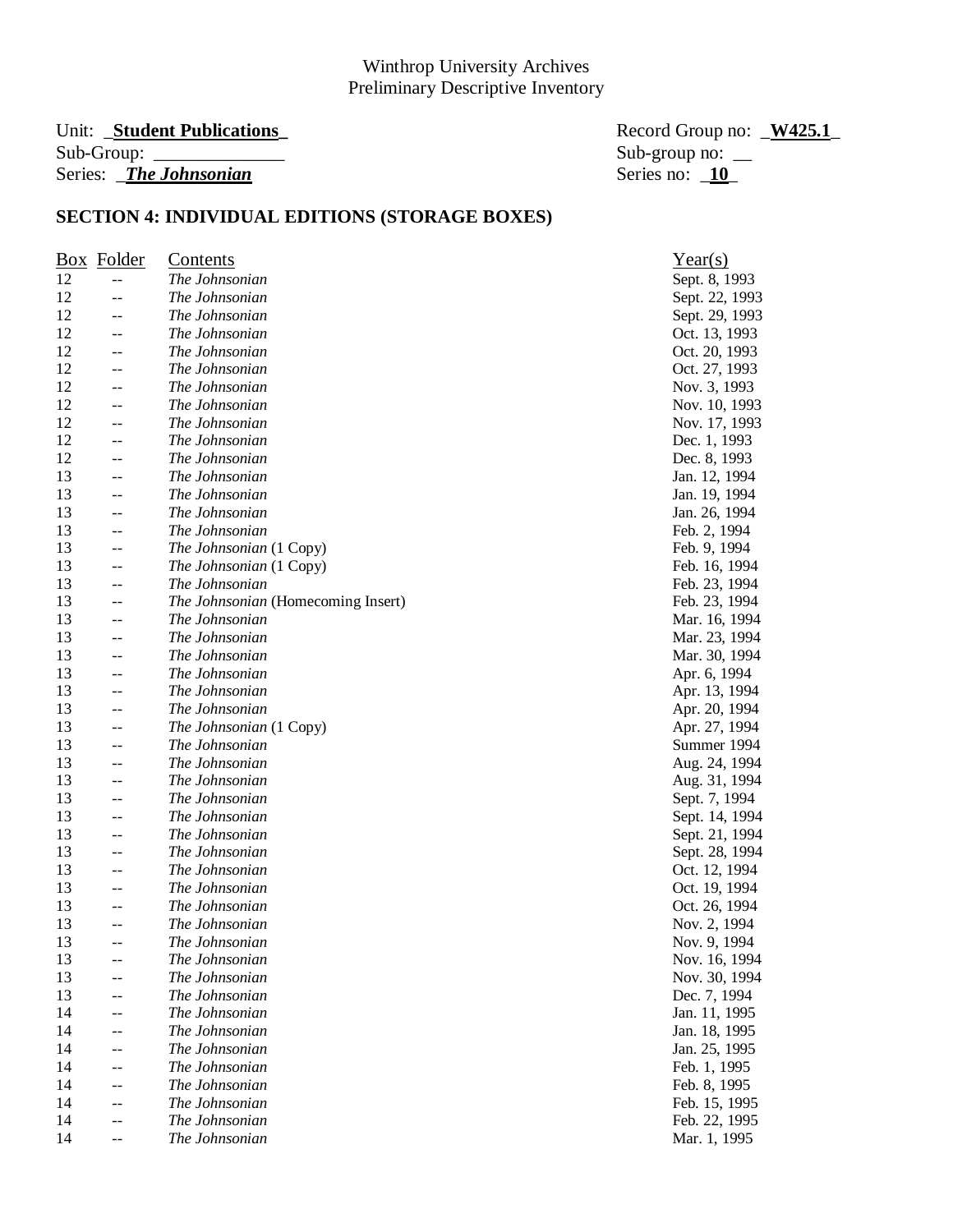#### Unit: **\_Student Publications**  $Sub-Group:$ Series: *\_The Johnsonian*

| Record Group no: W425.1 |  |
|-------------------------|--|
| Sub-group no: $\_\_$    |  |
| Series no: 10           |  |

|    | <b>Box</b> Folder                             | Contents                           | Year(s)        |
|----|-----------------------------------------------|------------------------------------|----------------|
| 14 | $-$                                           | The Johnsonian                     | Mar. 22, 1995  |
| 14 | --                                            | The Johnsonian                     | Mar. 29, 1995  |
| 14 | --                                            | The Johnsonian                     | Apr. 5, 1995   |
| 14 | --                                            | The Johnsonian                     | Apr. 12, 1995  |
| 14 | $-$                                           | The Johnsonian                     | Apr. 19, 1995  |
| 14 | --                                            | The Johnsonian                     | Apr. 26, 1995  |
| 14 | --                                            | The Johnsonian                     | June 14, 1995  |
| 14 | $\mathord{\hspace{1pt}\text{--}\hspace{1pt}}$ | The Johnsonian (1 Copy)            | Aug. 23, 1995  |
| 14 | --                                            | The Johnsonian                     | Aug. 30, 1995  |
| 14 | $-$                                           | The Johnsonian                     | Sept. 6, 1995  |
| 14 | $-$                                           | The Johnsonian                     | Sept. 13, 1995 |
| 14 | $-$                                           | The Johnsonian                     | Sept. 20, 1995 |
| 14 | $-$                                           | The Johnsonian                     | Sept. 27, 1995 |
| 14 | $\mathrel{{-}\mathrel{{-}}\mathrel{{-}}}$     | The Johnsonian                     | Oct. 4, 1995   |
| 14 | $-$                                           | The Johnsonian                     | Oct. 18, 1995  |
| 14 | $-$                                           | The Johnsonian (1 Copy)            | Oct. 25, 1995  |
| 14 | $-$                                           | The Johnsonian                     | Nov. 1, 1995   |
| 14 | $-$                                           | The Johnsonian                     | Nov. 8, 1995   |
| 14 | $-$                                           | The Johnsonian (1Copy)             | Nov. 15, 1995  |
| 14 | $\mathord{\hspace{1pt}\text{--}\hspace{1pt}}$ | The Johnsonian                     | Nov. 29, 1995  |
| 14 | $-$                                           | The Johnsonian                     | Dec. 6, 1995   |
| 15 | --                                            | The Johnsonian                     | Jan. 10, 1996  |
| 15 | $-$                                           | The Johnsonian                     | Jan. 17, 1996  |
| 15 | $-$                                           | The Johnsonian                     | Jan. 24, 1996  |
| 15 | --                                            | The Johnsonian                     | Jan. 31, 1996  |
| 15 | $-$                                           | The Johnsonian                     | Feb. 7, 1996   |
| 15 | --                                            | The Johnsonian (Homecoming Insert) | Feb. 7, 1996   |
| 15 | --                                            | The Johnsonian                     | Feb. 14, 1996  |
| 15 | --                                            | The Johnsonian                     | Feb. 21, 1996  |
| 15 | --                                            | The Johnsonian                     | Feb. 28, 1996  |
| 15 | $-$                                           | The Johnsonian                     | Mar. 20, 1996  |
| 15 | $-$                                           | The Johnsonian                     | Mar. 27, 1996  |
| 15 | --                                            | The Johnsonian                     | Apr. 3, 1996   |
| 15 | --                                            | The Johnsonian                     | Apr. 10, 1996  |
| 15 | $-$                                           | The Johnsonian                     | Apr. 17, 1996  |
| 15 | $-$                                           | The Johnsonian                     | Apr. 24, 1996  |
| 15 | $\overline{\phantom{m}}$                      | The Johnsonian (1 Copy)            | Aug. 21, 1996  |
| 15 | --                                            | The Johnsonian (1 Copy)            | Aug. 28, 1996  |
| 15 |                                               | The Johnsonian (1 Copy)            | Sept. 4, 1996  |
| 15 |                                               | The Johnsonian                     | Sept. 11, 1996 |
| 15 | --                                            | The Johnsonian                     | Sept. 18, 1996 |
| 15 | --                                            | The Johnsonian                     | Sept. 25, 1996 |
| 15 | --                                            | The Johnsonian                     | Oct. 2, 1996   |
| 15 | --                                            | The Johnsonian                     | Oct. 9, 1996   |
| 15 |                                               | The Johnsonian                     | Oct. 23, 1996  |
| 15 |                                               | The Johnsonian                     | Oct. 30, 1996  |
| 15 | --                                            | The Johnsonian                     | Nov. 6, 1996   |
| 15 | --                                            | The Johnsonian (1 Copy)            | Nov. 13, 1996  |
| 15 | --                                            | The Johnsonian                     | Nov. 20, 1996  |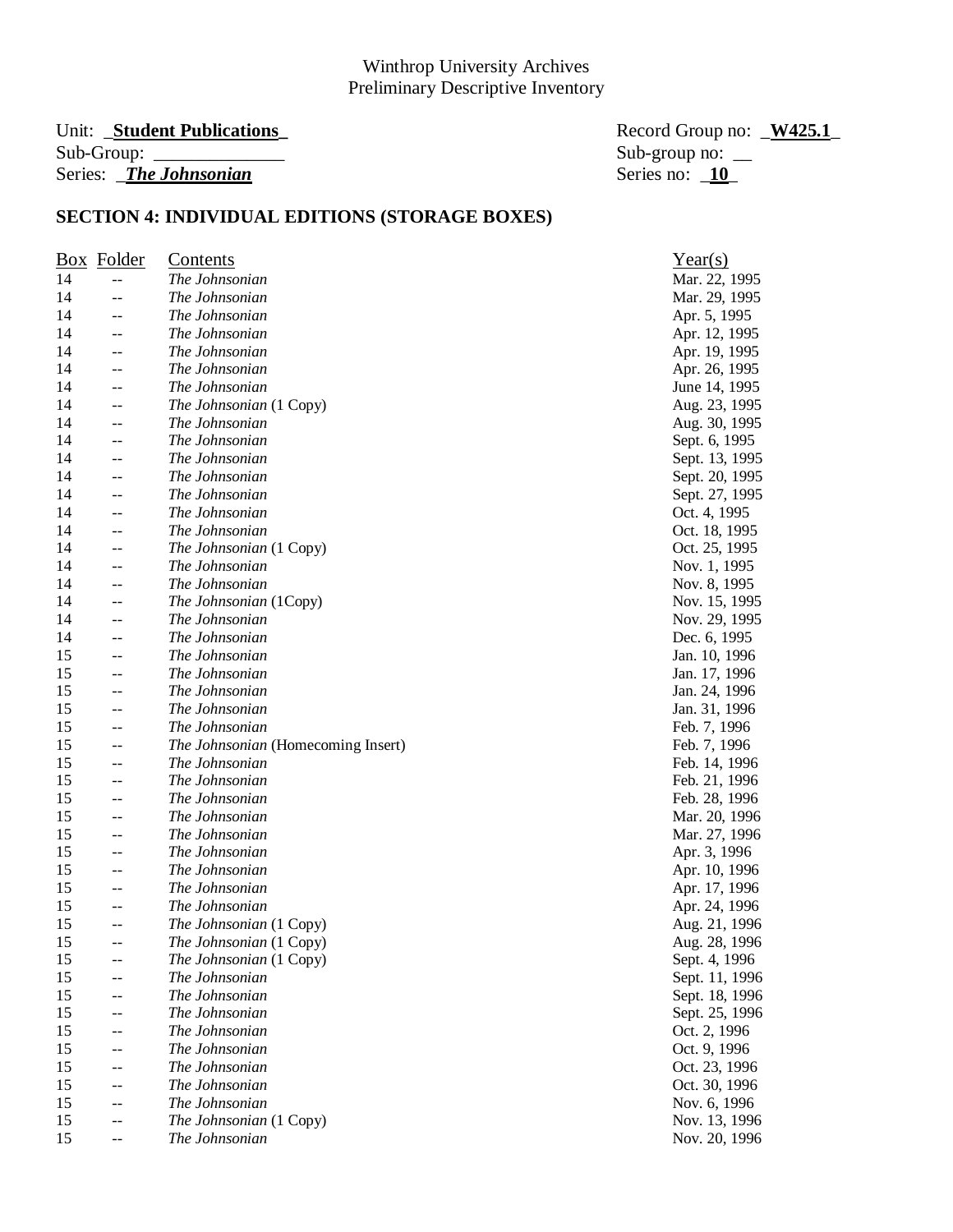#### Unit: **\_Student Publications** Sub-Group: Series: *\_The Johnsonian*

| Record Group no: W425.1 |  |
|-------------------------|--|
| Sub-group no: $\_\_$    |  |
| Series no: 10           |  |

|    | <b>Box</b> Folder                             | <u>Contents</u>         | Year(s)        |
|----|-----------------------------------------------|-------------------------|----------------|
| 16 | $\mathord{\hspace{1pt}\text{--}\hspace{1pt}}$ | The Johnsonian          | Jan. 22, 1997  |
| 16 | $-$                                           | The Johnsonian          | Jan. 29, 1997  |
| 16 | $-$                                           | The Johnsonian          | Feb. 5, 1997   |
| 16 | $\mathord{\hspace{1pt}\text{--}\hspace{1pt}}$ | The Johnsonian          | Feb. 12, 1997  |
| 16 | $\mathord{\hspace{1pt}\text{--}\hspace{1pt}}$ | The Johnsonian (1 Copy) | Feb. 19, 1997  |
| 16 | $\mathord{\hspace{1pt}\text{--}\hspace{1pt}}$ | The Johnsonian (1 Copy) | Feb. 26, 1997  |
| 16 | $\mathord{\hspace{1pt}\text{--}\hspace{1pt}}$ | The Johnsonian          | Mar. 5, 1997   |
| 16 | $\mathord{\hspace{1pt}\text{--}\hspace{1pt}}$ | The Johnsonian          | Mar. 16, 1997  |
| 16 | --                                            | The Johnsonian          | Apr. 9, 1997   |
| 16 | $\mathord{\hspace{1pt}\text{--}\hspace{1pt}}$ | The Johnsonian          | Apr. 16, 1997  |
| 16 | $-$                                           | The Johnsonian          | Apr. 23, 1997  |
| 16 | $-$                                           | The Johnsonian          | Sept. 3, 1997  |
| 16 | $\mathord{\hspace{1pt}\text{--}\hspace{1pt}}$ | The Johnsonian          | Sept. 10, 1997 |
| 16 | $\overline{\phantom{a}}$                      | The Johnsonian          | Sept. 17, 1997 |
| 16 | --                                            | The Johnsonian          | Sept. 24, 1997 |
| 16 | $\mathord{\hspace{1pt}\text{--}\hspace{1pt}}$ | The Johnsonian          | Oct. 1, 1997   |
| 16 | $-$                                           | The Johnsonian          | Oct. 8, 1997   |
| 16 | --                                            | The Johnsonian          | Oct. 22, 1997  |
| 16 | $\overline{\phantom{a}}$                      | The Johnsonian          | Oct. 29, 1997  |
| 16 | $\mathord{\hspace{1pt}\text{--}\hspace{1pt}}$ | The Johnsonian          | Nov. 5, 1997   |
| 16 | --                                            | The Johnsonian          | Nov. 12, 1997  |
| 16 | $-$                                           | The Johnsonian          | Nov. 19, 1997  |
| 16 | $-$                                           | The Johnsonian          | Dec. 3, 1997   |
| 17 | $-$                                           | The Johnsonian          | Jan. 21, 1998  |
| 17 | $-$                                           | The Johnsonian          | Jan. 28, 1998  |
| 17 | $\mathrel{{-}-}$                              | The Johnsonian          | Feb. 4, 1998   |
| 17 | $-$                                           | The Johnsonian          | Feb. 11, 1998  |
| 17 | $\mathord{\hspace{1pt}\text{--}\hspace{1pt}}$ | The Johnsonian          | Feb. 18, 1998  |
| 17 | $-$                                           | The Johnsonian          | Feb. 25, 1998  |
| 17 | --                                            | The Johnsonian          | Mar. 4, 1998   |
| 17 | $\mathord{\hspace{1pt}\text{--}\hspace{1pt}}$ | The Johnsonian (1 Copy) | Mar. 25, 1998  |
| 17 | $\mathord{\hspace{1pt}\text{--}\hspace{1pt}}$ | The Johnsonian (1 Copy) | Apr. 1, 1998   |
| 17 | --                                            | The Johnsonian          | Apr. 8, 1998   |
| 17 | --                                            | The Johnsonian          | Apr. 15, 1998  |
| 17 | $-$                                           | The Johnsonian          | Apr. 22, 1998  |
| 17 | $-$                                           | The Johnsonian (1 Copy) | Sept. 2, 1998  |
| 17 | $\mathrel{{-}-}$                              | The Johnsonian (1 Copy) | Sept. 9, 1998  |
| 17 | --                                            | The Johnsonian          | Sept. 16, 1998 |
| 17 |                                               | The Johnsonian          | Sept. 23, 1998 |
| 17 |                                               | The Johnsonian          | Sept. 30, 1998 |
| 17 | $-$                                           | The Johnsonian          | Oct. 7, 1998   |
| 17 | $-$                                           | The Johnsonian          | Oct. 21, 1998  |
| 17 | --                                            | The Johnsonian          | Oct. 28, 1998  |
| 17 | $-\,-$                                        | The Johnsonian (1 Copy) | Nov. 4, 1998   |
| 17 |                                               | The Johnsonian          | Nov. 11, 1998  |
| 17 | --                                            | The Johnsonian          | Nov. 18, 1998  |
| 17 | --                                            | The Johnsonian (1 Copy) | Dec. 2, 1998   |
| 17 | --                                            | The Johnsonian          | Jan. 20, 1999  |
| 17 | $-$                                           | The Johnsonian          | Jan. 27, 1999  |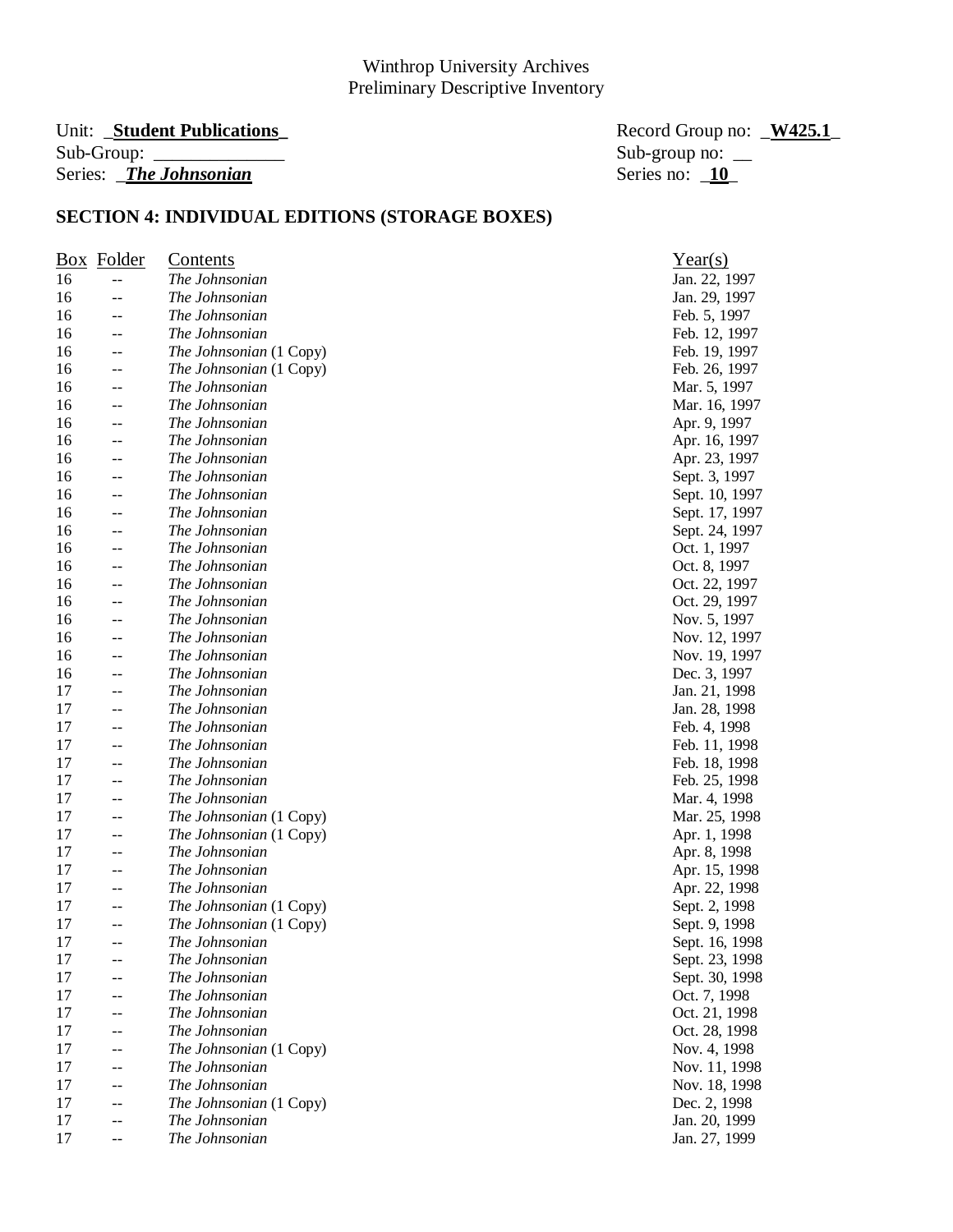#### Unit: **\_Student Publications**<br>
Record Group no: <u>\_W425.1</u> Sub-Group: \_\_\_\_\_\_\_\_\_\_\_\_\_\_ Sub-group no: \_\_ Series: *The Johnsonian* Series no: **10**

|    | Box Folder               | <b>Contents</b>         | Year(s)        |
|----|--------------------------|-------------------------|----------------|
| 17 | --                       | The Johnsonian          | Feb. 3, 1999   |
| 17 | $-$                      | The Johnsonian          | Feb. 10, 1999  |
| 17 | --                       | The Johnsonian          | Feb. 17, 1999  |
| 17 | --                       | The Johnsonian          | Feb. 24, 1999  |
| 17 | $-$                      | The Johnsonian          | Mar. 3, 1999   |
| 17 | $-$                      | The Johnsonian          | Mar. 24, 1999  |
| 17 | $-$                      | The Johnsonian          | Mar. 27, 1999  |
| 17 | $-$                      | The Johnsonian          | Mar. 31, 1999  |
| 17 | --                       | The Johnsonian (1 Copy) | Apr. 7, 1999   |
| 17 | $\overline{\phantom{a}}$ | The Johnsonian (1 Copy) | Apr. 14, 1999  |
| 17 | --                       | The Johnsonian          | Apr. 21, 1999  |
| 17 | $-$                      | The Johnsonian          | Sept. 1, 1999  |
| 17 | $-$                      | The Johnsonian          | Sept. 8, 1999  |
| 17 | $-$                      | The Johnsonian          | Sept. 15, 1999 |
| 17 | --                       | The Johnsonian          | Sept. 22, 1999 |
| 17 | $-$                      | The Johnsonian          | Sept. 29, 1999 |
| 17 | $-$                      | The Johnsonian          | Oct. 6, 1999   |
| 17 | $\overline{a}$           | The Johnsonian          | Oct. 20, 1999  |
| 17 | $-$                      | The Johnsonian          | Oct. 27, 1999  |
| 17 | $--$                     | The Johnsonian          | Nov. 3, 1999   |
| 17 | --                       | The Johnsonian          | Nov. 10, 1999  |
| 17 | --                       | The Johnsonian (1 Copy) | Nov. 17, 1999  |
| 17 | --                       | The Johnsonian          | Dec. 1, 1999   |
| 18 |                          | The Johnsonian          | Jan. 19, 2000  |
| 18 | $-$                      | The Johnsonian          | Jan. 26, 2000  |
| 18 | $-$                      | The Johnsonian          | Feb. 2, 2000   |
| 18 | --                       | The Johnsonian          | Feb. 9, 2000   |
| 18 | --                       | The Johnsonian (1 Copy) | Feb. 16, 2000  |
| 18 | --                       | The Johnsonian          | Feb. 23, 2000  |
| 18 | --                       | The Johnsonian          | Mar. 1, 2000   |
| 18 | --                       | The Johnsonian          | Mar. 22, 2000  |
| 18 | $\overline{\phantom{a}}$ | The Johnsonian (1 Copy) | Mar. 29, 2000  |
| 18 | --                       | The Johnsonian (1 Copy) | Apr. 5, 2000   |
| 18 | --                       | The Johnsonian          | Apr. 12, 2000  |
| 18 | --                       | The Johnsonian          | Apr. 19, 2000  |
| 18 | $-$                      | The Johnsonian          | Aug. 30, 2000  |
| 18 | --                       | The Johnsonian          | Sept. 6, 2000  |
| 18 | $\sim$ $\sim$            | The Johnsonian          | Sept. 13, 2000 |
| 18 |                          | The Johnsonian          | Sept. 20, 2000 |
| 18 |                          | The Johnsonian          | Sept. 27, 2000 |
| 18 |                          | The Johnsonian          | Oct. 4, 2000   |
| 18 |                          | The Johnsonian          | Oct. 11, 2000  |
| 18 |                          | The Johnsonian          | Oct. 25, 2000  |
| 18 | --                       | The Johnsonian          | Nov. 1, 2000   |
| 18 |                          | The Johnsonian          | Nov. 8, 2000   |
| 18 |                          | The Johnsonian          | Nov. 15, 2000  |
| 18 |                          | The Johnsonian          | Nov. 29, 2000  |
| 18 |                          | The Johnsonian          | Jan. 17, 2001  |
| 18 | --                       | The Johnsonian          | Jan. 24, 2001  |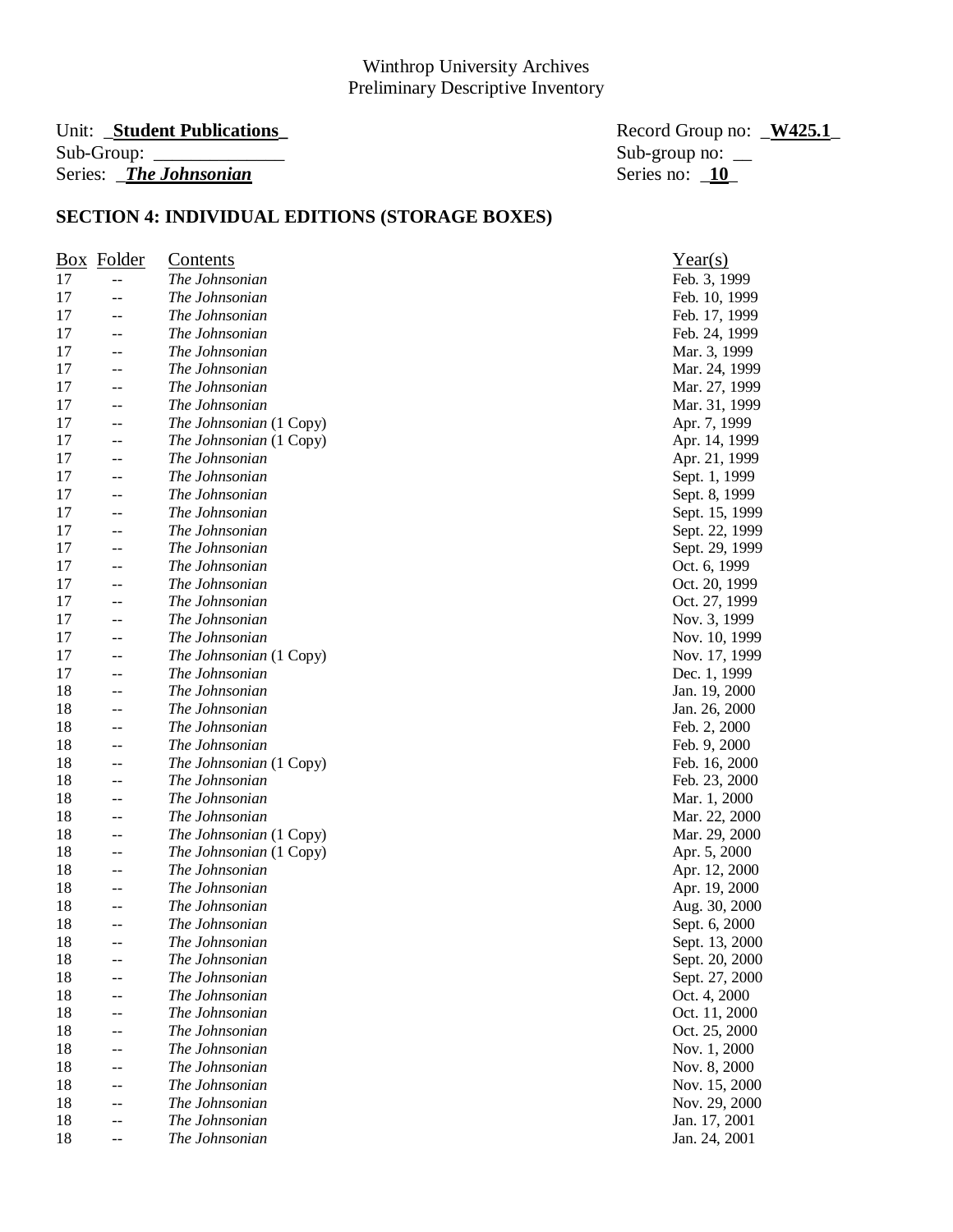# Series: *\_The Johnsonian*

Unit: \_**Student Publications\_** Record Group no: \_**W425.1**\_ Sub-group no:  $\frac{\text{Sub}}{\text{Series}}$  no:  $\frac{10}{10}$ 

|    | <u>Box</u> Folder                             | Contents                | Year(s)        |
|----|-----------------------------------------------|-------------------------|----------------|
| 18 | $\mathord{\hspace{1pt}\text{--}\hspace{1pt}}$ | The Johnsonian          | Jan. 31, 2001  |
| 18 | $-$                                           | The Johnsonian          | Feb. 7, 2001   |
| 18 | --                                            | The Johnsonian          | Feb. 14, 2001  |
| 18 | $-$                                           | The Johnsonian (1 Copy) | Feb. 21, 2001  |
| 18 | $-$                                           | The Johnsonian (1 Copy) | Feb. 28, 2001  |
| 18 | $-$                                           | The Johnsonian          | Mar. 21, 2001  |
| 18 | $\mathord{\hspace{1pt}\text{--}\hspace{1pt}}$ | The Johnsonian          | Mar. 28, 2001  |
| 18 | $\mathord{\hspace{1pt}\text{--}\hspace{1pt}}$ | The Johnsonian          | Apr. 4, 2001   |
| 18 | --                                            | The Johnsonian          | Apr. 11, 2001  |
| 18 | --                                            | The Johnsonian          | Apr. 18, 2001  |
| 18 | $\mathord{\hspace{1pt}\text{--}\hspace{1pt}}$ | The Johnsonian          | Aug. 29, 2001  |
| 18 | --                                            | The Johnsonian (1 Copy) | Sept. 5, 2001  |
| 18 | $-$                                           | The Johnsonian          | Sept. 12, 2001 |
| 18 | $\mathord{\hspace{1pt}\text{--}\hspace{1pt}}$ | The Johnsonian          | Sept. 19, 2001 |
| 18 | $\mathord{\hspace{1pt}\text{--}\hspace{1pt}}$ | The Johnsonian (1 Copy) | Sept. 27, 2001 |
| 18 | $\mathord{\hspace{1pt}\text{--}\hspace{1pt}}$ | The Johnsonian          | Oct. 3, 2001   |
| 18 | $\mathord{\hspace{1pt}\text{--}\hspace{1pt}}$ | The Johnsonian          | Oct. 10, 2001  |
| 18 | --                                            | The Johnsonian          | Oct. 24, 2001  |
| 18 | $\mathord{\hspace{1pt}\text{--}\hspace{1pt}}$ | The Johnsonian          | Oct. 31, 2001  |
| 18 | $\mathord{\hspace{1pt}\text{--}\hspace{1pt}}$ | The Johnsonian          | Nov. 7, 2001   |
| 18 | --                                            | The Johnsonian          | Nov. 14, 2001  |
| 18 | --                                            | The Johnsonian          | Nov. 28, 2001  |
| 19 | $-$                                           | The Johnsonian          | Jan. 16, 2002  |
| 19 | $-$                                           | The Johnsonian          | Jan. 23, 2002  |
| 19 | $-$                                           | The Johnsonian          | Jan. 30, 2002  |
| 19 | $-$                                           | The Johnsonian          | Feb. 6, 2002   |
| 19 | $-$                                           | The Johnsonian          | Feb. 13, 2002  |
| 19 | $-$                                           | The Johnsonian          | Feb. 20, 2002  |
| 19 | --                                            | The Johnsonian          | Mar. 20, 2002  |
| 19 | $-$                                           | The Johnsonian          | Apr. 3, 2002   |
| 19 | $\mathord{\hspace{1pt}\text{--}\hspace{1pt}}$ | The Johnsonian          | Apr. 10, 2002  |
| 19 | $\mathord{\hspace{1pt}\text{--}\hspace{1pt}}$ | The Johnsonian          | Apr. 17, 2002  |
| 19 | --                                            | The Johnsonian          | Sept. 4, 2002  |
| 19 | --                                            | The Johnsonian          | Sept. 11, 2002 |
| 19 | --                                            | The Johnsonian          | Sept. 18, 2002 |
| 19 | --                                            | The Johnsonian          | Sept. 25, 2002 |
| 19 | --                                            | The Johnsonian          | Oct. 2, 2002   |
| 19 | --                                            | The Johnsonian          | Oct. 9, 2002   |
| 19 |                                               | The Johnsonian          | Oct. 16, 2002  |
| 19 |                                               | The Johnsonian          | Oct. 30, 2002  |
| 19 | --                                            | The Johnsonian          | Nov. 6, 2002   |
| 19 | --                                            | The Johnsonian (1 Copy) | Nov. 13, 2002  |
| 19 | --                                            | The Johnsonian          | Nov. 20, 2002  |
| 19 | --                                            | The Johnsonian          | Dec. 4, 2002   |
| 19 | --                                            | The Johnsonian (1 Copy) | Jan. 22, 2003  |
| 19 | --                                            | The Johnsonian          | Jan. 29, 2003  |
| 19 | $-$                                           | The Johnsonian (1 Copy) | Feb. 5, 2003   |
| 19 | --                                            | The Johnsonian (1 Copy) | Feb. 12, 2003  |
| 19 | $-$                                           | The Johnsonian (1 Copy) | Feb. 19, 2003  |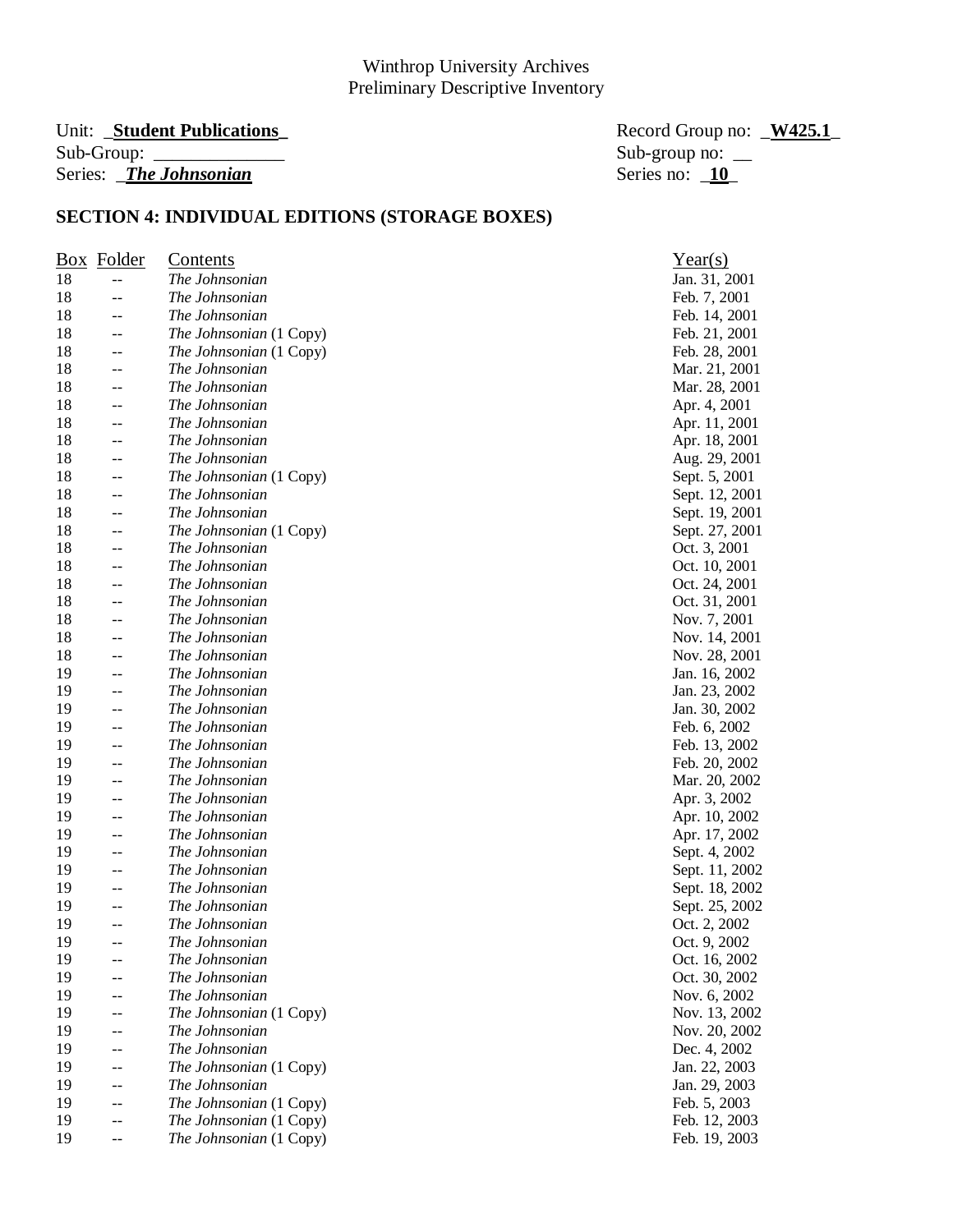#### Unit: \_**Student Publications\_** Record Group no: \_**W425.1**\_ Sub-Group: \_\_\_\_\_\_\_\_\_\_\_\_\_\_ Sub-group no: \_\_ Series: *\_The Johnsonian*

|    | <b>Box</b> Folder | <u>Contents</u>         | Year(s)        |
|----|-------------------|-------------------------|----------------|
| 19 | $-$               | The Johnsonian          | Feb. 26, 2003  |
| 19 | --                | The Johnsonian          | Mar. 5, 2003   |
| 19 | --                | The Johnsonian          | Mar. 26, 2003  |
| 19 | --                | The Johnsonian          | Apr. 2, 2003   |
| 19 | --                | The Johnsonian          | Apr. 9, 2003   |
| 19 | --                | The Johnsonian (1 Copy) | Apr. 16, 2003  |
| 19 | $- -$             | The Johnsonian          | Apr. 23, 2003  |
| 19 | $-$               | The Johnsonian          | Aug. 23, 2003  |
| 19 | --                | The Johnsonian          | Sept. 10, 2003 |
| 19 | --                | The Johnsonian          | Sept. 17, 2003 |
| 19 | --                | The Johnsonian          | Sept. 24, 2003 |
| 19 | --                | The Johnsonian          | Oct. 1, 2003   |
| 19 | --                | The Johnsonian          | Oct. 8, 2003   |
| 19 | $-$               | The Johnsonian          | Oct. 15, 2003  |
| 19 | $-$               | The Johnsonian          | Oct. 29, 2003  |
| 19 | --                | The Johnsonian          | Nov. 5, 2003   |
| 19 | $-$               | The Johnsonian          | Nov. 12, 2003  |
| 19 | --                | The Johnsonian          | Nov. 19, 2003  |
| 19 | $-$               | The Johnsonian          | Dec. 3, 2003   |
| 20 | $- -$             | The Johnsonian          | Jan. 28, 2004  |
| 20 | --                | The Johnsonian          | Feb. 4, 2004   |
| 20 | --                | The Johnsonian          | Feb. 11, 2004  |
| 20 | --                | The Johnsonian          | Feb. 18, 2004  |
| 20 | --                | The Johnsonian          | Feb. 25, 2004  |
| 20 | --                | The Johnsonian          | Mar. 3, 2004   |
| 20 | --                | The Johnsonian          | Mar. 10, 2004  |
| 20 | --                | The Johnsonian          | Apr. 1, 2004   |
| 20 | --                | The Johnsonian          | Apr. 7, 2004   |
| 20 | --                | The Johnsonian          | Apr. 14, 2004  |
| 20 | --                | The Johnsonian          | Apr. 21, 2004  |
| 20 | $-$               | The Johnsonian          | Aug. 20, 2004  |
| 20 | --                | The Johnsonian          | Sept. 1, 2004  |
| 20 | --                | The Johnsonian          | Sept. 8, 2004  |
| 20 | --                | The Johnsonian          | Sept. 15, 2004 |
| 20 | --                | The Johnsonian          | Sept. 22, 2004 |
| 20 | --                | The Johnsonian          | Sept. 29, 2004 |
| 20 | --                | The Johnsonian          | Oct. 6, 2004   |
| 20 | --                | The Johnsonian          | Oct. 13, 2004  |
| 20 | --                | The Johnsonian          | Oct. 24, 2004  |
| 20 |                   | The Johnsonian          | Nov. 2, 2004   |
| 20 | --                | The Johnsonian          | Nov. 10, 2004  |
| 20 | --                | The Johnsonian          | Nov. 17, 2004  |
| 20 | --                | The Johnsonian (1 Copy) | Dec. 1, 2004   |
| 21 | --                | The Johnsonian          | Jan. 19, 2005  |
| 21 | --                | The Johnsonian          | Jan. 26, 2005  |
| 21 | --                | The Johnsonian          | Feb. 2, 2005   |
| 21 | --                | The Johnsonian          | Feb. 16, 2005  |
| 21 | --                | The Johnsonian          | Feb. 23, 2005  |
| 21 | --                | The Johnsonian          | Mar. 2, 2005   |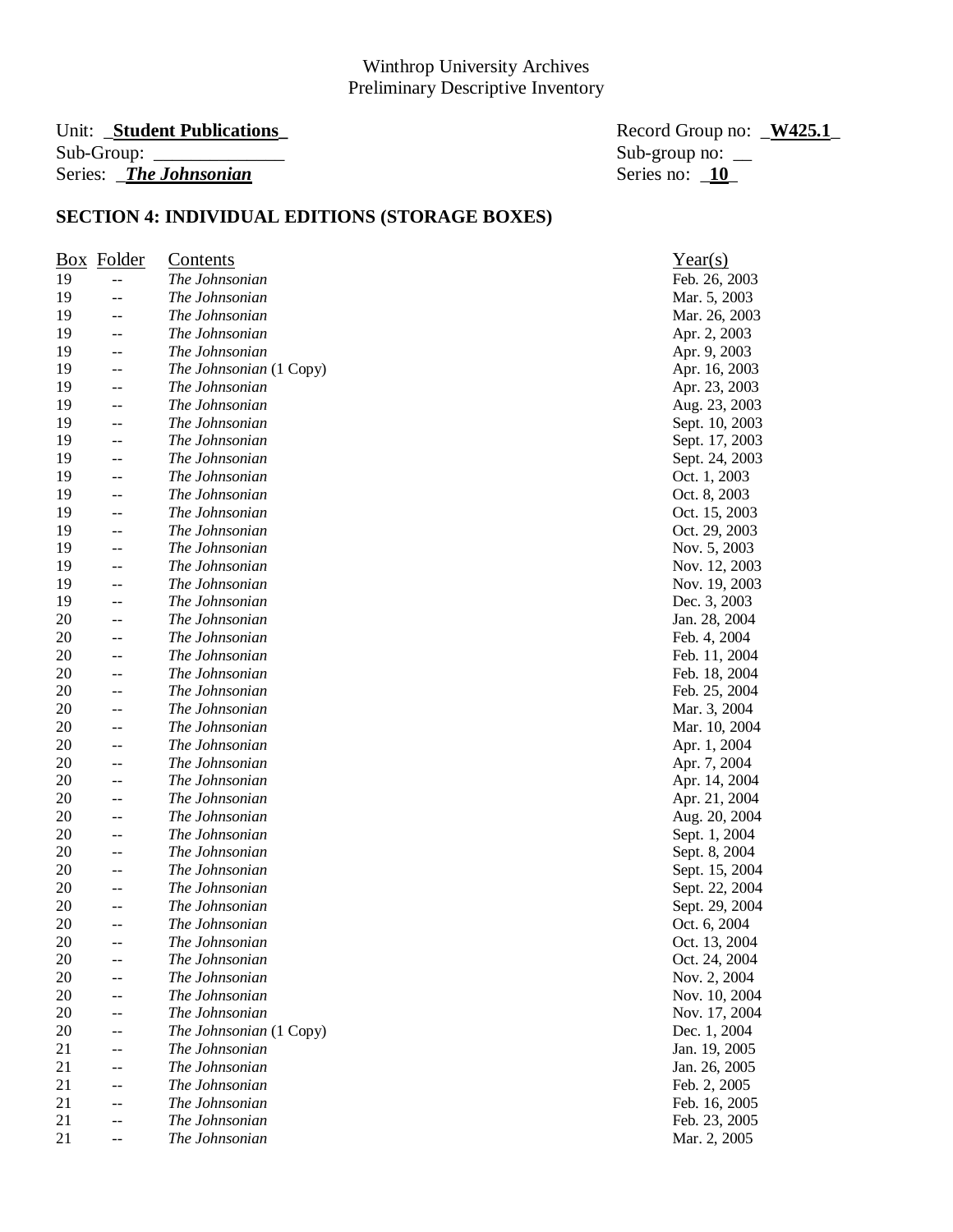#### Unit: **\_Student Publications**<br>
Record Group no: <u>\_W425.1</u> Sub-Group: \_\_\_\_\_\_\_\_\_\_\_\_\_\_ Sub-group no: \_\_ Series: *\_The Johnsonian*

|    | <b>Box</b> Folder        | <b>Contents</b>                           | Year(s)        |
|----|--------------------------|-------------------------------------------|----------------|
| 21 | $--$                     | The Johnsonian                            | Mar. 9, 2005   |
| 21 | --                       | The Johnsonian                            | Mar. 30, 2005  |
| 21 | --                       | The Johnsonian                            | Apr. 6, 2005   |
| 21 | --                       | The Johnsonian                            | Apr. 13, 2005  |
| 21 | $--$                     | The Johnsonian                            | Aug. 19, 2005  |
| 21 | $-$                      | The Johnsonian                            | Aug. 31, 2005  |
| 21 | $--$                     | The Johnsonian                            | Sept. 7, 2005  |
| 21 | $-$                      | The Johnsonian                            | Sept. 14, 2005 |
| 21 | $-$                      | The Johnsonian                            | Sept. 21, 2005 |
| 21 | $\overline{\phantom{a}}$ | The Johnsonian (1 Copy)                   | Oct. 5, 2005   |
| 21 | --                       | The Johnsonian                            | Oct. 12, 2005  |
| 21 | $-$                      | The Johnsonian                            | Oct. 26, 2005  |
| 21 | $--$                     | The Johnsonian                            | Nov. 9, 2005   |
| 21 | $-$                      | The Johnsonian                            | Nov. 16, 2005  |
| 21 | --                       | The Johnsonian                            | Nov. 30, 2005  |
| 21 | $-$                      | The Johnsonian                            | Jan. 18, 2006  |
| 21 | $\mathbf{u}$             | The Johnsonian                            | Jan. 25, 2006  |
| 21 | $\overline{a}$           | The Johnsonian                            | Feb. 1, 2006   |
| 21 | $-$                      | The Johnsonian                            | Feb. 8, 2006   |
| 21 | $--$                     | The Johnsonian                            | Feb. 15, 2006  |
| 21 | $-$                      | The Johnsonian                            | Feb. 22, 2006  |
| 21 |                          |                                           |                |
| 21 | --                       | The Johnsonian (1 Copy)<br>The Johnsonian | Mar. 1, 2006   |
|    | --                       |                                           | Mar. 8, 2006   |
| 21 |                          | The Johnsonian                            | Mar. 22, 2006  |
| 21 | $--$                     | The Johnsonian                            | Mar. 29, 2006  |
| 21 | $-$                      | The Johnsonian (1 Copy)                   | Apr. 5, 2006   |
| 21 | $\overline{a}$           | The Johnsonian                            | Apr. 12, 2006  |
| 21 | --                       | The Johnsonian                            | Aug. 30, 2006  |
| 21 | $-$                      | The Johnsonian                            | Sept. 6, 2006  |
| 21 | $-$                      | The Johnsonian                            | Sept. 13, 2006 |
| 21 | --                       | The Johnsonian                            | Sept. 20, 2006 |
| 21 | $--$                     | The Johnsonian                            | Sept. 27, 2006 |
| 21 | --                       | The Johnsonian                            | Oct. 4, 2006   |
| 21 | --                       | The Johnsonian                            | Oct. 11, 2006  |
| 21 | $\sim$ $\sim$            | The Johnsonian                            | Oct. 25, 2006  |
| 21 | $-$                      | The Johnsonian                            | Nov. 1, 2006   |
| 21 | --                       | The Johnsonian                            | Nov. 8, 2006   |
| 21 | $\sim$ $\sim$            | The Johnsonian                            | Nov. 15, 2006  |
| 22 |                          | The Johnsonian                            | Jan. 17, 2007  |
| 22 |                          | The Johnsonian                            | Jan. 24, 2007  |
| 22 |                          | The Johnsonian                            | Jan. 31, 2007  |
| 22 |                          | The Johnsonian                            | Feb. 7, 2007   |
| 22 |                          | The Johnsonian                            | Feb. 14, 2007  |
| 22 | --                       | The Johnsonian                            | Feb. 21, 2007  |
| 22 |                          | The Johnsonian                            | Feb. 28, 2007  |
| 22 |                          | The Johnsonian                            | Mar. 7, 2007   |
| 22 |                          | The Johnsonian                            | Apr. 4, 2007   |
| 22 |                          | The Johnsonian                            | Apr. 11, 2007  |
| 22 |                          | The Johnsonian                            | Aug. 17, 2007  |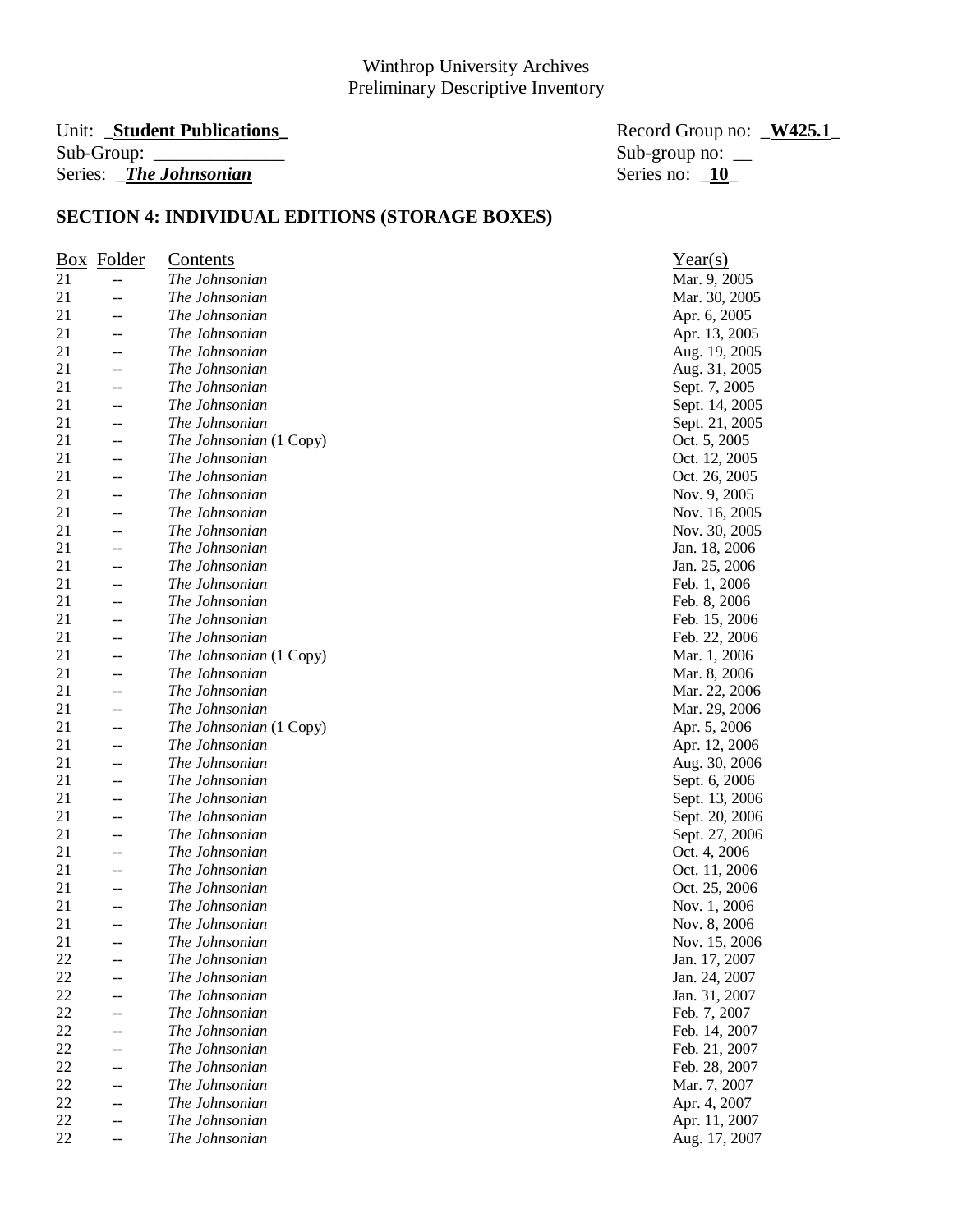# Unit: \_**Student Publications\_** Record Group no: \_**W425.1**\_ Series: *\_The Johnsonian*

Sub-group no:  $\frac{10}{10}$ 

|    | <b>Box</b> Folder | <b>Contents</b>                    | Year(s)        |
|----|-------------------|------------------------------------|----------------|
| 22 | $- -$             | The Johnsonian                     | Aug. 29, 2007  |
| 22 | $-$               | The Johnsonian                     | Sept. 5, 2007  |
| 22 | --                | The Johnsonian                     | Sept. 12, 2007 |
| 22 | $-$               | The Johnsonian                     | Sept. 19, 2007 |
| 22 | --                | The Johnsonian (1 Copy)            | Sept. 26, 2007 |
| 22 | $-$               | The Johnsonian (1 Copy)            | Oct. 3, 2007   |
| 22 | $-$               | The Johnsonian                     | Oct. 10, 2007  |
| 22 | $- -$             | The Johnsonian                     | Oct. 24, 2007  |
| 22 | --                | The Johnsonian                     | Oct. 31, 2007  |
| 22 | $-$               | The Johnsonian (1 Copy)            | Nov. 7, 2007   |
| 22 | --                | The Johnsonian                     | Nov. 14, 2007  |
| 22 | --                | The Johnsonian (1 Copy)            | Nov. 28, 2007  |
| 22 | --                | The Johnsonian                     | Jan. 23, 2008  |
| 22 | --                | The Johnsonian                     | Jan. 30, 2008  |
| 22 | --                | The Johnsonian                     | Feb. 6, 2008   |
| 22 | --                | The Johnsonian                     | Feb. 13, 2008  |
| 22 | --                | The Johnsonian                     | Feb. 20, 2008  |
| 22 |                   | The Johnsonian                     | Feb. 27, 2008  |
| 22 | --                | The Johnsonian                     | Mar. 5, 2008   |
| 22 | $- -$             | The Johnsonian                     |                |
| 22 | --                | The Johnsonian                     | Mar. 12, 2008  |
|    | --                |                                    | Mar. 26, 2008  |
| 22 | --                | The Johnsonian                     | Apr. 2, 2008   |
| 22 | --                | The Johnsonian                     | Apr. 9, 2008   |
| 23 | $-$               | The Johnsonian                     | Aug. 22, 2008  |
| 23 | --                | The Johnsonian                     | Sept. 4, 2008  |
| 23 | --                | The Johnsonian                     | Sept. 11, 2008 |
| 23 | --                | The Johnsonian                     | Sept. 18, 2008 |
| 23 | --                | The Johnsonian                     | Sept. 25, 2008 |
| 23 | --                | The Johnsonian                     | Oct. 2, 2008   |
| 23 | --                | The Johnsonian                     | Oct. 9, 2008   |
| 23 | $-$               | The Johnsonian                     | Oct. 23, 2008  |
| 23 | $-$               | The Johnsonian                     | Oct. 30, 2008  |
| 23 | --                | The Johnsonian                     | Nov. 6, 2008   |
| 23 | --                | The Johnsonian                     | Nov. 13, 2008  |
| 23 | --                | The Johnsonian (Basketball Insert) | Nov. 13, 2008  |
| 23 | --                | The Johnsonian                     | Nov. 20, 2008  |
| 23 | --                | The Johnsonian                     | Dec. 4, 2008   |
| 23 | $-$               | The Johnsonian                     | Jan. 22, 2009  |
| 23 |                   | The Johnsonian                     | Jan. 29, 2009  |
| 23 |                   | The Johnsonian (1 Copy)            | Feb. 5, 2009   |
| 23 | --                | The Johnsonian                     | Feb. 12, 2009  |
| 23 | --                | The Johnsonian                     | Feb. 19, 2009  |
| 23 | --                | The Johnsonian                     | Feb. 26, 2009  |
| 23 | --                | The Johnsonian                     | Mar. 5, 2009   |
| 23 |                   | The Johnsonian                     | Mar. 12, 2009  |
| 23 |                   | The Johnsonian                     | Apr. 2, 2009   |
| 23 |                   | The Johnsonian                     | Apr. 9, 2009   |
| 23 |                   | The Johnsonian                     | Apr. 16, 2009  |
| 23 |                   | The Johnsonian                     | Aug. 21, 2009  |
|    |                   |                                    |                |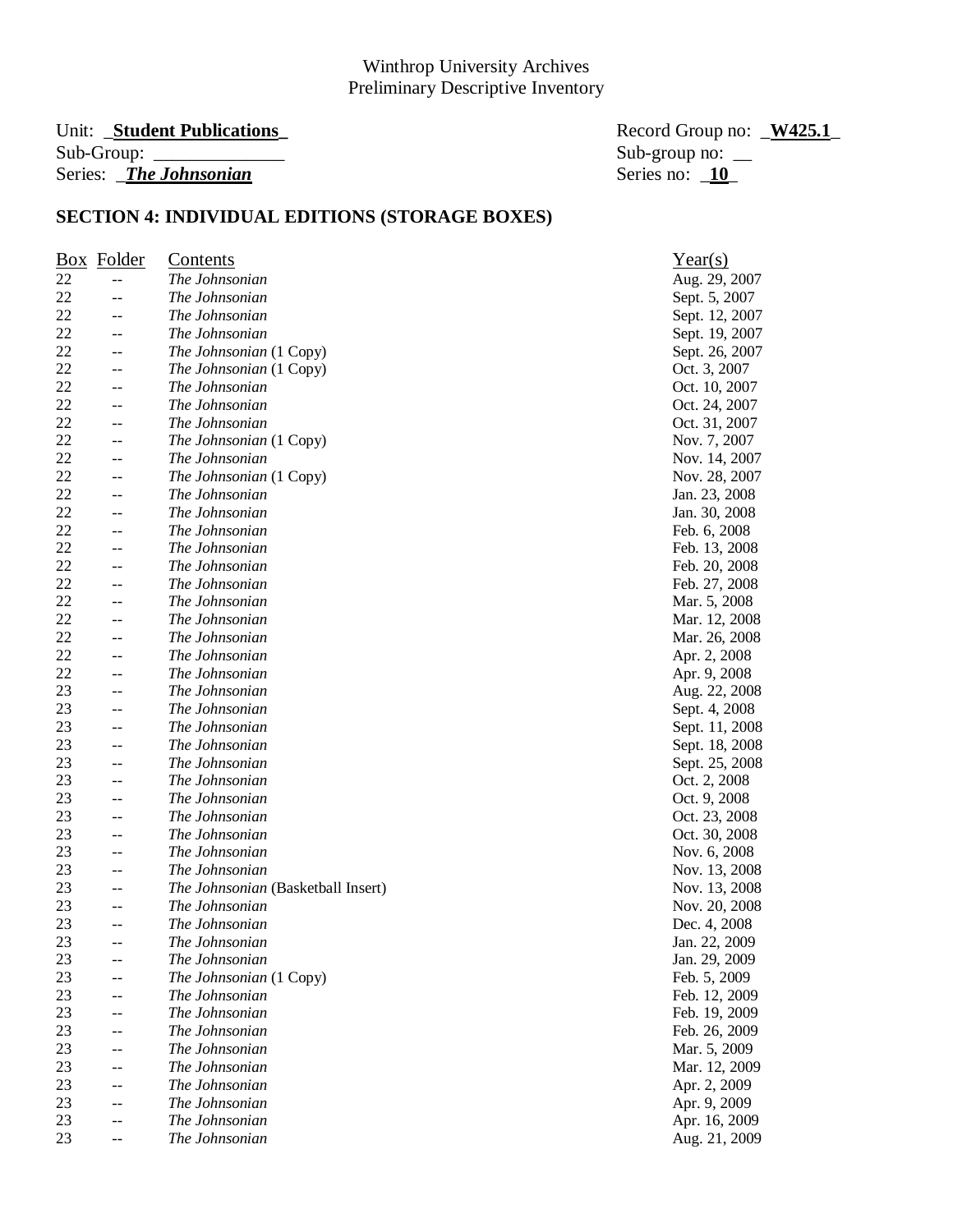# Sub-Group: \_\_\_\_\_\_\_\_\_\_\_\_\_\_ Sub-group no: \_\_ Series: *\_The Johnsonian*

Unit: \_**Student Publications\_** Record Group no: \_**W425.1**\_

|    | <b>Box</b> Folder | <u>Contents</u>         | Year(s)        |
|----|-------------------|-------------------------|----------------|
| 23 | $-$               | The Johnsonian          | Sept. 3, 2009  |
| 23 | --                | The Johnsonian          | Sept. 10, 2009 |
| 23 | --                | The Johnsonian          | Sept. 17, 2009 |
| 23 | --                | The Johnsonian          | Sept. 24, 2009 |
| 23 | --                | The Johnsonian          | Oct. 1, 2009   |
| 23 | --                | The Johnsonian          | Oct. 8, 2009   |
| 23 | --                | The Johnsonian          | Oct. 15, 2009  |
| 23 | --                | The Johnsonian          | Oct. 29, 2009  |
| 23 | --                | The Johnsonian          | Nov. 5, 2009   |
| 23 | --                | The Johnsonian          | Nov. 12, 2009  |
| 23 | --                | The Johnsonian          | Nov. 19, 2009  |
| 23 | --                | The Johnsonian          | Dec. 3, 2009   |
| 24 | $-$               | The Johnsonian          | Jan. 21, 2010  |
| 24 | $-$               | The Johnsonian          | Jan. 28, 2010  |
| 24 | --                | The Johnsonian          | Feb. 4, 2010   |
| 24 | --                | The Johnsonian          | Feb. 11, 2010  |
| 24 | --                | The Johnsonian          | Feb. 18, 2010  |
| 24 | --                | The Johnsonian          | Feb. 25, 2010  |
| 24 | --                | The Johnsonian          | Mar. 4, 2010   |
| 24 | --                | The Johnsonian          | Mar. 10, 2010  |
| 24 | --                | The Johnsonian          | Mar. 25, 2010  |
| 24 |                   | The Johnsonian          | Apr. 1, 2010   |
| 24 | --                | The Johnsonian          | Apr. 8, 2010   |
| 24 | --                | The Johnsonian          | Apr. 15, 2010  |
| 24 | --                | The Johnsonian          | Aug. 21, 2010  |
| 24 | --                | The Johnsonian (1 Copy) | Sept. 2, 2010  |
| 24 | --                | The Johnsonian          | Sept. 9, 2010  |
| 24 | --                | The Johnsonian          | Sept. 16, 2010 |
| 24 | --                | The Johnsonian          | Sept. 23, 2010 |
| 24 | --                | The Johnsonian          | Sept. 30, 2010 |
| 24 | --                | The Johnsonian          | Oct. 7, 2010   |
| 24 | --                | The Johnsonian          | Oct. 14, 2010  |
| 24 | --                | The Johnsonian          | Oct. 28, 2010  |
| 24 |                   | The Johnsonian          | Nov. 4, 2010   |
| 24 | --                | The Johnsonian          | Nov. 11, 2010  |
| 24 | --                | The Johnsonian          | Nov. 18, 2010  |
| 24 | --                | The Johnsonian          | Dec. 2, 2010   |
| 24 | $-$               | The Johnsonian          | Jan. 20, 2011  |
| 24 | --                | The Johnsonian          | Jan. 27, 2011  |
| 24 |                   | The Johnsonian          | Feb. 3, 2011   |
| 24 | $-$               | The Johnsonian          | Feb. 10, 2011  |
| 24 | --                | The Johnsonian (1 Copy) | Feb. 17, 2011  |
| 24 | --                | The Johnsonian          | Feb. 24, 2011  |
| 24 | --                | The Johnsonian          | Mar. 3, 2011   |
| 24 | --                | The Johnsonian          | Mar. 10, 2011  |
| 24 |                   | The Johnsonian          | Mar. 24, 2011  |
| 24 | $-$               | The Johnsonian          | Mar. 31, 2011  |
| 24 | --                | The Johnsonian          | Apr. 7, 2011   |
| 24 | --                | The Johnsonian          | Apr. 17, 2011  |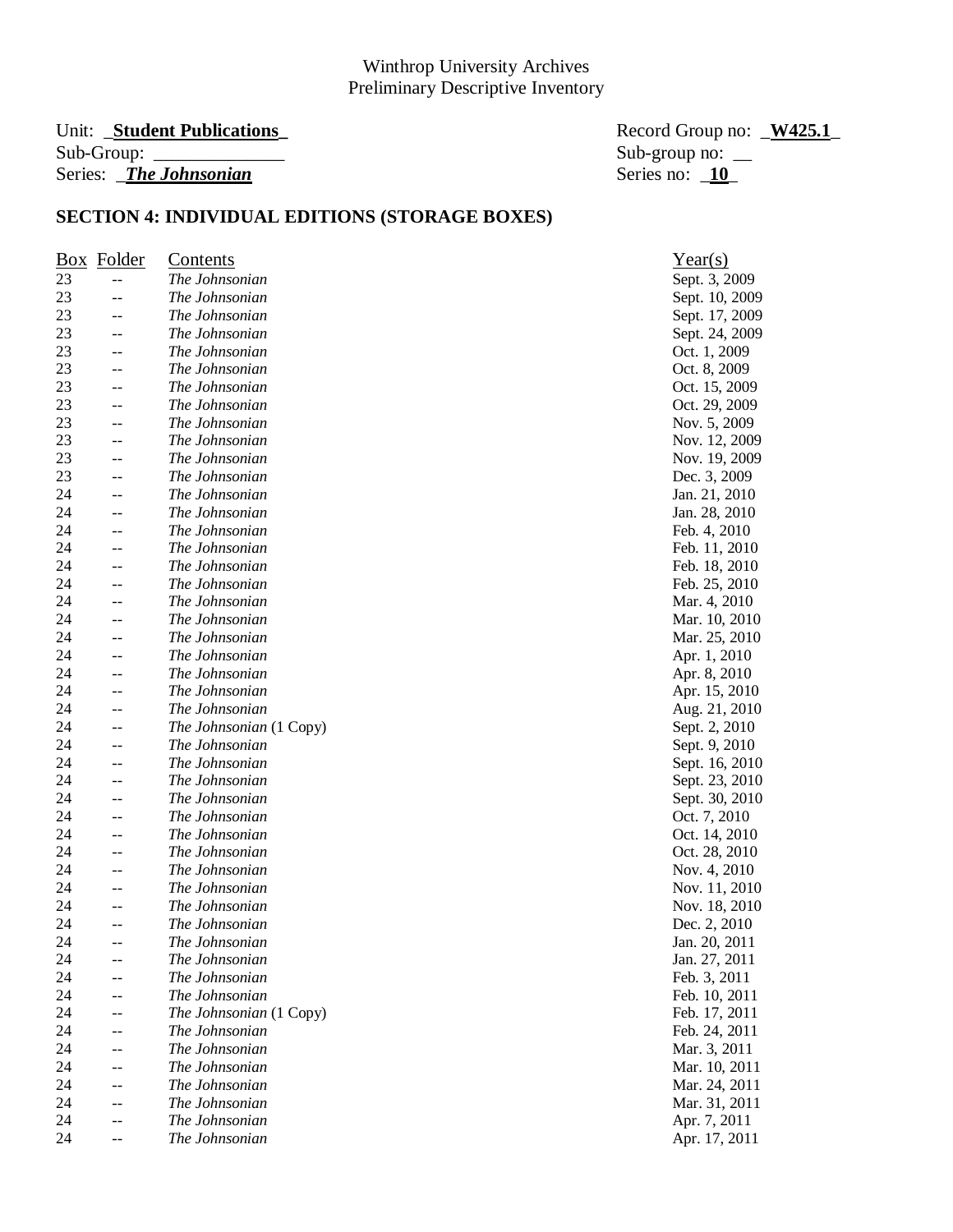# Series: *\_The Johnsonian*

Unit: \_**Student Publications\_** Record Group no: \_**W425.1**\_ Sub-group no:  $\frac{1}{\sqrt{10}}$ 

|    | <b>Box</b> Folder | <u>Contents</u>         | Year(s)        |
|----|-------------------|-------------------------|----------------|
| 24 | $-$               | The Johnsonian          | Aug. 18, 2011  |
| 24 | --                | The Johnsonian          | Sept. 1, 2011  |
| 24 | --                | The Johnsonian          | Sept. 8, 2011  |
| 24 | --                | The Johnsonian          | Sept. 15, 2011 |
| 24 | --                | The Johnsonian          | Sept. 22, 2011 |
| 24 | $-$               | The Johnsonian (1 Copy) | Sept. 29, 2011 |
| 24 | --                | The Johnsonian          | Oct. 6, 2011   |
| 24 | --                | The Johnsonian          | Oct. 13, 2011  |
| 24 | --                | The Johnsonian          | Oct. 27, 2011  |
| 24 | $-$               | The Johnsonian (1 Copy) | Nov. 3, 2011   |
| 24 | --                | The Johnsonian          | Nov. 10, 2011  |
| 24 | $-$               | The Johnsonian          | Nov. 17, 2011  |
| 24 | --                | The Johnsonian          | Dec. 1, 2011   |
| 25 | $-$               | The Johnsonian          | Jan. 19, 2012  |
| 25 | --                | The Johnsonian          | Jan. 26, 2012  |
| 25 | $-$               | The Johnsonian          | Feb. 2, 2012   |
| 25 | $---$             | The Johnsonian          | Feb. 9, 2012   |
| 25 | --                | The Johnsonian          | Feb. 16, 2012  |
| 25 | $- -$             | The Johnsonian          | Feb. 23, 2012  |
| 25 | --                | The Johnsonian          | Mar. 1, 2012   |
| 25 | --                | The Johnsonian          | Mar. 8, 2012   |
| 25 | --                | The Johnsonian          | Mar. 22, 2012  |
| 25 | --                | The Johnsonian          | Mar. 29, 2012  |
| 25 | $-$               | The Johnsonian          | Apr. 5, 2012   |
| 25 | --                | The Johnsonian          | Apr. 12, 2012  |
| 25 | $-$               | The Johnsonian          | Aug. 16, 2012  |
| 25 | --                | The Johnsonian          | Aug. 30, 2012  |
| 25 | --                | The Johnsonian          | Sept. 6, 2012  |
| 25 | --                | The Johnsonian          | Sept. 13, 2012 |
| 25 | --                | The Johnsonian          | Sept. 20, 2012 |
| 25 | $- -$             | The Johnsonian          | Sept. 27, 2012 |
| 25 | $- -$             | The Johnsonian          | Oct. 4, 2012   |
| 25 | --                | The Johnsonian          | Oct. 11, 2012  |
| 25 | --                | The Johnsonian          | Oct. 25, 2012  |
| 25 | --                | The Johnsonian          | Nov. 1, 2012   |
| 25 | --                | The Johnsonian          | Nov. 8, 2012   |
| 25 | $-$               | The Johnsonian (1 Copy) | Nov. 15, 2012  |
| 25 | $-$               | The Johnsonian          | Nov. 29, 2012  |
| 26 | --                | The Johnsonian          | Jan. 17, 2013  |
| 26 |                   | The Johnsonian          | Jan. 24, 2013  |
| 26 | $-$               | The Johnsonian          | Jan. 31, 2013  |
| 26 | --                | The Johnsonian          | Feb. 7, 2013   |
| 26 | $-$               | The Johnsonian          | Feb. 14, 2013  |
| 26 | $-$               | The Johnsonian          | Feb. 21, 2013  |
| 26 | --                | The Johnsonian          | Feb. 28, 2013  |
| 26 | --                | The Johnsonian          | Mar. 7, 2013   |
| 26 | $-$               | The Johnsonian          | Mar. 21, 2013  |
| 26 | --                | The Johnsonian          | Mar. 28, 2013  |
| 26 |                   | The Johnsonian          | Apr. 4, 2013   |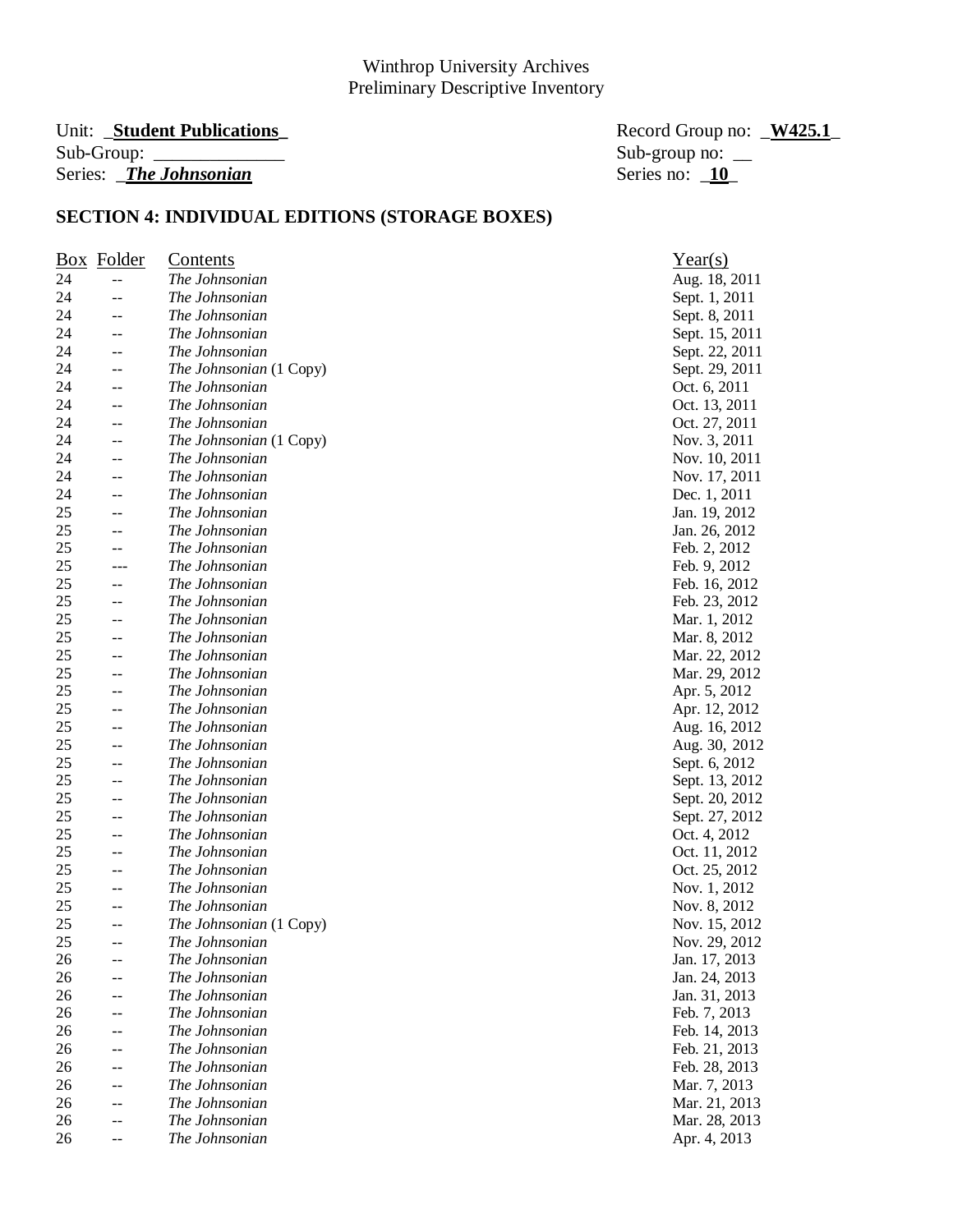# Unit: \_**Student Publications\_** Record Group no: \_**W425.1**\_ Series: *\_The Johnsonian*

Sub-group no:  $\frac{10}{10}$ 

| $\frac{Box}{}$ | Folder | <b>Contents</b>         | Year(s)        |
|----------------|--------|-------------------------|----------------|
| 26             | $-$    | The Johnsonian          | Apr. 11, 2013  |
| 26             | --     | The Johnsonian          | Aug. 15, 2013  |
| 26             | $-$    | The Johnsonian          | Aug. 29, 2013  |
| 26             | --     | The Johnsonian          | Sept. 5, 2013  |
| 26             | --     | The Johnsonian          | Sept. 12, 2013 |
| 26             | --     | The Johnsonian          | Sept. 19, 2013 |
| 26             | $-$    | The Johnsonian          | Sept. 26, 2013 |
| 26             | --     | The Johnsonian          | Oct. 3, 2013   |
| 26             | --     | The Johnsonian          | Oct. 12, 2013  |
| 26             | $-$    | The Johnsonian          | Oct. 24, 2013  |
| 26             | --     | The Johnsonian          | Oct. 31, 2013  |
| 26             | $-$    | The Johnsonian          | Nov. 7, 2013   |
| 26             | --     | The Johnsonian          | Nov. 14, 2013  |
| 26             | $-$    | The Johnsonian          | Nov. 21, 2013  |
| 27             | $-$    | The Johnsonian          | Jan. 16, 2014  |
| 27             | $-$    | The Johnsonian          | Jan. 23, 2014  |
| 27             | $-$    | The Johnsonian          | Jan. 30, 2014  |
| 27             | --     | The Johnsonian          | Feb. 6, 2014   |
| 27             | $- -$  | The Johnsonian          | Feb. 13, 2014  |
| 27             | --     | The Johnsonian          | Feb. 20, 2014  |
| 27             | --     | The Johnsonian          | Feb. 27, 2014  |
| 27             | --     | The Johnsonian          | Mar. 6, 2014   |
| 27             | --     | The Johnsonian          | Mar. 13, 2014  |
| 27             | $-$    | The Johnsonian          | Mar. 27, 2014  |
| 27             | --     | The Johnsonian          | Apr. 3, 2014   |
| 27             | $-$    | The Johnsonian          | Apr. 10, 2014  |
| 27             | $-$    | The Johnsonian          | Apr. 17, 2014  |
| 27             | --     | The Johnsonian          | Apr. 24, 2014  |
| 27             | $-$    | The Johnsonian          | Aug. 21, 2014  |
| 27             | --     | The Johnsonian          | Aug. 28, 2014  |
| 27             | $- -$  | The Johnsonian          | Sept. 4, 2014  |
| 27             | $- -$  | The Johnsonian          | Sept. 11, 2014 |
| 27             | --     | The Johnsonian          | Sept. 18,2014  |
| 27             | --     | The Johnsonian          | Sept. 25, 2014 |
| 27             | --     | The Johnsonian          | Oct. 2, 2014   |
| 27             | $-$    | The Johnsonian          | Oct. 9, 2014   |
| 27             | --     | The Johnsonian          | Oct. 23, 2014  |
| 27             | $-$    | The Johnsonian          | Oct. 30, 2014  |
| 27             | --     | The Johnsonian          | Nov. 6, 2014   |
| 27             |        | The Johnsonian          | Nov. 17, 2014  |
| 27             | --     | The Johnsonian          | Nov. 20, 2014  |
| 28             | --     | The Johnsonian          | Jan. 15, 2015  |
| 28             | --     | The Johnsonian (1 Copy) | Jan. 22, 2015  |
| 28             | --     | The Johnsonian          | Jan. 29, 2015  |
| 28             |        | The Johnsonian          | Feb. 5, 2015   |
| 28             |        | The Johnsonian          | Feb. 12, 2015  |
| 28             | --     | The Johnsonian          | Feb. 19, 2015  |
| 28             | --     | The Johnsonian          | Feb. 26, 2015  |
| 28             |        | The Johnsonian (1 Copy) | Mar. 5, 2015   |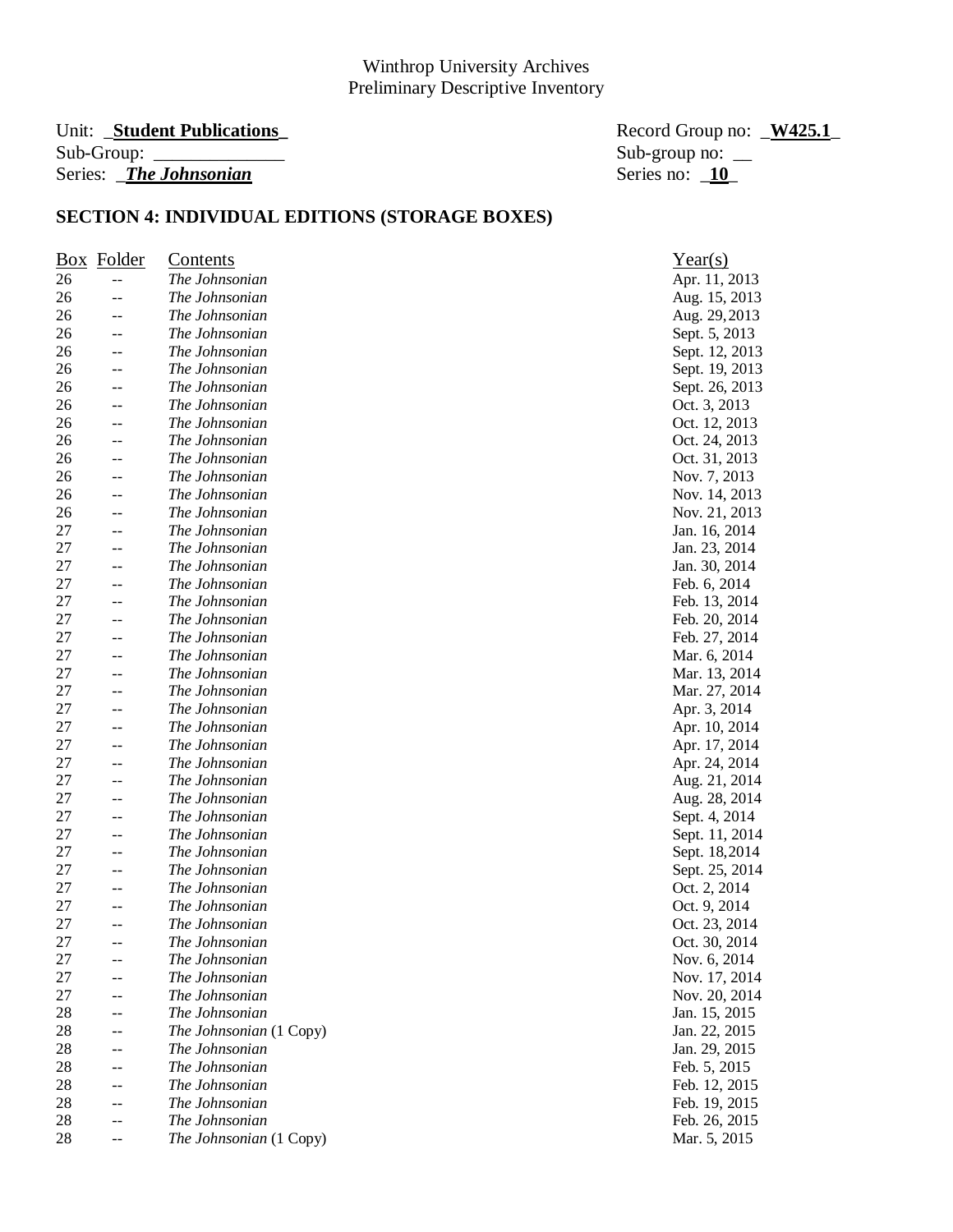#### Unit: **\_Student Publications**  $Sub-Group:$ Series: *\_The Johnsonian*

| Record Group no: <u>W425.1</u> |  |
|--------------------------------|--|
| Sub-group no: $\_\_$           |  |
| Series no: $10$                |  |

|    | <b>Box</b> Folder | <u>Contents</u>         | Year(s)        |
|----|-------------------|-------------------------|----------------|
| 28 | $- -$             | The Johnsonian          | Mar. 12, 2015  |
| 28 | --                | The Johnsonian          | Mar. 26, 2015  |
| 28 | --                | The Johnsonian          | Apr. 2, 2015   |
| 28 | --                | The Johnsonian          | Apr. 9, 2015   |
| 28 | --                | The Johnsonian          | Apr. 16, 2015  |
| 28 | $-$               | The Johnsonian          | Apr. 23, 2015  |
| 28 | $- -$             | The Johnsonian          | Aug. 26, 2015  |
| 28 | --                | The Johnsonian          | Sept. 2, 2015  |
| 28 | --                | The Johnsonian          | Sept. 16, 2015 |
| 28 | $-$               | The Johnsonian          | Sept. 23, 2015 |
| 28 | $-$               | The Johnsonian          | Sept. 30, 2015 |
| 28 | --                | The Johnsonian          | Oct. 7, 2015   |
| 28 | $-$               | The Johnsonian          | Oct. 14, 2015  |
| 28 | --                | The Johnsonian          | Oct. 28, 2015  |
| 28 | --                | The Johnsonian          | Nov. 11, 2015  |
| 28 | $-$               | The Johnsonian          | Nov. 18, 2015  |
| 28 | --                | The Johnsonian          | Dec. 2, 2015   |
| 29 | --                | The Johnsonian          | Jan. 16, 2016  |
| 29 | $-$               | The Johnsonian (1 Copy) | Jan. 20, 2016  |
| 29 | --                | The Johnsonian          | Jan. 27, 2016  |
| 29 | --                | The Johnsonian          | Feb. 3, 2016   |
| 29 | --                | The Johnsonian (1 Copy) | Feb. 10, 2016  |
| 29 | --                | The Johnsonian          | Feb. 17, 2016  |
| 29 | $-$               | The Johnsonian (1 Copy) | Mar. 2, 2016   |
| 29 | --                | The Johnsonian          | Mar. 9, 2016   |
| 29 | $-$               | The Johnsonian          | Apr. 13, 2016  |
| 29 | --                | The Johnsonian          | Apr. 20, 2016  |
| 29 | --                | The Johnsonian (1 Copy) | Aug. 17, 2016  |
| 29 | --                | The Johnsonian          | Aug. 24, 2016  |
| 29 | --                | The Johnsonian          | Aug. 31, 2016  |
| 29 | $- -$             | The Johnsonian          | Sept. 14, 2016 |
| 29 | --                | The Johnsonian          | Sept. 21, 2016 |
| 29 | --                | The Johnsonian          | Sept. 28, 2016 |
| 29 | --                | The Johnsonian          | Oct. 12, 2016  |
| 29 | --                | The Johnsonian          | Oct. 26, 2016  |
| 29 | --                | The Johnsonian          | Nov. 2, 2016   |
| 29 | --                | The Johnsonian          | Nov. 9, 2016   |
| 29 | $-$               | The Johnsonian          | Nov. 16, 2016  |
| 29 | --                | The Johnsonian          | Nov. 30, 2016  |
| 29 |                   | The Johnsonian          | Jan. 11, 2017  |
| 29 | --                | The Johnsonian          | Jan. 18, 2017  |
| 29 | --                | The Johnsonian          | Jan. 25, 2017  |
| 29 | --                | The Johnsonian          | Feb. 1, 2017   |
| 29 | --                | The Johnsonian          | Feb. 8, 2017   |
| 29 | --                | The Johnsonian          | Feb. 15, 2017  |
| 29 |                   | The Johnsonian          | Feb. 22, 2017  |
| 29 | --                | The Johnsonian          | Mar. 1, 2017   |
| 29 | --                | The Johnsonian          | Mar. 8, 2017   |
| 29 | $-$               | The Johnsonian          | Mar. 29, 2017  |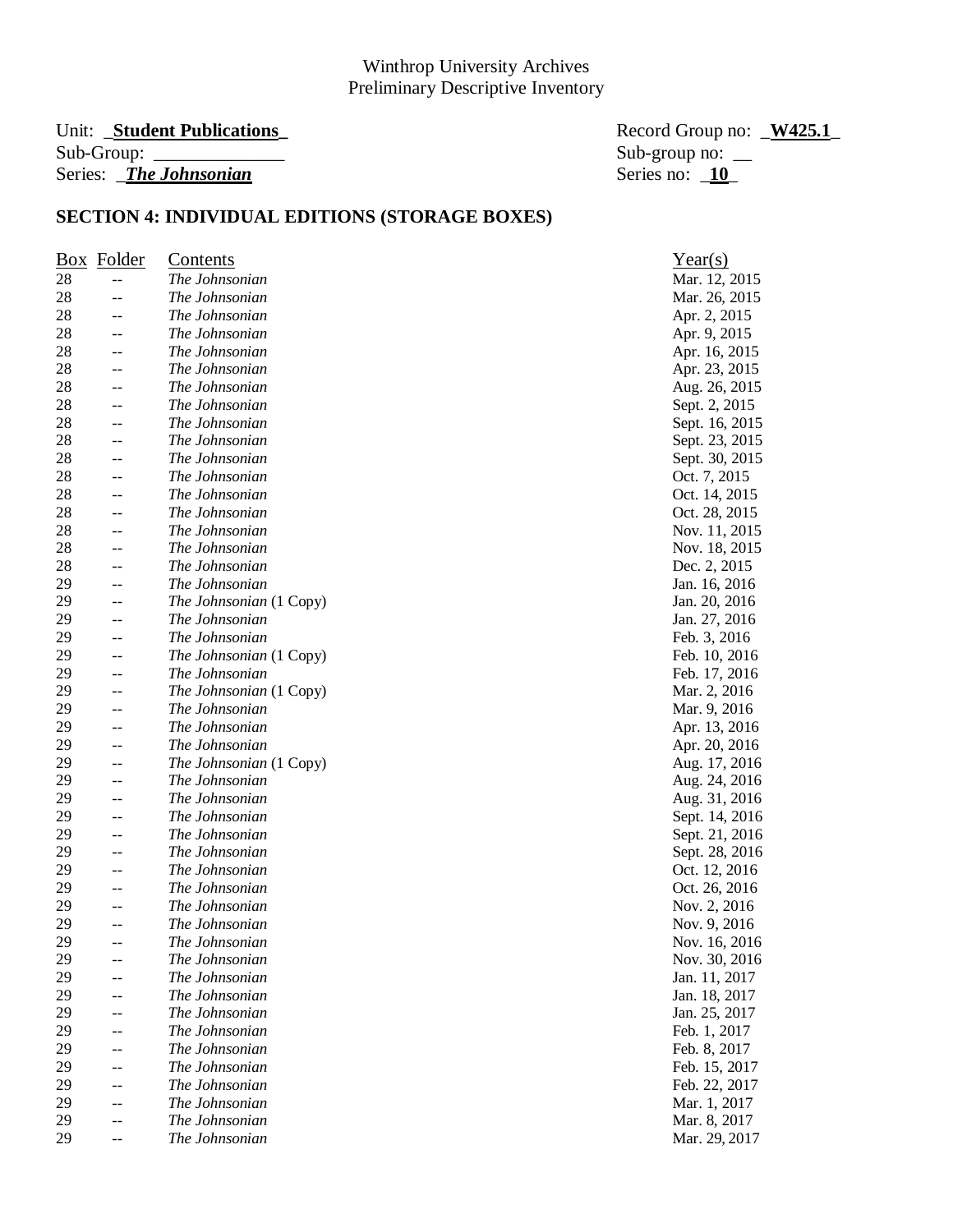# Unit: \_**Student Publications\_** Record Group no: \_**W425.1**\_ Series: *\_The Johnsonian*

Sub-group no:  $\frac{\text{Sub}}{\text{Series}}$  no:  $\frac{10}{10}$ 

| Box | Folder                                        | <b>Contents</b>         | Year(s)            |
|-----|-----------------------------------------------|-------------------------|--------------------|
| 29  | $\overline{\phantom{a}}$                      | The Johnsonian          | Apr. 5, 2017       |
| 29  | $-$                                           | The Johnsonian          | Apr. 12, 2017      |
| 29  | $-$                                           | The Johnsonian          | Apr. 19, 2017      |
| 29  | $\mathord{\hspace{1pt}\text{--}\hspace{1pt}}$ | The Johnsonian          | Aug. 23, 2017      |
| 29  | $-$                                           | The Johnsonian          | Aug. 30, 2017      |
| 29  | $\mathord{\hspace{1pt}\text{--}\hspace{1pt}}$ | The Johnsonian          | Sept. 13, 2017     |
| 29  | $-\,-$                                        | The Johnsonian          | Sept. 20, 2017     |
| 29  | $- \, -$                                      | The Johnsonian          | Sept. 27, 2017     |
| 29  | $\mathord{\hspace{1pt}\text{--}\hspace{1pt}}$ | The Johnsonian          | Oct. 4, 2017       |
| 29  | $\mathord{\hspace{1pt}\text{--}\hspace{1pt}}$ | The Johnsonian          | Oct. 11, 2017      |
| 29  | --                                            | The Johnsonian          | Oct. 25, 2017      |
| 29  | $-$                                           | The Johnsonian          | Nov. 1, 2017       |
| 29  | $-$                                           | The Johnsonian          | Nov. 8, 2017       |
| 29  | $\mathrel{{-}\mathrel{{-}}\mathrel{{-}}}$     | The Johnsonian          | Nov. 15, 2017      |
| 29  | $-$                                           | The Johnsonian          | Nov. 29, 2017      |
| 30  | $\mathord{\hspace{1pt}\text{--}\hspace{1pt}}$ | The Johnsonian          | Jan. 17, 2018      |
| 30  | $\mathord{\hspace{1pt}\text{--}\hspace{1pt}}$ | The Johnsonian          | Jan. 24, 2018      |
| 30  | --                                            | The Johnsonian          | Feb. 7, 2018       |
| 30  | $-\,-$                                        | The Johnsonian          | Feb. 14, 2018      |
| 30  | $\mathord{\hspace{1pt}\text{--}\hspace{1pt}}$ | The Johnsonian          | Mar. 7, 2018       |
| 30  | --                                            | The Johnsonian          | Mar. 21, 2018      |
| 30  | $\mathord{\hspace{1pt}\text{--}\hspace{1pt}}$ | The Johnsonian          | Mar. 28, 2018      |
| 30  | --                                            | The Johnsonian          | Apr. 4, 2018       |
| 30  | $-$                                           | The Johnsonian          | Apr. 18, 2018      |
| 30  | --                                            | The Johnsonian          | Aug. 15, 2018      |
| 30  | $\mathord{\hspace{1pt}\text{--}\hspace{1pt}}$ | The Johnsonian          | Aug. 22, 2018      |
| 30  | --                                            | The Johnsonian          | Aug. 29, 2018      |
| 30  | $\mathord{\hspace{1pt}\text{--}\hspace{1pt}}$ | The Johnsonian          | Sept. 12, 2018     |
| 30  | $\mathord{\hspace{1pt}\text{--}\hspace{1pt}}$ | The Johnsonian          | Oct. 3, 2018       |
| 30  | --                                            | The Johnsonian          | Oct. 10, 2018      |
| 30  | $-\,-$                                        | The Johnsonian          | Oct. 24, 2018      |
| 30  | $\overline{\phantom{a}}$                      | The Johnsonian          | Oct. 31, 2018      |
| 30  | --                                            | The Johnsonian          | Nov. 7, 2018       |
| 30  | $\mathord{\hspace{1pt}\text{--}\hspace{1pt}}$ | The Johnsonian          | Nov. 14, 2018      |
| 30  | --                                            | The Johnsonian          | Nov. 28, 2018      |
| 30  | --                                            | The Johnsonian          | Jan. 23, 2019      |
| 30  | $-$                                           | The Johnsonian          | Feb. 27, 2019      |
| 30  | $-$                                           | The Johnsonian          | Mar. 27, 2019      |
| 30  |                                               | The Johnsonian          | Apr. 10, 2019      |
| 30  |                                               | The Johnsonian          | Aug. 21, 2019      |
| 30  | --                                            | The Johnsonian          | Aug. 28, 2019      |
| 30  | --                                            | The Johnsonian          | Sept. 11, 2019     |
| 30  | --                                            | The Johnsonian          | Sept. 18, 2019     |
| 30  | $-$                                           | The Johnsonian          | Sept. 25, 2019     |
| 30  | --                                            | The Johnsonian          | Oct. 2, 2019       |
| 31  | --                                            | The Johnsonian (1 copy) | January 2020       |
| 31  | $-$                                           | The Johnsonian          | September 9, 2020  |
| 31  | --                                            | The Johnsonian (1 copy) | September 23, 2020 |
| 31  | $-$                                           | The Johnsonian (1 copy) | October 7, 2020    |